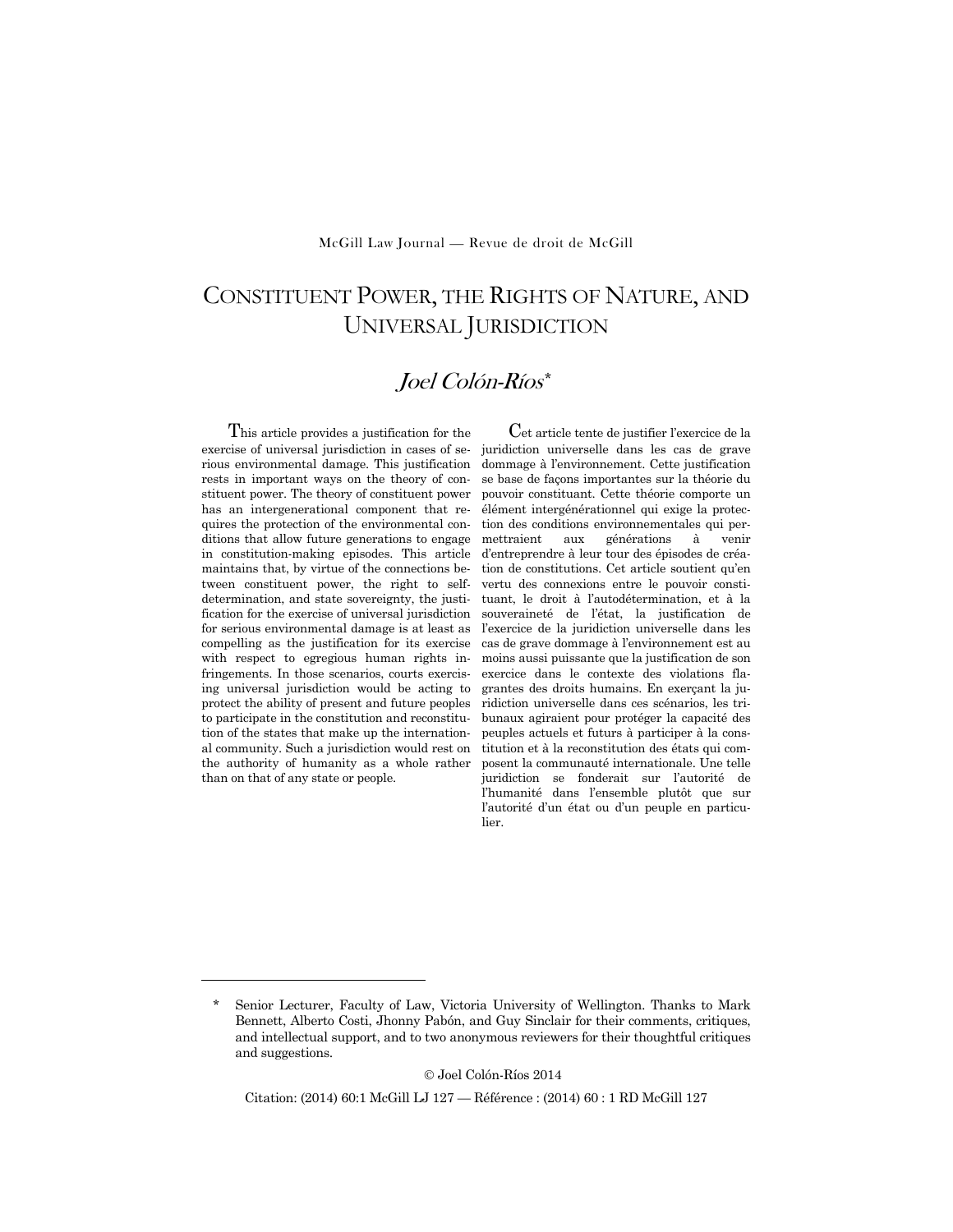| Introduction                                                                                                                          | 129 |
|---------------------------------------------------------------------------------------------------------------------------------------|-----|
| I.<br>The Rights of Nature Justified from a Democratic                                                                                |     |
| Perspective                                                                                                                           | 132 |
| A. Constituent Power: A Brief Introduction                                                                                            | 132 |
| B. Democracy, Rights and Constituent Power                                                                                            | 138 |
| C. Constituent Power through Time                                                                                                     | 142 |
| D. The Democratic Legitimacy of the Rights                                                                                            |     |
| <i>of Nature</i>                                                                                                                      | 146 |
| П.<br>Justifying the Protection of the Rights of Nature through<br>Universal Jurisdiction in Cases of Serious Environmental<br>Damage | 151 |
| A. International Law and Constituent Power                                                                                            | 151 |
| Universal Jurisdiction: A Brief Introduction<br>B.                                                                                    | 155 |
| Universal Jurisdiction and State Sovereignty<br>C.                                                                                    | 161 |
| D. The Extraterritorial Protection of the Rights                                                                                      |     |
| of Nature                                                                                                                             | 164 |
| Conclusion                                                                                                                            | 171 |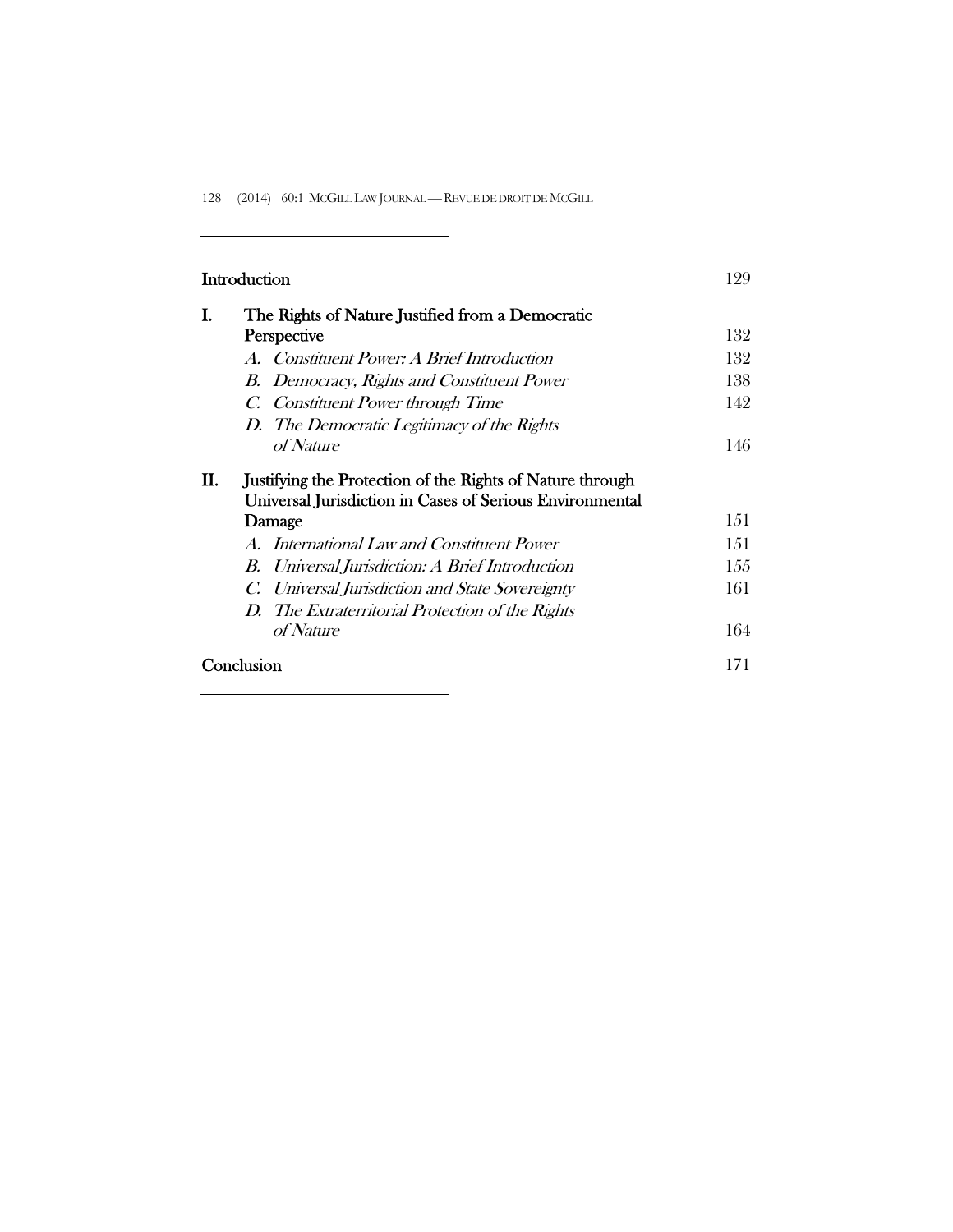## **Introduction**

-

 On 26 November 2010, a number of citizens from Ecuador, India, Colombia, and Nigeria initiated an action before the Constitutional Court of Ecuador, seeking a remedy for the harms caused by the British Petroleum oil spill in the Gulf of Mexico.1 They asked the court to issue a number of orders requiring the company to make public information related to the disaster and its impact and to take measures destined at correcting its effects.

 The action was unusual for two reasons. First, the acts in question did not occur in Ecuador's territory and did not involve Ecuadorian citizens. In fact, the plaintiffs asked the court to issue the orders against a British corporation based on the principle of universal jurisdiction. Second, none of the plaintiffs claimed to have suffered individual harms as a result of the oil spill. Relying on Article 71 of the new *Constitution of Ecuador*,2 they did not ask the court to protect their rights, but "the rights of the ocean".3

 If one looks at the issues raised by this case from the perspective of constitutional theory, an interesting question arises: Even if one accepts that certain rights are necessary for democracy to exist and that the limits they create on elected representatives are thus justified from a democratic perspective, does this justification extend to the rights of nature? Should the "rights of the ocean", the "rights of a river", or the "rights of trees" limit the decisions of elected institutions of government—decisions that, while having negative environmental impacts, would normally seek to advance a number of legitimate human interests? From an international law perspective, the case raises the no-less-interesting question of whether a constitutional court operating under a constitution that recognizes the rights of nature should exercise jurisdiction in cases of serious harms to the environment, even if those harms are caused by non-citizens outside the country's territory.

 Since they arise from an unprecedented scenario, these are questions that have not been fully considered before. They force us to explore deeper issues about the relationship between democracy, state sovereignty, and

<sup>1</sup> *Demanda Por lor Derechos del Mar Bajo el Principio de Jurisdicción Universal*, action before the Constitutional Court of Ecuador (26 November 2010). At the time of writing, a decision on this case is still pending [*Demanda*].

<sup>2</sup> *Constitution of the Republic of Ecuador, 2008*, Registro Oficial 449 [*Constitution of Ecuador*]. English quotations to the *Constitution of Ecuador* are taken from the English translation available on the Political Database of the Americas (31 January 2011), online: PDBA <pdba.georgetown.edu/Constitutions/Ecuador/english08.html>.

<sup>3</sup> *Demanda*, *supra* note 1 at 1 [translated by author].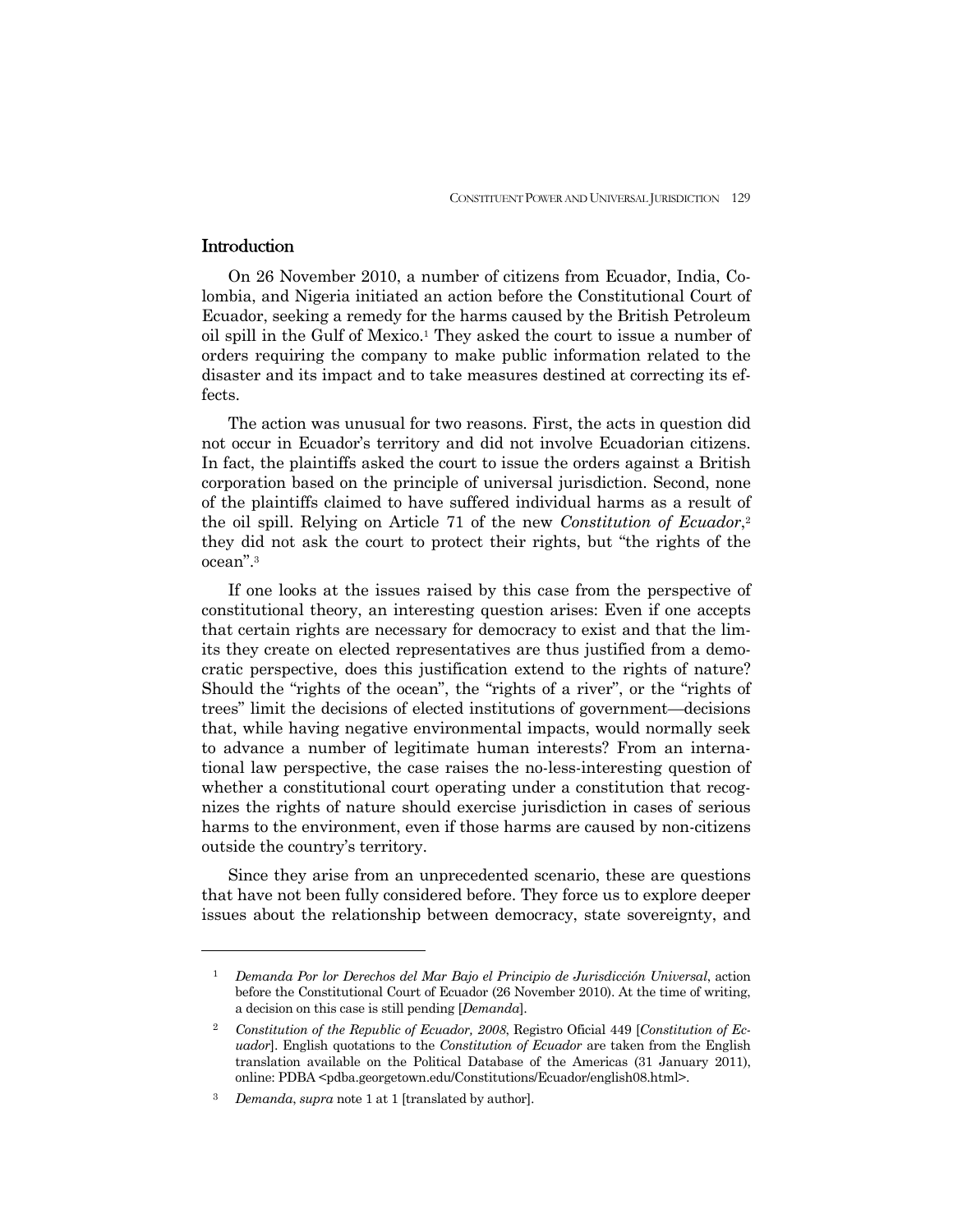environmental protection. The answers that this article will provide to those questions are profoundly intertwined with and rest in important ways on the theory of constituent power.

 The theory of constituent power is a central concern of modern constitutional theory, and it has been highly influential in the countries where the idea of the rights of nature has gained legal approval: namely, Ecuador and Bolivia. Because of its relationship with democracy and the right to self-determination, the theory of constituent power allows us to directly address the issues raised by the questions posed above.

 The first question—whether the recognition of the rights of nature can be justified from a democratic perspective—is the subject of Part I. I argue that some rights (including the rights of nature) serve to protect basic conditions that are necessary for the future exercise of constituent power. These basic conditions provide a baseline without which citizens could not meaningfully participate in any type of democratic political action. They include, for instance, the ability of associating with others, the possibility of receiving an education, and the prospect of living in a natural environment in which human life can flourish. Under this view, the fact that the rights of nature would frequently limit the decision-making power of elected officials is not more democratically objectionable than that which occurs when human rights impose similar limits. Rather, respect for these rights (or for their underlying objective) makes democracy possible in the first place. I develop this argument in four steps.

 In Part I.A., I introduce the theory of constituent power, according to which in all constitutional orders there is an unlimited constitution maker, an entity not subject to any form of positive law. In a democratic society, that entity cannot be an individual or elite, but the people on whose authority the constitution rests. In Part I.B., I argue that respect for certain rights is necessary for any democratic exercise—including the exercise of constituent power—to take place. This argument does not commit one to any particular institutionalization of judicial review of legislation. Rather, the idea is that a democratically legitimate constitutional regime must respect the rights (or the interests they protect) that are necessary for democracy to exist. In Part I.C., I show that the theory of constituent power has an important intergenerational component: All generations should be able to become authors of their own constitution. Even though most discussions about constituent power are about past episodes of constitution making, the theory of constituent power is mostly about the future. Finally, in Part I.D., I argue that the intergenerational component of the theory of constituent power requires protection of the environmental conditions that would allow future generations to engage in constitutionmaking episodes, and that the attribution of rights to nature is an attempt to ensure that those conditions are protected.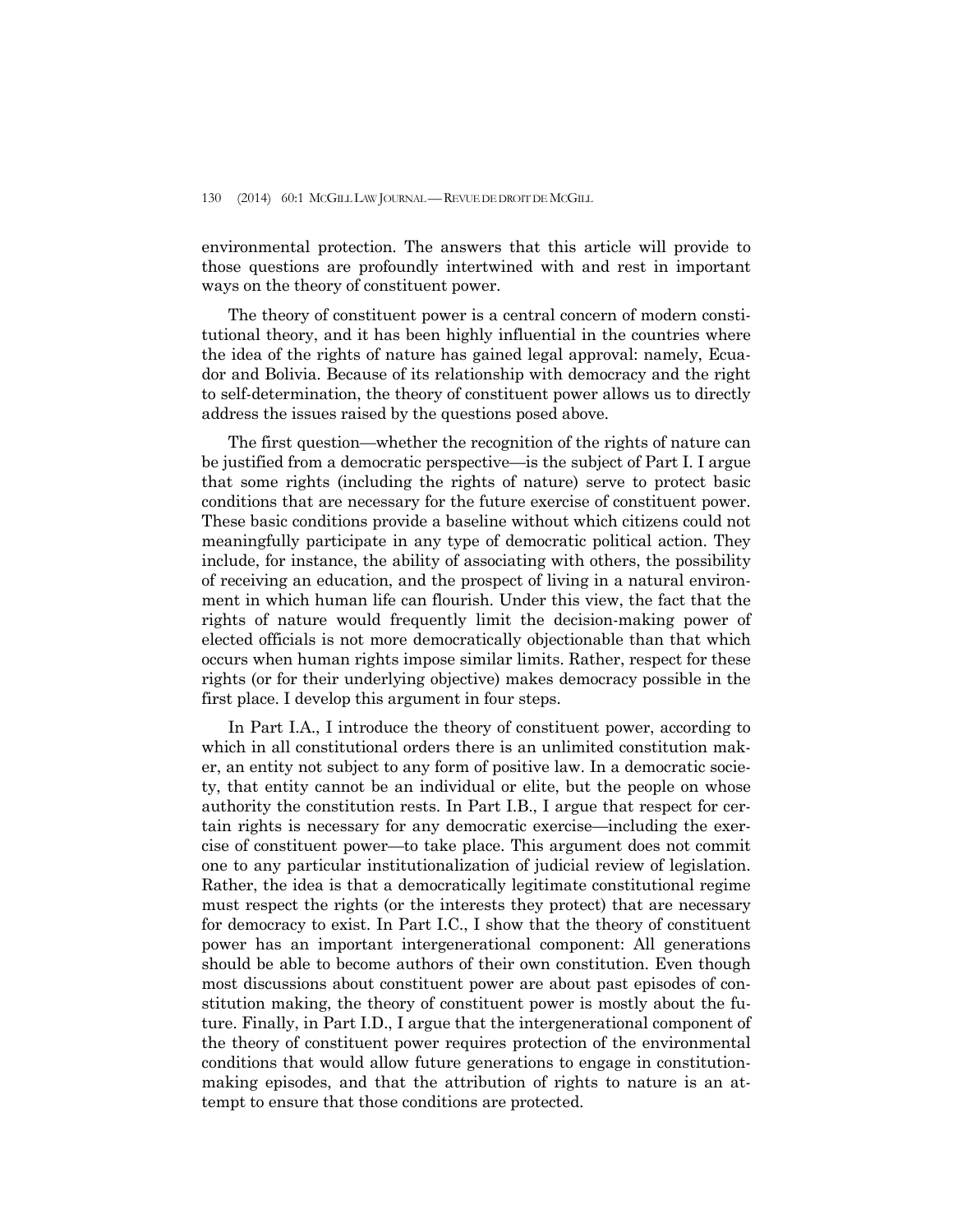The second question posed earlier—whether the exercise of universal jurisdiction directed at the protection of the rights of nature in cases of serious environmental damage4 is justified—is the subject of Part II. The answer that I provide is also informed by the theory of constituent power. I argue that, by virtue of the connections between constituent power, the right to self-determination, and state sovereignty, the justification of the exercise of universal jurisdiction for serious violations of the rights of nature is at least as compelling as the justification for its exercise with respect to egregious human rights infringements. This argument rests on the premise that the objections—which are normally based on the principle of state sovereignty—to the exercise of universal jurisdiction in the context of certain international crimes, do not apply with the same force in the context of serious environmental harms.

 After all, the reason that the principle of state sovereignty remains so influential in the twenty-first century is that it is closely connected to the right of self-determination—the external manifestation of the exercise of constituent power. In other words, states are presumed to have been created by their peoples, and that is a very good reason for treating them as sovereign entities. Accordingly, in cases of serious environmental harms and therefore of grave violations of the rights of nature—the exercise of universal jurisdiction should be seen as a means of protecting the right to self-determination—and, indirectly, state sovereignty. As suggested above, without the presence of certain ecological conditions, any form of democratic political action would be impossible. In other words, courts exercising universal jurisdiction would be acting to protect the ability of present and future peoples to participate in the constitution and reconstitution of the states that make up the international community. Such a jurisdiction, I will argue, would rest on the authority of humanity as a whole, rather than on that of any state or people.

 I will advance this argument in four steps. In Part II.A., I examine the resistance of some countries to international norms that limit the ability of domestic governments to regulate the economy or to advance certain types of policies. I explain why the conception of universal jurisdiction advanced in this article does not fall within that category of international norms. Universal jurisdiction, as understood here, seeks to enhance rather than constrain democratic political power. In Part II.B., I provide a brief overview of the principle of universal jurisdiction, emphasizing its

<sup>4</sup> As will be noted later, for the purposes of this paper, "serious environmental damage" will be understood as damage that is irreversible and that has a potential negative impact in the life and self-governing powers of human populations, harms which would also amount to grave violations of the rights of nature in the context of constitutions that recognize such rights.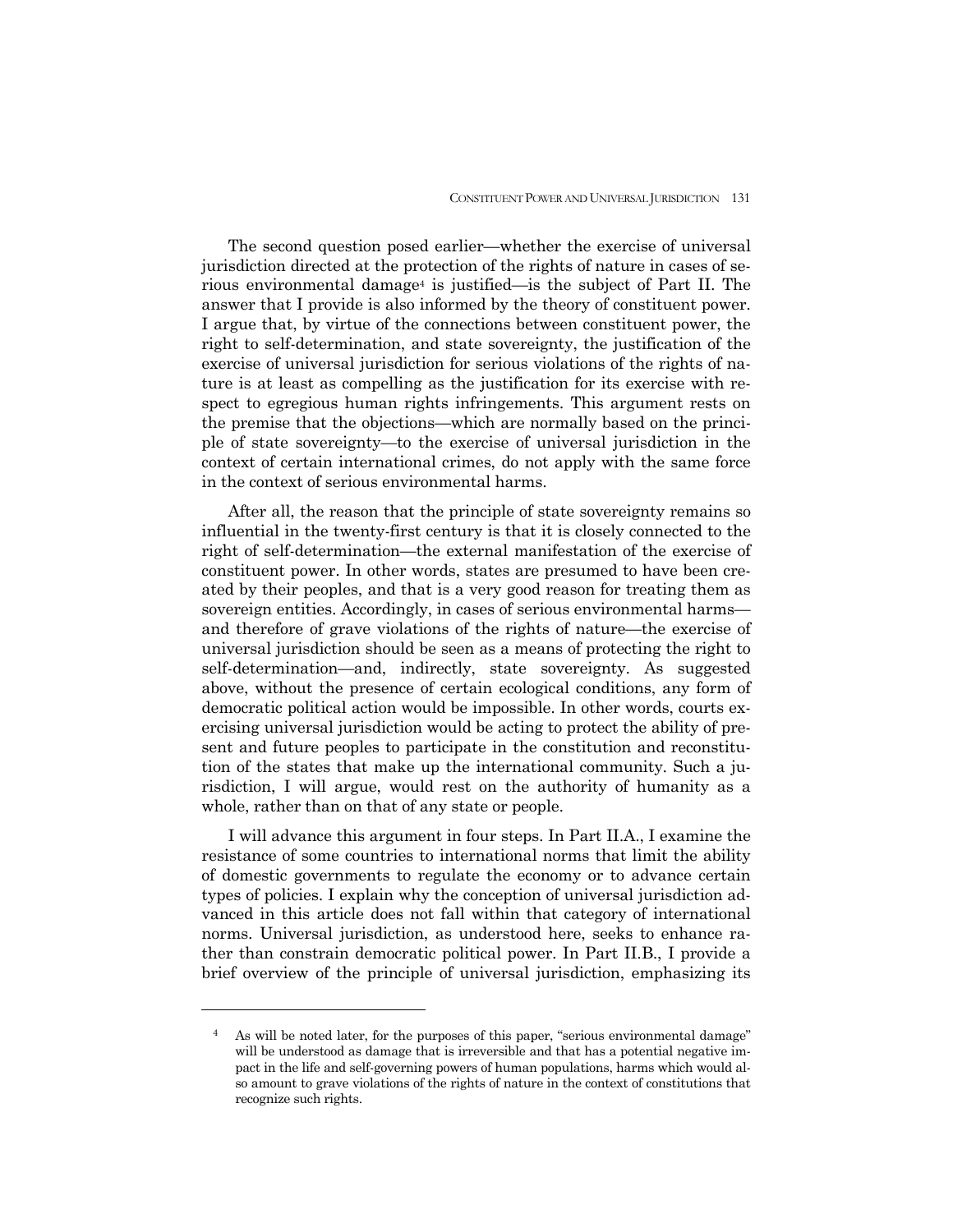historical development, and its adoption—and rejection—by some states and international courts. In Part II.C., I discuss some of the objections to the exercise of universal jurisdiction, which are usually based on the principle of state sovereignty. Finally, in Part II.D., I bring together the ideas briefly mentioned above and advance a justification for the exercise of universal jurisdiction in cases of serious environmental damage. As noted above, in such cases, national courts should not be seen as acting in the name of the states or in the name of the international community, but on behalf of the world's peoples. This idea nevertheless requires us to recognize "humanity" as a relevant political category and as the bearer of an ultimate, transnational, constituent power.

## I. The Rights of Nature Justified from a Democratic Perspective

## A. Constituent Power: A Brief Introduction

 The theory of constituent power, as it is known today, was initially articulated by Emmanuel Sieyès during the French Revolution.5 This does not mean that the idea of constituent power itself originated in France but that it was there that it received its first major theoretical formulation.6 The theory of constituent power, simply put, holds that in every society there must be a legally unlimited constitution maker—someone who can create constitutions at will.7 In a democracy, that power always remains with the people. This idea was, of course, influential during the American Revolution, even if not expressed in the language of constituent power. Thomas Paine, for example, maintained that "[e]very age and generation must be as free to act for itself, in all cases, as the ages and generations that preceded it."8 Thomas Jefferson, for his part, attempted to give that view a practical application, suggesting that, at set intervals, all laws and

<sup>5</sup> Emmanuel Joseph Sieyès, *What Is the Third Estate?*, translated by M Blondel (London: Pall Mall, 1963). On the theory of constituent power and its implications for contemporary constitutional theory, see Joel I Colón-Ríos, *Weak Constitutionalism: Democratic Legitimacy and the Question of Constituent Power* (New York: Routledge, 2012) [Colón-Ríos, *Weak Constitutionalism*].

<sup>6</sup> The term "constituent power" was used in other jurisdictions well before the French Revolution. See Joel Colón-Ríos, "Five Conceptions of Constituent Power" (2014) 130:2 Law Q Rev 306 [Colón-Ríos, "Five Conceptions"].

<sup>7</sup> *Ibid* at 306.

<sup>8</sup> Thomas Paine, "The Rights of Man" in Philip Foner, ed, *The Life and Major Writings of Thomas Paine* (New York: Citadel, 1961) at 251.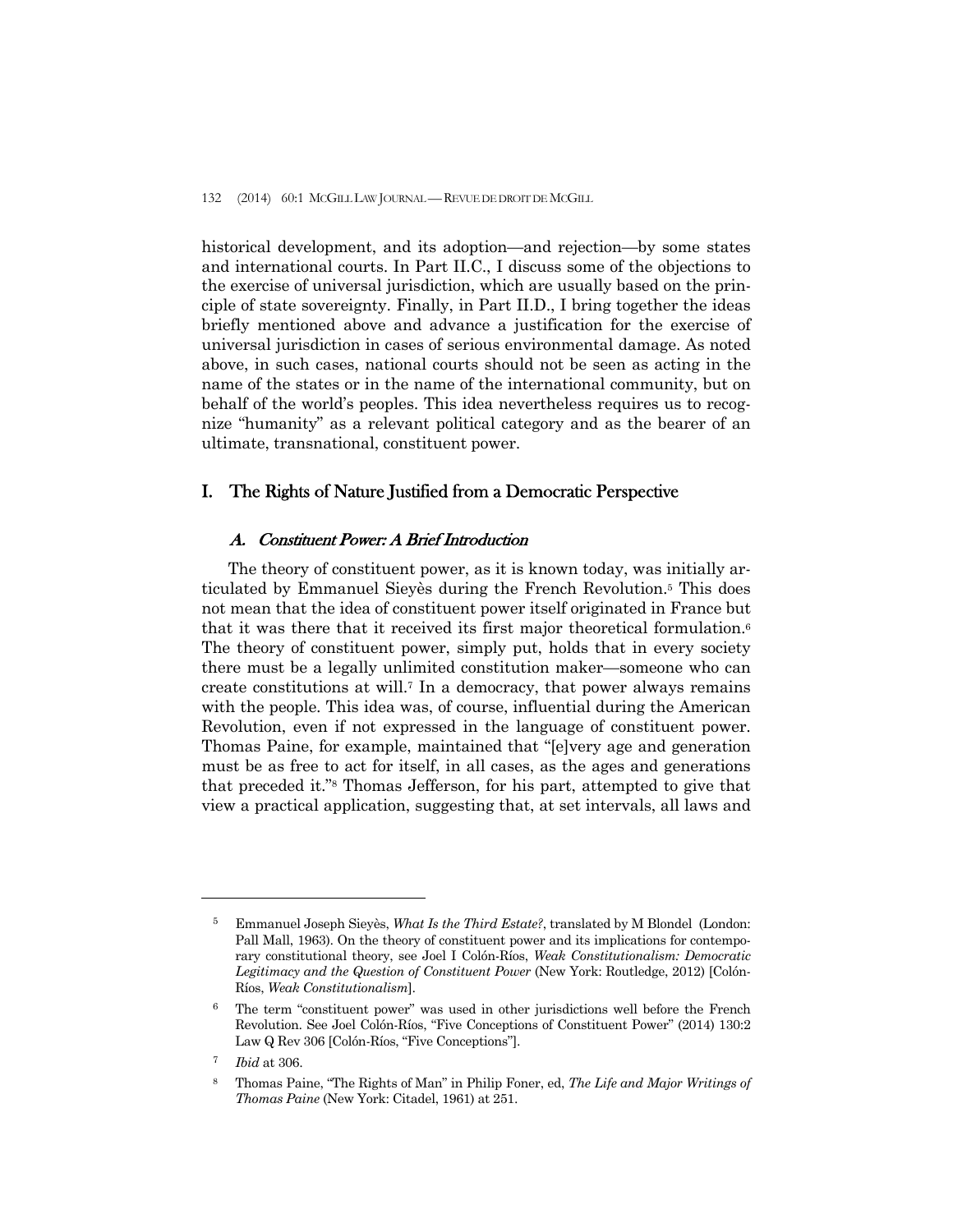institutional arrangements should lapse and constitutional conventions be convened.9

 Sieyès expressed these ideas through his famous distinction between the constituent power and the constituted powers. The former was to be understood as an unlimited power to create new constitutions, which saw the people, or in Sieyès's terminology, "the nation", as its bearer.10 The latter referred to the ordinary governmental institutions, whose power was always limited by constitutional law.11 Since ordinary representatives exercise constituted (rather than constituent) power, they lack the ability to replace the existing constitution with a new one. The constitution, after all, is the norm that allows the representative assembly to exist and to engage in different exercises of power, such as the production of ordinary laws. Sieyès believed that in the same way that it was correct to say that ordinary representatives are bound by the constitution and cannot replace it, "[i]t would be ridiculous to suppose that the nation itself could be constricted by the procedures or the constitution to which it had subjected its mandatories."12 The nation was therefore free to unbind itself from the constitutional regime at any moment. The mere fact of expressing its will "puts an end to positive law, because [the nation] is the source and the supreme master of positive law."13

 In fact, Sieyès understood the nation, as the bearer of the constituent power, to be in the same position as individuals living in the state of nature, and consequently, the exercise of its will had to be superior to and independent of any constitutional form.14 "The manner in which a nation exercises its will," wrote Sieyès, "does not matter; the point is that it does exercise it; any procedure is adequate, and its will is always the supreme law."15 Being in the state of nature, however, presupposed being bound by certain moral obligations that arose out of the natural rights of individu-

-

15 *Ibid*.

<sup>9</sup> Thomas Jefferson, *Writings*, Merrill Peterson, ed (New York: Library of America, 1984) at 1402. In a similar vein, James Wilson maintained that "[a]s our constitutions are superior to our legislatures, so the people are superior to our constitutions. ... The consequence is, that the people may change the constitutions whenever and however they please. This is a right of which no positive institution can ever deprive them" ("Speech before the Pennsylvania Convention" (26 November 1787) in Jonathan Elliot, ed, *The Debates in the Several States Conventions on the Adoption of the Federal Constitution*, 2nd ed, vol 2 (Philadelphia: JB Lippincott, 1901) at 432).

<sup>10</sup> Sieyès, *supra* note 5 at 122–24.

<sup>11</sup> *Ibid*.

<sup>12</sup> Sieyès, *supra* note 5 at 125–26.

<sup>13</sup> *Ibid* at 128.

<sup>14</sup> *Ibid*.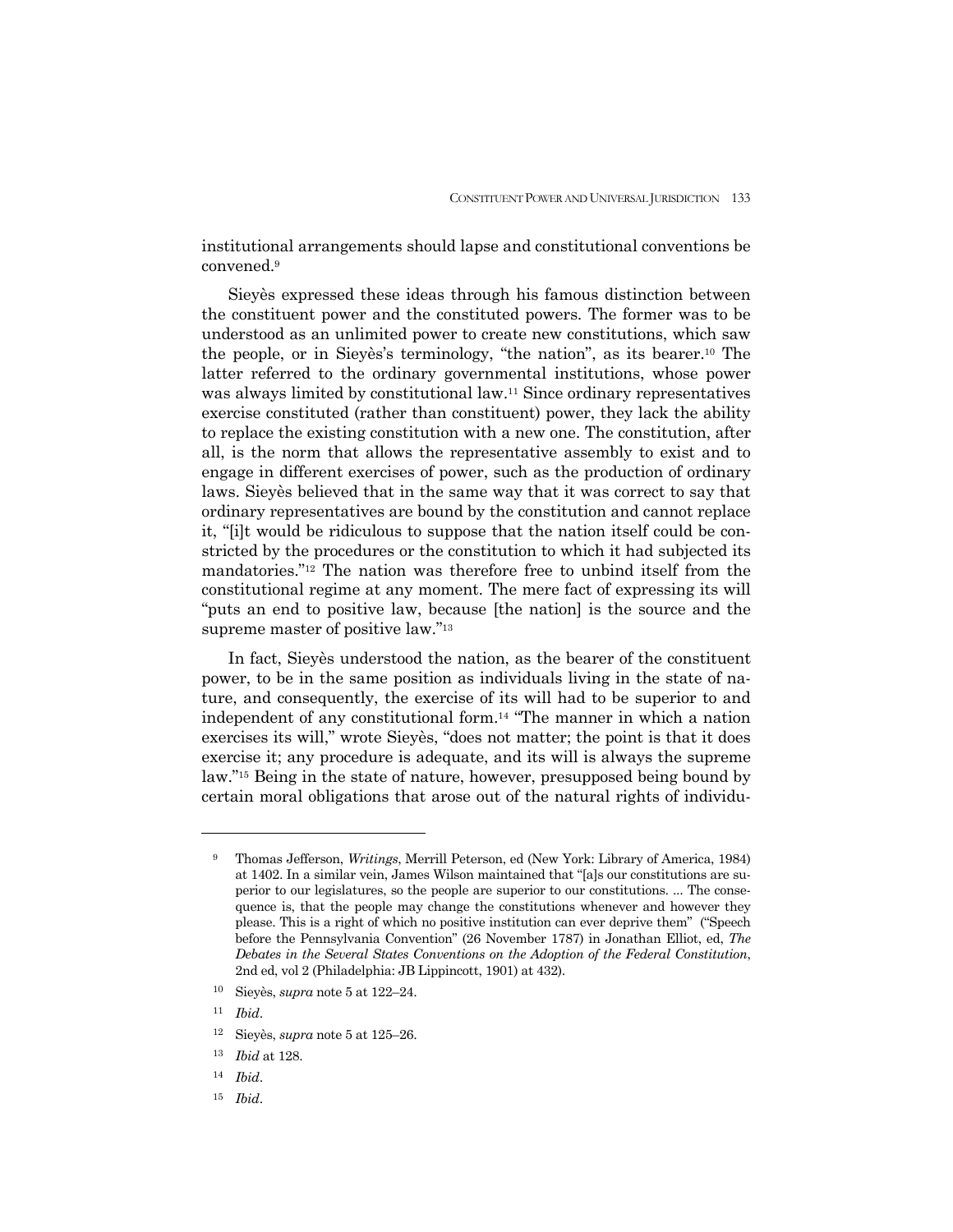als. This is why Sieyès maintained that "[p]rior to and above the nation, there is only *natural* law."16 That notion imposes limits on the kind of constitution that a constituent subject may legitimately adopt. In other words, in order to exercise constituent power in a way consistent with natural law, a nation is morally bound to respect certain rights, particularly (for Sieyès) the right to property, and to protect "the common security, the common liberty and, finally, the common welfare."17

 Sieyès's theory was further developed by Carl Schmitt, the controversial German jurist, who unlike the French author did not rely on natural law considerations. Schmitt defined constituent power as "the political will, whose power or authority is capable of making the concrete, comprehensive decision over the type and form of its own political existence."<sup>18</sup> These fundamental political decisions generally refer to the basic structure of the state, whether it takes the form of a republic or a monarchy, of a unitary or a federal system, of a liberal democracy or a socialist order.19 Crucially, Schmitt did not think that after those decisions are in place constituent power vanishes or is forever channelled through the ordinary constitutional amendment procedure. On the contrary, he maintained that even after being exercised, constituent power, as an unlimited power, continued to exist "alongside and above the constitution."20

 In Latin America, one of the most active regions of the world in terms of constitution making, the idea of the constituent power of the people has long been the subject of debate among constitutional theorists.<sup>21</sup> It played

<sup>19</sup> *Ibid* at 77–78.

-

<sup>20</sup> *Ibid* at 125–26.

<sup>16</sup> *Ibid* at 124 [emphasis in the original].

<sup>17</sup> *Ibid* 156–57. See also JL Talmon, *The Origins of Totalitarian Democracy: Political Theory and Practice during the French Revolution and Beyond* (Middlesex: Penguin Books, 1952) at 76.

<sup>18</sup> Carl Schmitt, *Constitutional Theory*, translated by Jeffrey Sitzer (Durham, NC: Duke University Press, 2007) at 125.

<sup>&</sup>lt;sup>21</sup> The literature in Latin American constitutional theory about constituent power is much more extensive than that in English speaking jurisdictions. See e.g. Carlos Sánchez Viamonte, *El Poder Constituyente: Origen y Formación del Constitucionalismo Universal y Especialmente Argentino* (Buenos Aires: Bibliográfica Argentina, 1957); Germán José Bidart Campos, *Derecho Político* (Buenos Aires: Aguilar, 1962); Gabriel Melo Guevara, *Poder Constituyente* (Bogotá: Desarrollo, 1979); Luis Carlos Sáchica, *Esquema para una Teoría del Poder Constituyente* (Bogotá: Temis, 1978); Rodrigo Borja, *Derecho Político y Constitucional* (México: Fondo de Cultura Económica, 1991); Ricardo Combellas, *Poder Constituyente* (Caracas: Altalitho, 1999); Jorge Reinaldo A Vanossi, *Teoría Constitucional* (Buenos Aires: Ediciones Depalma, 2000); Gonzalo Ramírez Cleves, *Límites a la Reforma Constitucional en Colombia: El Concepto de Constitución como Fundamento de la Restricción* (Bogotá: Universidad Externado de Colombia, 2005); Vladimir Díaz Cuellar, *Crítica de la Teor*í*a del Poder Constituyente: Los L*í*mites del*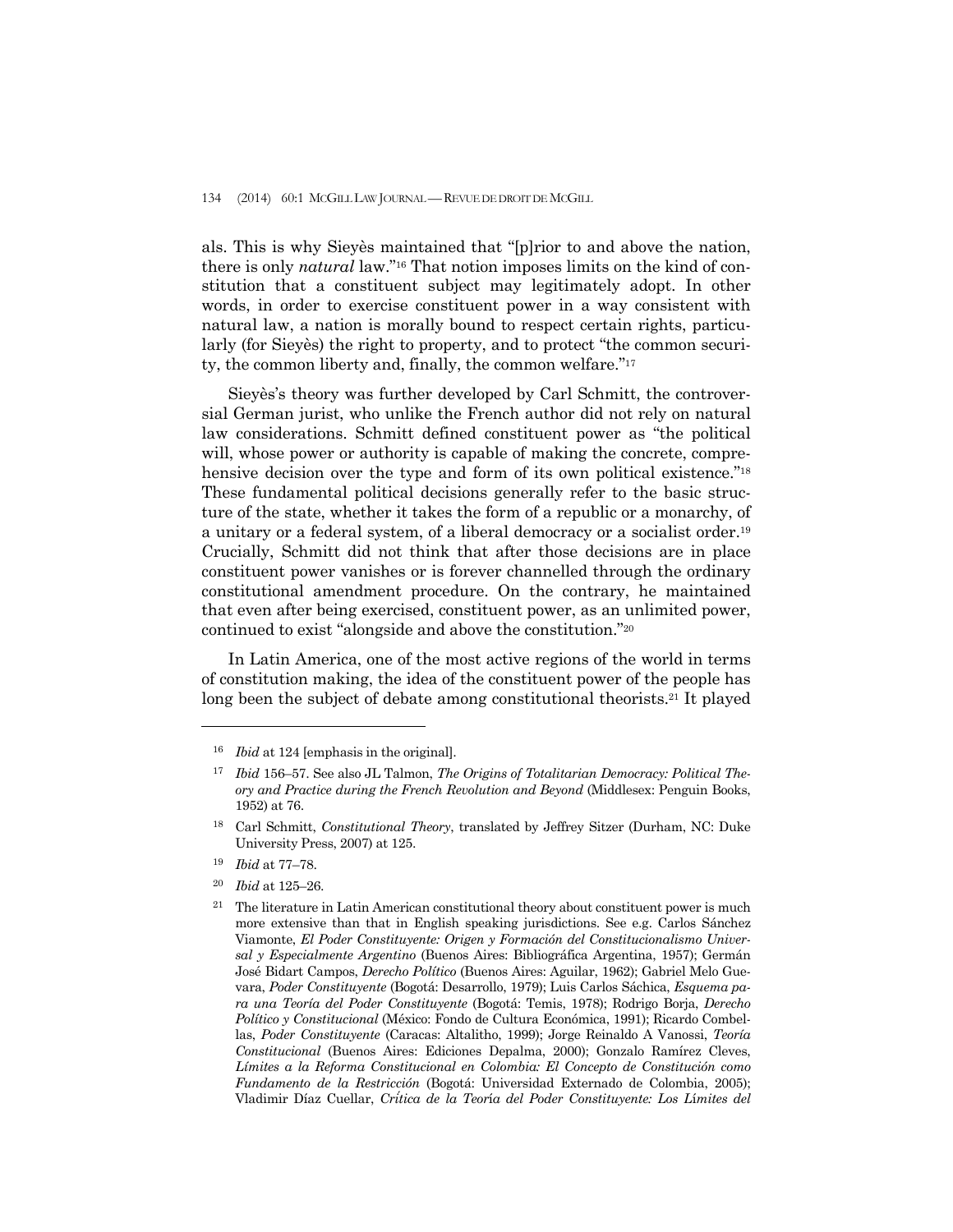an important role in the recent constitution-making episodes that have taken place in some Andean countries,<sup>22</sup> and even if not clearly articulated at the level of constitutional theory, it was present in early nineteenth century political practice. The Haitian Revolution is the earliest example.23 The revolution was both a slave insurrection, culminating in the abolition of slavery, and a constitution-making exercise that brought about in a number of constitutions and led to an external act of selfdetermination that resulted in a new state.24 The Haitian Revolution exemplifies the many dimensions of constituent practice, some of which I will discuss later in this article.

 From the perspective of constitution making, one of the key moments of the Haitian revolution occurred in 1801, when Toussaint L'Ouverture announced that the time had come to create "laws appropriate for our habits, our traditions, our climate, our industry," and called for the convocation of a Constituent Assembly that would draft a constitution for Saint-Domingue.25 The Constituent Assembly was composed of representatives of each of Saint-Domingue's departments, as selected by local assemblies. The constitution, adopted in 1801, abolished slavery but fell short of declaring independence from France.26 Independence was finally constitutionalized in Article I of the Imperial Constitution of 1805: "The people who live on the island formerly called Saint-Domingue agree to constitute themselves in a free and sovereign State that is independent from all other powers of the universe."27

*Proceso Constituyente Boliviano* (La Paz: Instituto de Investigación, Capacitaci*ó*n y Formaci*ó*n Democrática Carlos Montenegro, 2008).

<sup>22</sup> For a discussion, see Colón-Ríos, *Weak Constitutionalism*, *supra* note 5.

<sup>&</sup>lt;sup>23</sup> In a certain way, the Haitian revolution turned seventeenth century theories of resistance, which are strongly connected with the theory of constituent power, on their head. According to Locke's formulation of the right of resistance, which was highly influential in North America, the people's right to constitute a new government is triggered when those in power are unable or unwilling to protect individuals' property, understood as including people's lives, liberties, and estates (John Locke, *Two Treatises of Government* (New York: Hafner, 1947) at 232–33). As recently suggested by Illan rua Wall, in Haiti, it was the "property" that rebelled against the individuals and eventually became a constituent people (Illan rua Wall, *Human Rights and Constituent Power: Without Model or Warranty* (New York: Routledge, 2012) at 18). The most famous account of the Haitian Revolution can be found in CLR James, *The Black Jacobins: Toussaint L'Ouverture and the San Domingo Revolution* (London: Allison & Busby, 1980).

<sup>24</sup> See Sibylle Fischer, *Modernity Disavowed: Haiti and the Cultures of Slavery in the Age of Revolution* (Durham, NC: Duke University Press, 2004) at 227–44.

<sup>25</sup> Laurent Dubois, *Avengers of the New World: The Story of the Haitian Revolution* (Cambridge, Mass: Belknap, 2004) at 242–43.

<sup>26</sup> Fischer, *supra* note 24 at 227.

<sup>27</sup> *Ibid* at 275.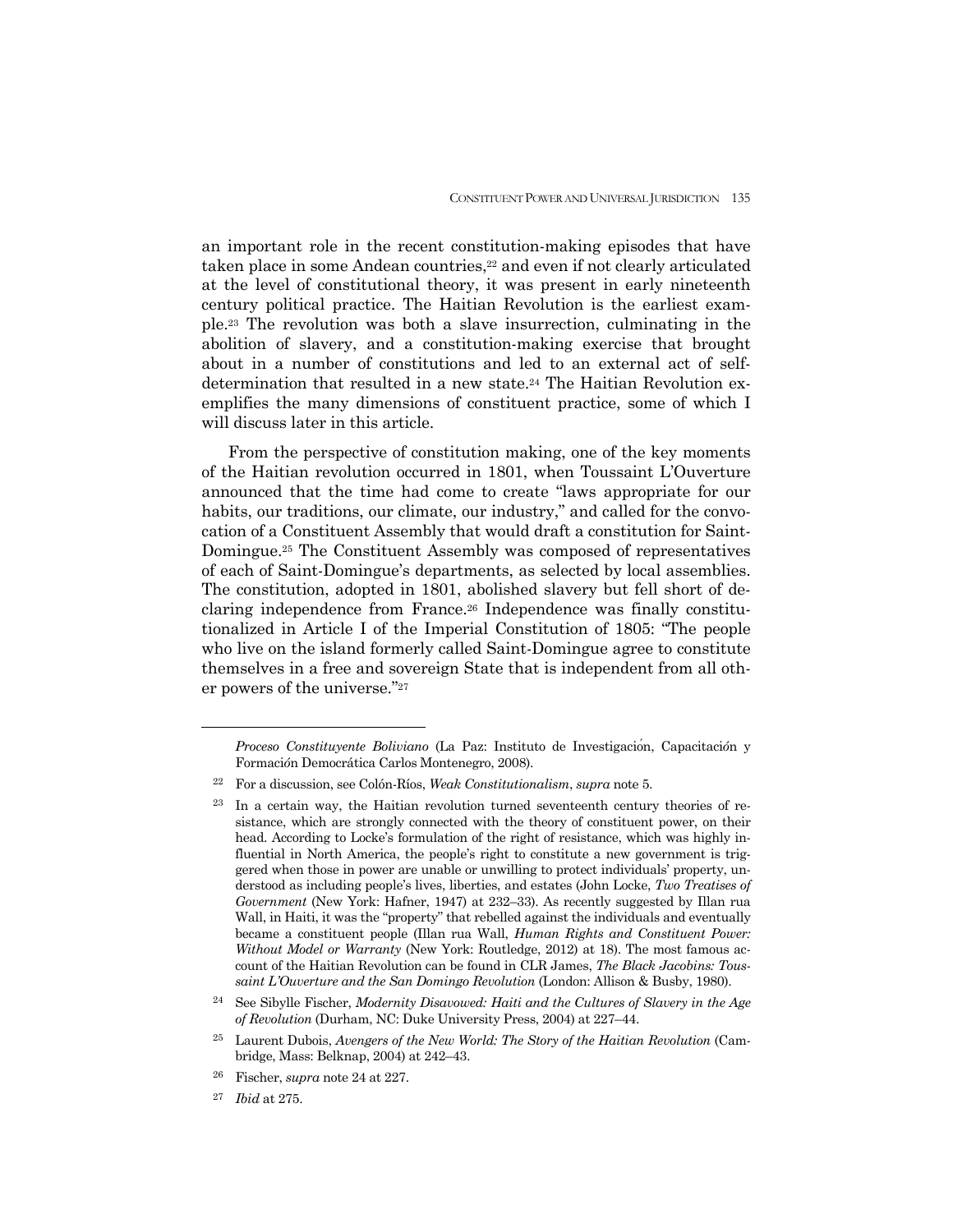Later in the nineteenth century, the theory of the people's constituent power was frequently put into practice in Latin America, as constituent assemblies were convened after successful independence struggles. These were followed by periodic constitution-making episodes. One of the first and most important examples is provided by the Constitution of the *Gran Colombia,* adopted in 1821 by a special assembly. Directly appealing to the theory of constituent power, some of the delegates were at pains to describe the assembly as a constituent, not a constituted, body.<sup>28</sup> More recently, in the twentieth and twenty-first centuries, constituent power has not only been associated with the view that the people possess a legally unlimited constitution-making power (a power that, as the highest courts of Colombia and Venezuela have determined, may be even exercised in violation of existing amendment rules).29 It has also been associated with the idea that constitutions have to be adopted through highly participatory procedures.30 In fact, as I have argued elsewhere, constituent power and democracy are connected in important ways.31

 First, as noted above, both democracy and constituent power attribute to the people—understood as including all the human beings that live in a particular territory and are subject to state power—the right to participate in creating all laws, including fundamental laws. Put differently, in order to understand a constitution-making act as a true exercise of the constituent power *of the people*, it must take place through the most participatory procedures possible.

 Second, both democracy and constituent power are uncomfortable with permanent constitutions. Permanent constitutions may be consistent with the idea of placing legal limits on the ordinary institutions of government (that is, the constituted powers) as a way of protecting the basic conditions of democracy, even if such limits thwart the will of present-day electoral majorities or of their representatives. However, both democracy and constituent power recommend against any legal limits being applicable to the "the people themselves", that is, to the citizenry acting through participatory mechanisms of constitutional change.

 Third, and as we will see in the next part of this article, the exercise of both constituent power and democracy requires respect for certain rights

<sup>28</sup> Juanita Sanz de Santamaría Samper, ed, *Actas del Congreso de Cucuta, 1821* (Bogotá: Fundación Francisco de Paula Santander, 1989).

<sup>29</sup> See Joel I Colón-Ríos, "Carl Schmitt and Constituent Power in Latin American Courts: The Cases of Venezuela and Colombia" (2011) 18:3 Constellations 365.

<sup>30</sup> *Ibid* at 368.

<sup>31</sup> Colón-Ríos, "Five Conceptions", *supra* note 6.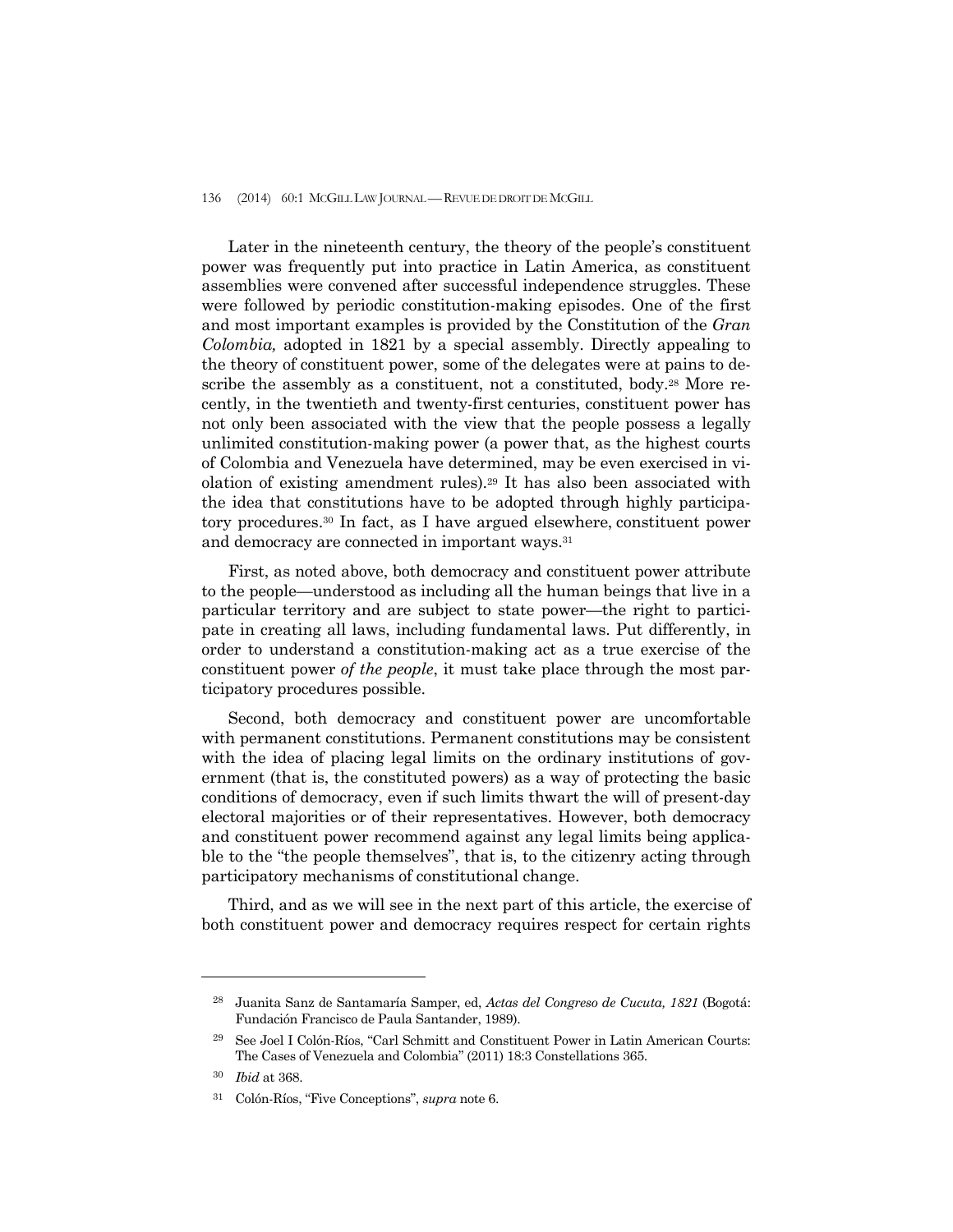(including not only rights of political participation, but also for example, rights that protect individual autonomy).

 This brief account should not be taken to suggest that the theory of the people's constituent power is uncontroversial. On the one hand, it is in no way clear that there could be such a thing as a constituent people, a people that literally gives itself a set of fundamental laws. In that vein, it has been argued that the idea of the people as an ultimate constitution maker is based "on an unacceptable political mythology",<sup>32</sup> and that any act of the people—a people that is only capable of action through representation—is determined by prior electoral and procedural rules that must be given to the people by someone else.33 From a different perspective, but providing support for this critique, Enrique Dussel has argued that, although constituent power is always possessed by the political community, it must be delegated or institutionalized in order to be exercised. It must accordingly be transformed from an original power *potentia*—into an organized or institutionalized power—*potestas*.34

 On the other hand, it has been suggested that the category of the people should be abandoned, that the people should not be seen as the default bearer of the constituent power. Paolo Virno, for example, attributes to the concept of the people an inherently conservative character; its end is always to bring into existence a state, to create a sovereign with a single political will.35 This, Virno maintains, is why Hobbes could say that in any form of government—even in an absolute monarchy—the people rules.36 Moving away from the category of the people, Virno, like Antonio Negri,<sup>37</sup> attributes constituent power to a multitude that never seeks a unified centre of power. "The multitude" is anti-statist and anti-popular. Accord-

<sup>32</sup> Andrew Arato, "Redeeming the Still Redeemable: Post Sovereign Constitution Making" (2009) 22:4 International Journal of Politics, Culture, and Society 427 at 437.

<sup>33</sup> See *ibid* at 437–38; Hans Lindahl, "Sovereignty and Representation in the European Union" in Neil Walker, ed, *Sovereignty in Transition* (Oxford: Hart, 2003) 87 at 105– 107.

<sup>34</sup> Enrique Dussel, *Twenty Theses on Politics*, translated by George Ciccariello-Maher (Durham, NC: Duke University Press, 2008) at 18–23.

<sup>35</sup> Paolo Virno, *Virtuosismo y Revolución: La Acción Política en la Época del Desencanto* (Madrid: Traficantes de Sueños, 2003) at 194.

<sup>36</sup> *Ibid.* 

<sup>37</sup> See Antonio Negri, *Insurgencies: Constituent Power and the Modern State*, translated by Maurizia Boscagli (Minneapolis: University of Minnesota Press, 1999) at 304.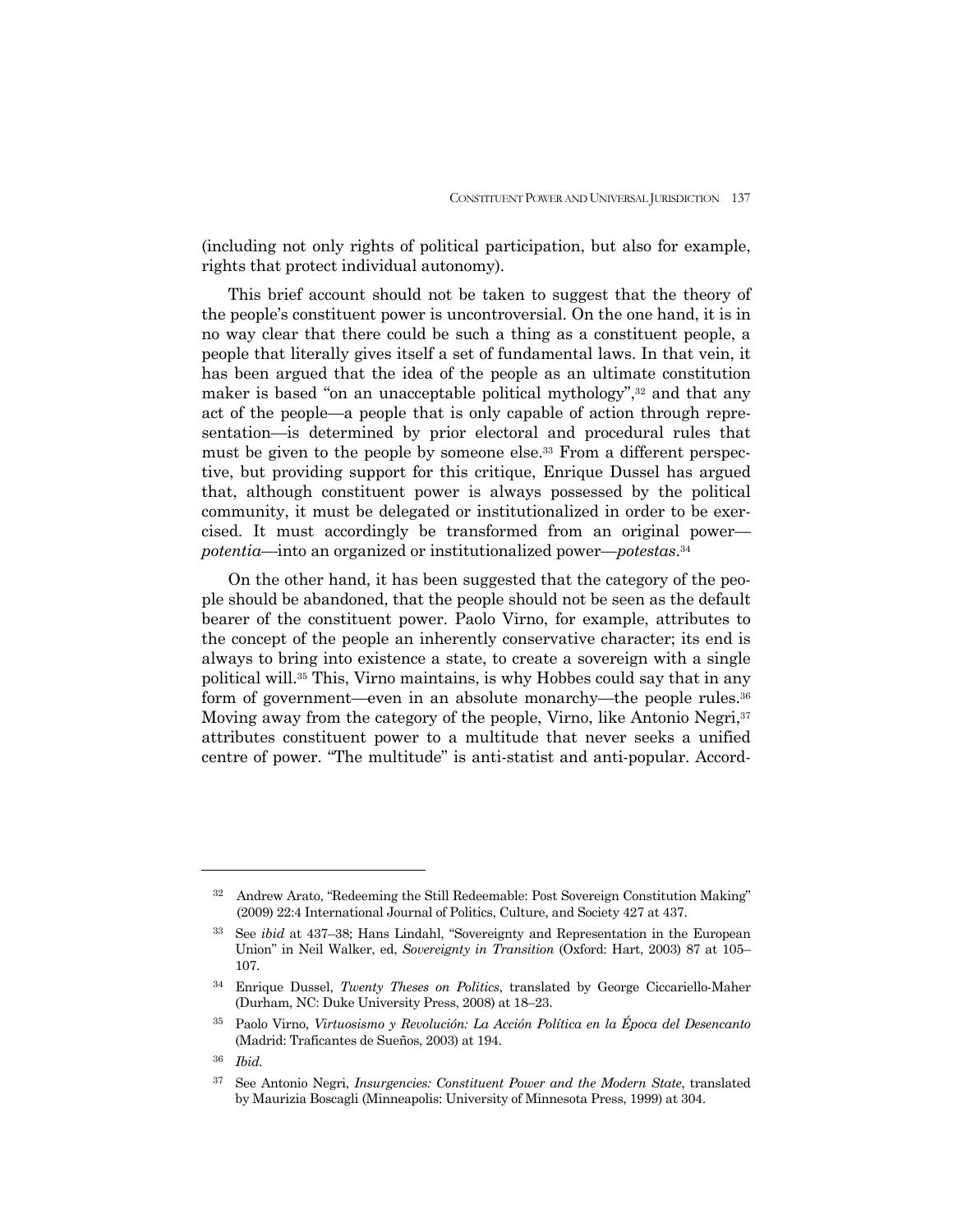ingly, it challenges both the sovereignty of the state and the sovereignty of the people.38

 There are, of course, other approaches that attempt to redeem the people as a desirable political category. Ernesto Laclau, for example, sees the people not as the collection of human beings that inhabit a particular territory but as comprised of diverse groups, such as indigenous peoples, environmentalists, workers, and others, who are at different moments brought together by unfulfilled political demands.39 Under such a conception, the category of the people is to be constructed—and reconstructed in the context of particular political struggles that in the last instance challenge those institutions and officials who claim to act in the people's name.40

 My account of the theory of constituent power should not be understood as an attempt to settle any of the debates that I have summarily reviewed in the previous two paragraphs. On the contrary, and as will become clear in the next parts, my aim is to show that the theory of constituent power, as currently understood by mainstream constitutional theory has important implications for the relationship between peoples, states, and the protection of nature. When those implications are made explicit, or, put in a different way, when one brings to the surface the transformative potential of the modern notion of the constituent power of the people, the result is an expanded understanding of the rights required for democratic self-government, of the limits of state sovereignty, and of humanity as a relevant political category.

## B. Democracy, Rights and Constituent Power

 That there cannot be a democracy without respect for certain rights has become a common view among democratic and constitutional theorists. Even academics who are strongly critical of the counter-majoritarian character of judicial review of legislation, like Jeremy Waldron, identify a strong connection between rights and democracy.41 And this not only ap-

<sup>38</sup> Virno, *supra* note 34 at at 104. For an illuminating discussion, see Illan rua Wall, "Notes on an 'Open' Constituent Power" (3 October 2013) Law, Culture and the Humanities, DOI: 10.1177/1743872113501840.

<sup>39</sup> Ernesto Laclau, *On Populist Reason* (London: Verso, 2007) at 79–82.

<sup>40</sup> *Ibid at* 171.

<sup>41</sup>Jeremy Waldron, *Law and Disagreement* (Oxford: Oxford University Press, 1999) at 282–85. There are, however, critiques, both from the left and the right of the political spectrum, of the usefulness or desirability of the idea of constitutional rights and of rights discourse in general. See e.g. Duncan Kennedy, "The Critique of Rights in Critical Legal Studies" in Wendy Brown & Janet Halley, eds, *Left Legalism/Left Critique*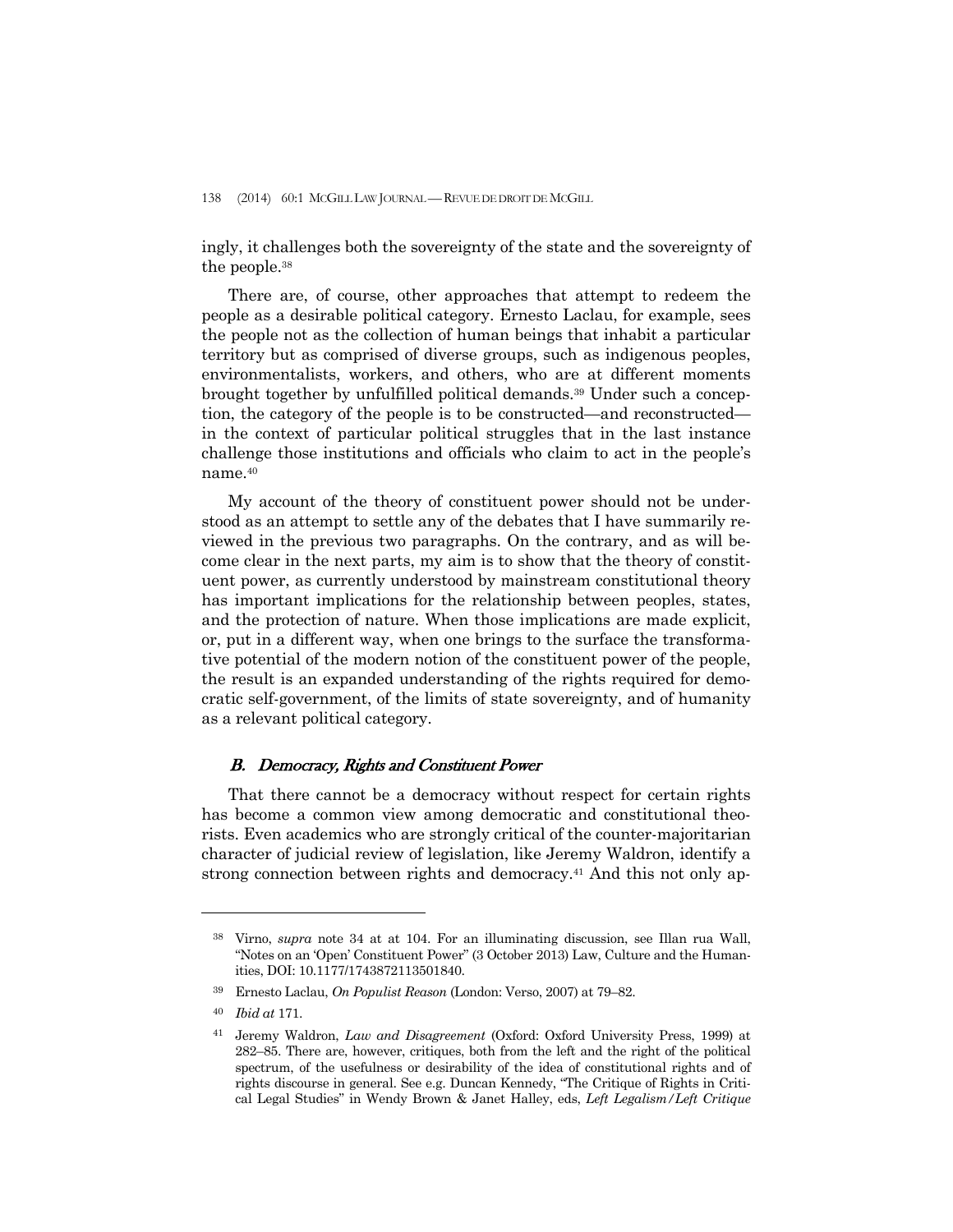plies to rights relating to political participation, but to other types of rights as well. That is to say, there are some rights, like the right to vote, that can be described as constitutive of democracy, since they are part of the formal requirements for citizen participation in the political process. There are also rights, like the right to freely associate with others and the right to express one's opinions without fear of punishment, without which it would very difficult, if not impossible, for citizens to engage in genuine acts of democratic participation and deliberation.42 All these rights can be properly described as political rights, as they are closely connected to each person's ability to participate in both the ordinary political process and in any extraordinary process of constitutional change—that is, in the exercise of constituent power.

 But there are other rights, which may be called individual rights, that are less obviously connected to democracy. These rights create a private sphere in which the state cannot intervene, a dimension of the life of citizens that is not for others to intrude on. The right to privacy, freedom of conscience, and the right to private property fall within this category. Nevertheless, there are ways of understanding these rights as fundamental to the existence of democracy. Without a secure place in the world to think and act free of state interference, for example, individuals can hardly form political opinions and develop their capacities of deliberating with others. This is why Frank Michelman has written that the right to privacy can be understood as a precondition to meaningful political participation, as it protects "the intimate associations through which personal moral understandings and identities are formed and sustained."43

 Like other republicans, Michelman also maintains that the right to private property can be thought of as necessary "to imbue citizens with the independence" to engage in popular self-government.44 More recently, Corey Brettschneider has argued that freedom of conscience is essential to democracy because it "ensures that self-rulers will be able to think for themselves about political problems without being subject to external co-

<sup>(</sup>Durham, NC: Duke University Press, 2002); Mary Ann Glendon, *Rights Talk: The Impoverishment of Political Discourse* (New York: Free Press, 1991).

<sup>42</sup> For a brief discussion of these rights and their relationship to democracy, see Walter F Murphy, "Constitutions, Constitutionalism, and Democracy" in Douglas Greenberg et al, eds, *Constitutionalism and Democracy: Transitions in the Contemporary World* (Oxford: Oxford University Press, 1993) 3 at 3–5.

<sup>43</sup> Frank Michelman, "Law's Republic" (1988) 97:8 Yale LJ 1493 at 1536.

<sup>44</sup> Frank I Michelman, "Possession vs. Distribution in the Constitutional Idea of Property" (1987) 72:5 Iowa L Rev 1319 at 1332. See also Philip Pettit, *Republicanism: A Theory of Freedom and Government* (Oxford: Oxford University Press, 1999) at 160–61.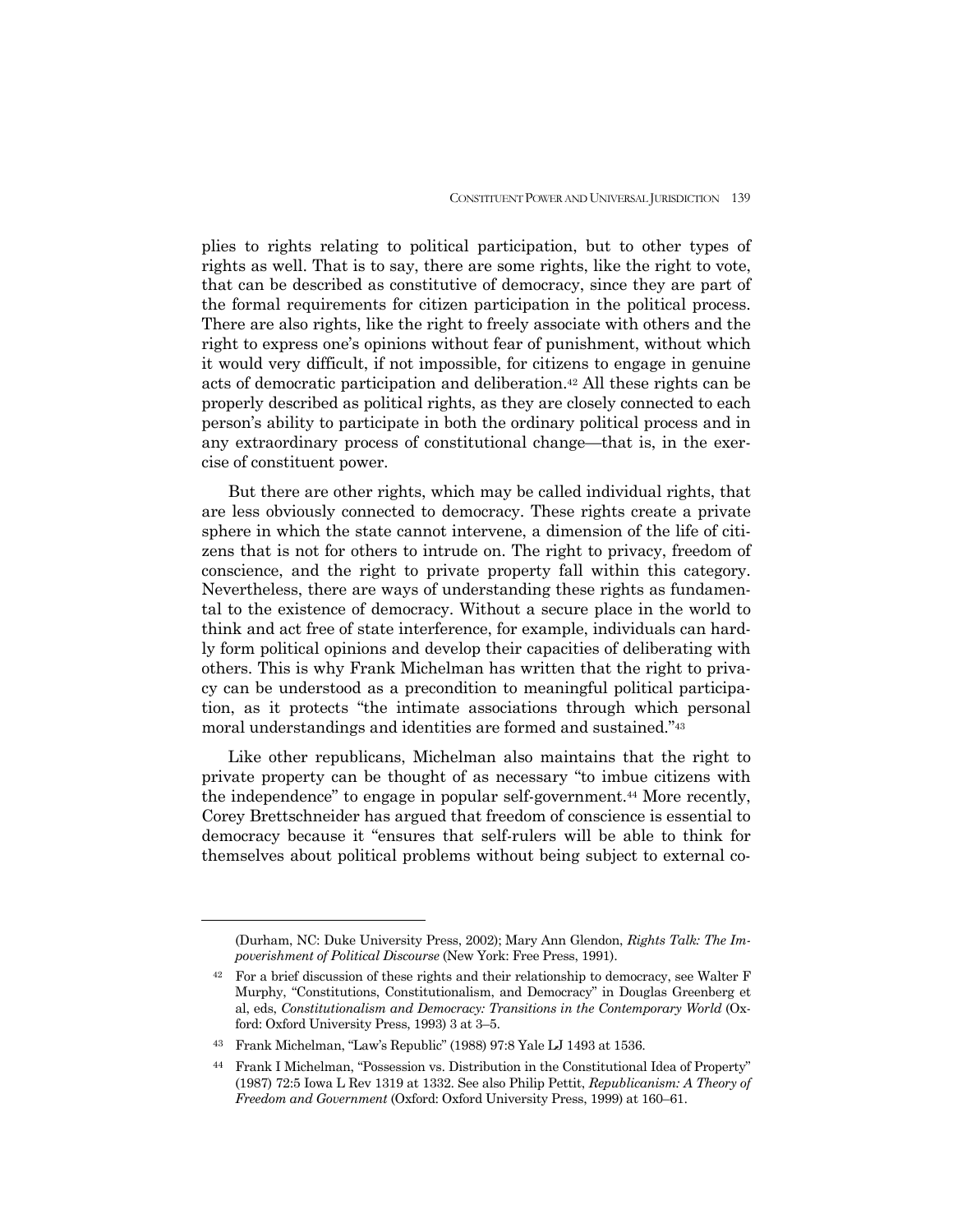ercion,"45 But the most ambitious attempt to demonstrate that both political and individual rights are fundamentally connected to democracy is probably Jürgen Habermas's cooriginality thesis. Habermas argues that citizens can only make proper use of their public autonomy, of their ability to make laws in the exercise of their political rights, "if they are sufficiently independent in virtue of an equally protected private autonomy in their life conduct."46

 At the same time, they can only enjoy a sphere of private autonomy if they "make an appropriate use of their political autonomy"47 and determine the specific interests that need to be protected through individual rights.48 Only when both types of rights are fully realized are citizens able to see themselves as authors and addressees of the law. Citizens become authors of the law by virtue of the exercise of political rights, and its addressees by possessing a private autonomy that serves as a boundary to law.49 Habermas maintains that, in addition to the political and individual rights described earlier, the recognition of "[b]asic rights to the provision of living conditions that are socially, technologically, and ecologically safeguarded" might also be necessary to provide citizens an opportunity to exercise other rights.50 Without adequate access to things such as health, education, and food, it would be difficult for any citizen to effectively participate in the political process.<sup>51</sup>

 It is not that non-political rights, such as individual, social, or economic rights, have value only because of their relationship to rights of political participation. Rather, the point is that the fact that non-political rights

<sup>45</sup> Corey Brettschneider, *Democratic Rights: The Substance of Self-Government* (Princeton: Princeton University Press, 2007) at 45.

<sup>46</sup> Jürgen Habermas, "Constitutional Democracy: A Paradoxical Union of Contradictory Principles?" (2001) 29:6 Political Theory 766 at 767 [Habermas, "Constitutional Democracy"].

<sup>47</sup> *Ibid.*

<sup>48</sup> See Jürgen Habermas, "On the Internal Relation between the Rule of Law and Democracy" (1995) 3:1 European Journal of Philosophy 12.

<sup>49</sup> *Ibid* at 17.

<sup>50</sup> Jürgen Habermas, *Between Facts and Norms: Contributions to a Discourse Theory of Law and Democracy*, translated by William Rehg (Cambridge: MIT Press, 1996) at 123 [Habermas, *Between Facts and Norms*]. For a discussion, see David Ingram, *Habermas: Introduction and Analysis* (Ithaca: Cornell University Press, 2010) at 169–170, 184–89. As the reference to ecology suggests, Habermas considers that different forms of environmental rights may be necessary for the exercise of other rights. See Michael Mason, *Environmental Democracy: A Contextual Approach* (London: Routledge, 1999) at 59.This idea will be discussed in the next section of this article.

<sup>51</sup> For a discussion, see Michael Saward, *The Terms of Democracy* (Cambridge: Polity Press, 1998) at 94–101.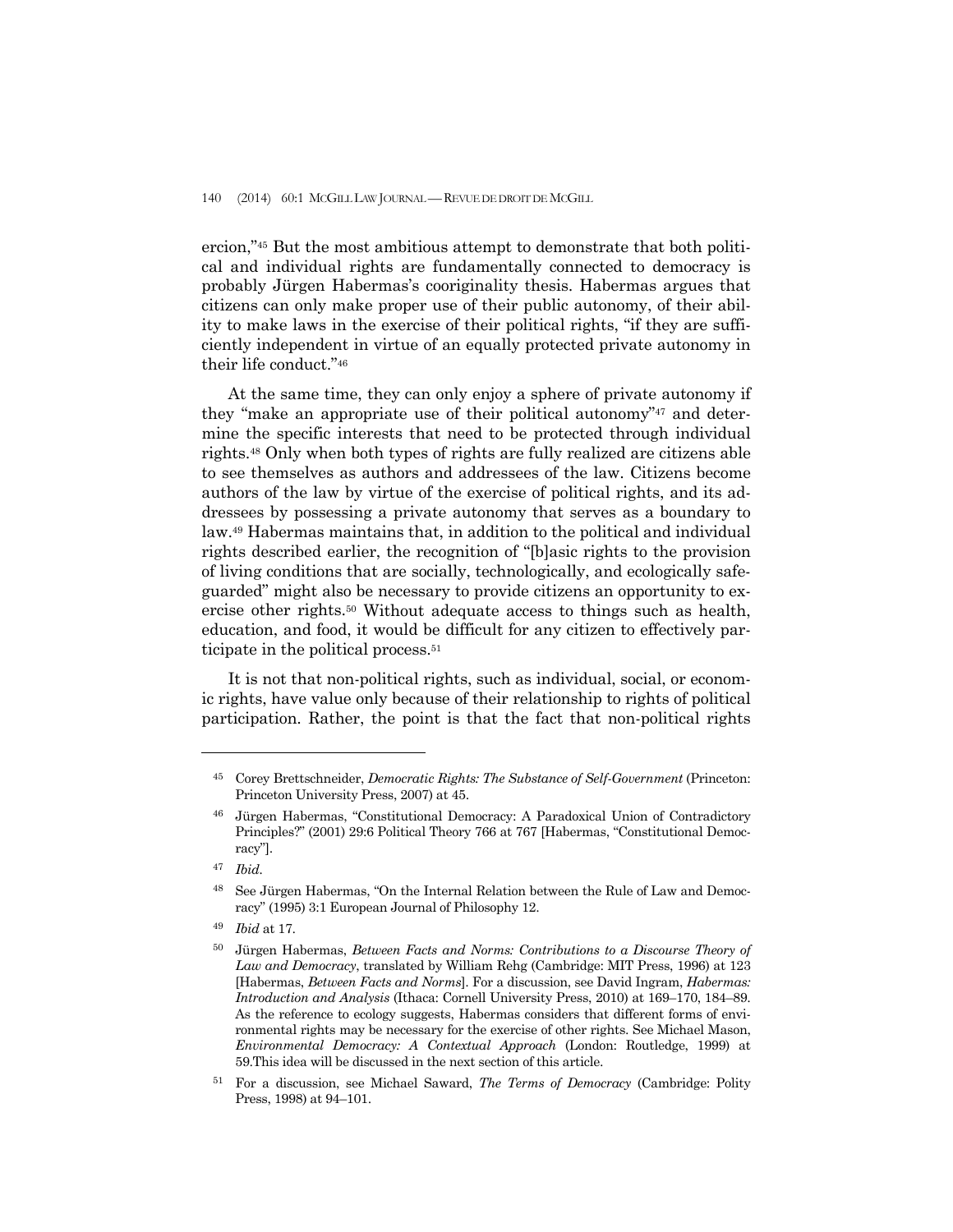act as limits to the decisions of democratically elected officials—limits which in most constitutional orders are legally, rather than merely politically, enforceable—is not necessarily problematic from a democratic perspective because these rights are necessary for democracy to exist. Nevertheless, this does not mean that the *constitutionalization* of rights does not create certain tensions with the democratic ideal. For example, even if the rights mentioned above are necessary for democracy to exist, their meaning and scope will frequently be a matter of controversy. When that occurs, who should have the power to make a final, legally binding, decision about what is required by rights? If courts are attributed that power, should the citizenry—as opposed to judges and legislators—be able to change the constitution in order to redefine the rights in question?

 Part of the immense body of literature about the legitimacy of judicial review of legislation revolves precisely around the first of those questions. It is not my intention here to engage in that debate since, as will become clear shortly, my argument will move in a different direction. It suffices to accept as plausible what I think is Habermas's answer to the second question (whether citizens should have the power to redefine the content of rights), without attempting to engage in a defence or attack of the institution of judicial review of legislation. What I want to stress here is that even if both political and individual rights are necessary components of a democratic legal system, the constitutionalization of those rights should not be imposed on the citizenry by either courts or legislatures, or be determined by *a priori* moral norms.52 On the contrary, the citizenry should be able to create and redefine rights whenever they consider it necessary.53

 As Habermas maintains, the act of founding a constitution should not be seen as a one-time event in which a set of rights is permanently fixed. "[L]ater generations," he writes, "have the task of actualizing the still untapped normative substance of the system of rights," in a dynamic and self-correcting process "which is not immune to contingent interruptions and historical regressions."54 This is why he has expressed reservations about John Rawls's theory of justice.55 Rawls's theory, he has suggested, implies a society in which citizens "cannot reignite the radical democratic embers of the original position in the civil life of their society ... and they

<sup>52</sup> Habermas, *Between Facts and Norms*, *supra* note 50 at 104–105.

<sup>53</sup> *Ibid* at 125–26.

<sup>54</sup> Habermas, "Constitutional Democracy", *supra* note 46 at 774.

<sup>55</sup> Jürgen Habermas, "Reconciliation through the Public Use of Reason: Remarks on John Rawls's Political Liberalism" (1995) 92:3 Journal of Philosophy 128. John Rawls, *A Theory of Justice* (Cambridge, Mass: Harvard University Press, 1999).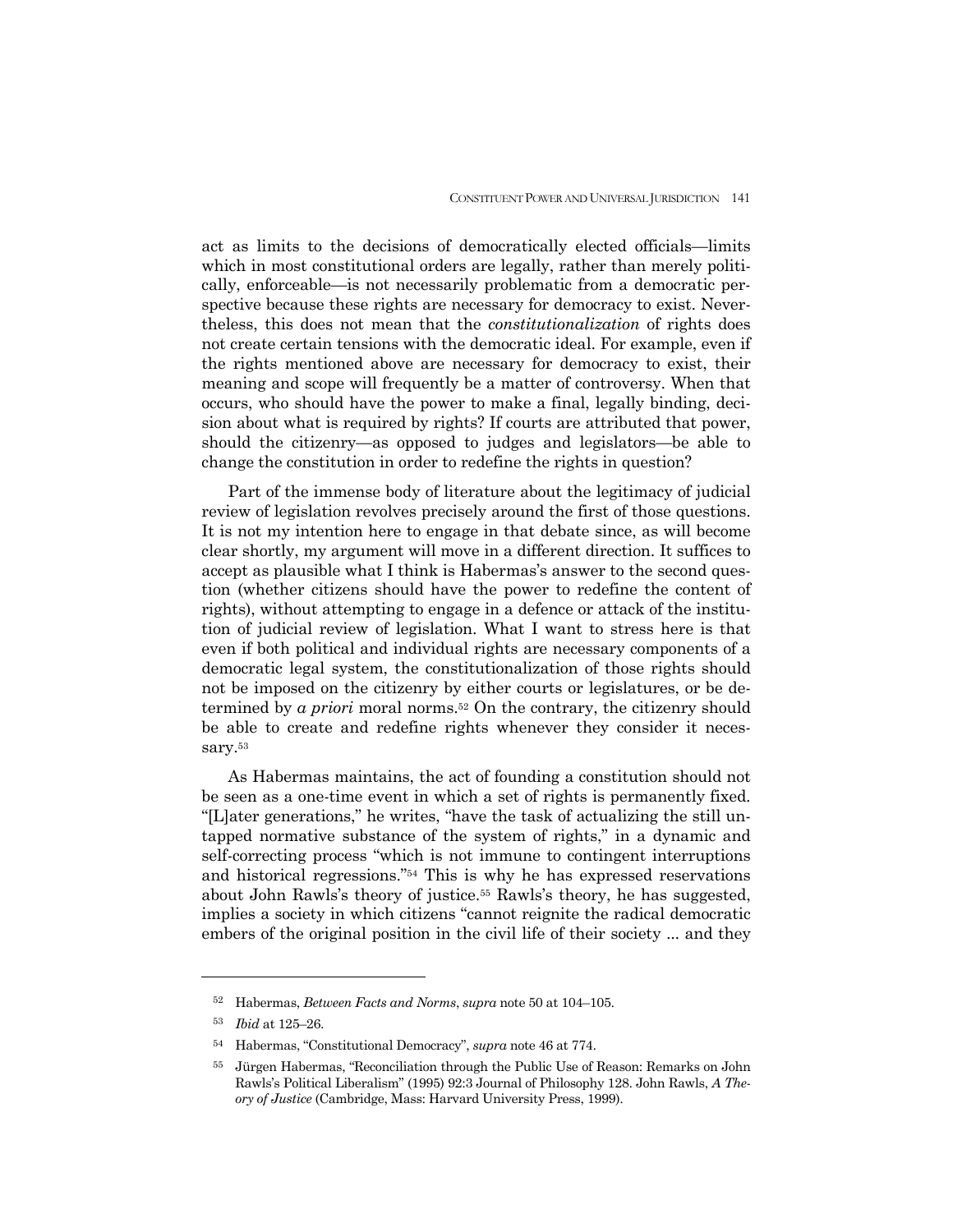find the results of the theory already sedimented in the constitution."56 The idea is that rights not only allow citizens to live *under* a democracy but also to exercise their constituent power and to make decisions about the very basis of their constitutional order. Regardless of the specific institutionalization that rights enforcement takes, their content must never be out of the scope of the original power of the citizenry.

### C. Constituent Power through Time

 If citizens have the ability to rewrite their constitution, to exercise their constituent power at any moment, then there is always the possibility that they might abolish the rights that make democracy possible. Despite his reliance on natural law, this is certainly a possibility under Sieyès's theory, since there are no means of enforcing any legal or moral limits on a misguided constituent subject.57 However, as we will see, the theory of constituent power has an important intergenerational dimension. As noted in Part I.A., Sieyès (and Schmitt) insisted that constituent power continues to exist after the constitutional order is in place. In that sense, his theory implicitly suggests a limit to the exercise of constituent power that is independent of any notion of natural law. In order to be consistent with itself, an act of constituent power must not deprive future generations of the opportunity of becoming constitution makers. Interestingly, and despite his insistence on the sovereignty of the people of the present, Thomas Jefferson was one of the most powerful defenders of constituent power's intergenerational dimension.

 Jefferson famously wrote that "[t]he earth belongs always to the living generation. They may manage it then, and what proceeds from it, as they please, during their usufruct. They are masters too of their own persons, and consequently may govern them as they please."58 As mentioned earlier, Jefferson also suggested that every time a new generation came into existence, which occurred every nineteen years according to his interpretation of the European tables of mortality, all laws and institutional arrangements should lapse and constitutional conventions be convened. Those conventions would allow the present generation to exercise the "right to choose for itself the form of government it believes most promotive of its own happiness."59 Jefferson's immediate concern was to prevent

<sup>56</sup> *Ibid.*

<sup>57</sup> Sieyès, *supra* note 5 at 124.

<sup>58</sup> Letter from Thomas Jefferson to James Madison (6 September 1789) in Merrill D Peterson, ed, *The Portable Thomas Jefferson* (New York: Viking Press, 1975) at 449.

<sup>59</sup> Letter from Thomas Jefferson to Samuel Kercheval (12 July 1816) in Merrill D Peterson, ed, *The Portable Thomas Jefferson* (New York: Viking Press, 1975) at 560.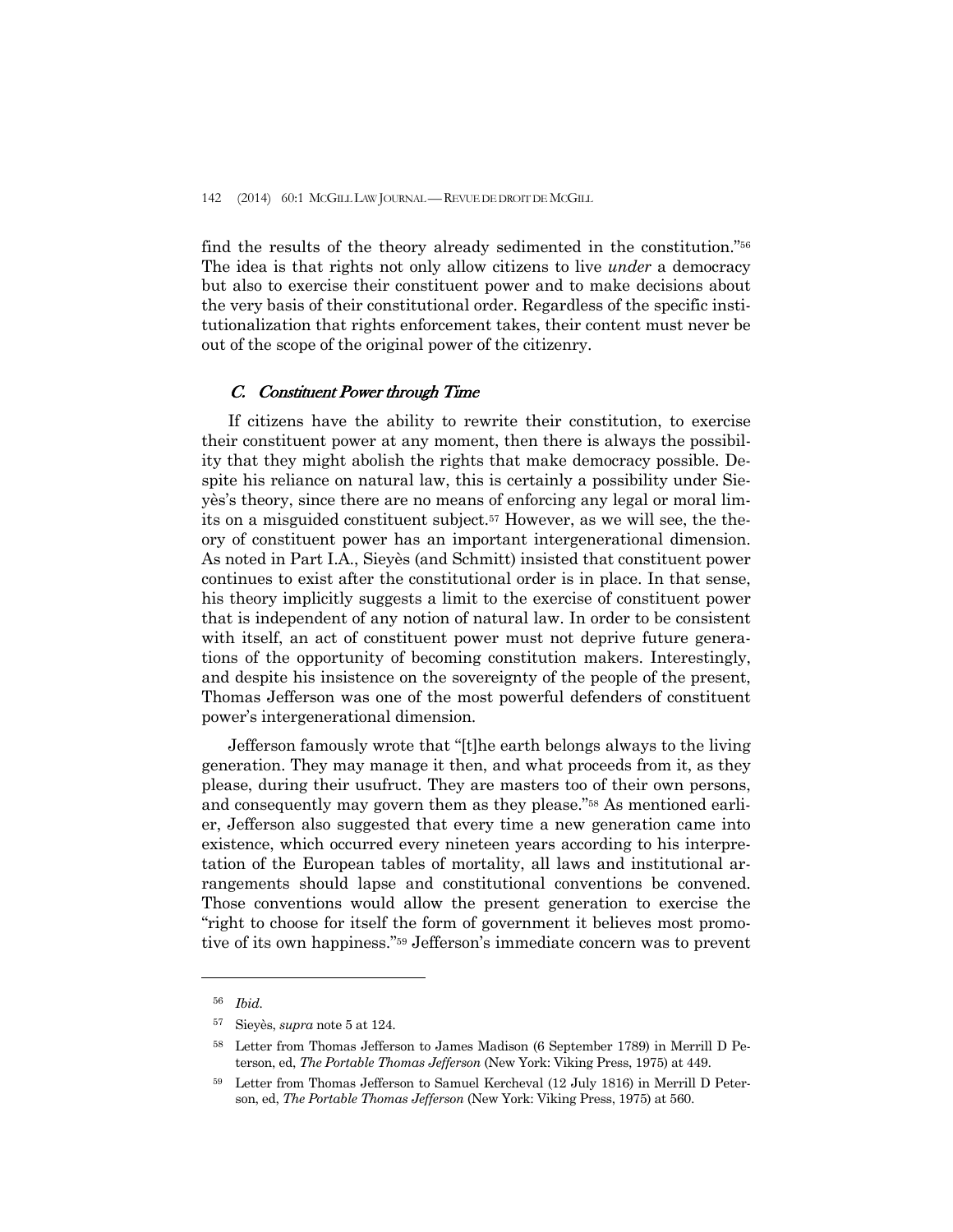the past from ruling the present—he famously insisted that "the dead have no rights."<sup>60</sup> His argument, however, has an obvious implication for the rights of future generations. That is to say, no generation has the right to impose a constitution on another, and that applies equally to past and present peoples.

 Most modern constitution makers have ignored Jefferson's advice and, consequently, have adopted constitutions that are in tension with the theory of constituent power and its intergenerational component. These constitutions are not only difficult to change but they lack mechanisms designed to allow citizens to become authors of their constitutional regime. The result is that the amending power is usually left in the hands of government and legislative supermajorities. This approach to constitutional change, to the extent that it attributes to government a power that it denies to the citizenry, provides an example of what Dussel described as political power becoming "self-referential".61 That is, a situation in which those exercising different forms of delegated or institutional power (*potestas*), lose sight of the fact that all political functions—including the amending power—must have "as their primary and ultimate reference point the *power of the political community*."62

 The intergenerational component of the theory of constituent power is radically inconsistent with such a state of affairs, since it requires state officials to recognize that it is in present and future peoples that the ultimate authority to change the constitution rests. The constitutions recently adopted in some Latin American countries seek to avoid the problem identified by Dussel by providing citizens with the faculty of transforming the constitutional order, acting outside the ordinary institutions of government.63 These constitutions do this through provisions that allow citizens to trigger through popular initiative a referendum on whether an extraordinary assembly should be convened and a new constitution created. I have examined the constitutional theory behind those constitutions in my previous work, $64$  but what I would like to stress here is the fact that these constitutions exemplify the intergenerational dimension of constituent power. They do so in the following way.

<sup>60</sup> *Ibid.* 

<sup>61</sup> Dussel, *supra* note 34 at 4.

<sup>62</sup> *Ibid* [emphasis in the original].

<sup>63</sup> See e.g. *Constitution of Ecuador*, *supra* note 2, art 444; *Political Constitution of the State of Bolivia, 2009*, Gaceta Oficial, NCPE 10 Bs, art 411 [*Constitution of Bolivia*, translated by author]; *Constitution of Bolivarian Republic of Venezuela, 1999*, Gaceta Oficial No 36.860, art 347 [*Constitution of Venezuela*, translated by author].

<sup>64</sup> Colón-Ríos, *Weak Constitutionalism*, *supra* note 5.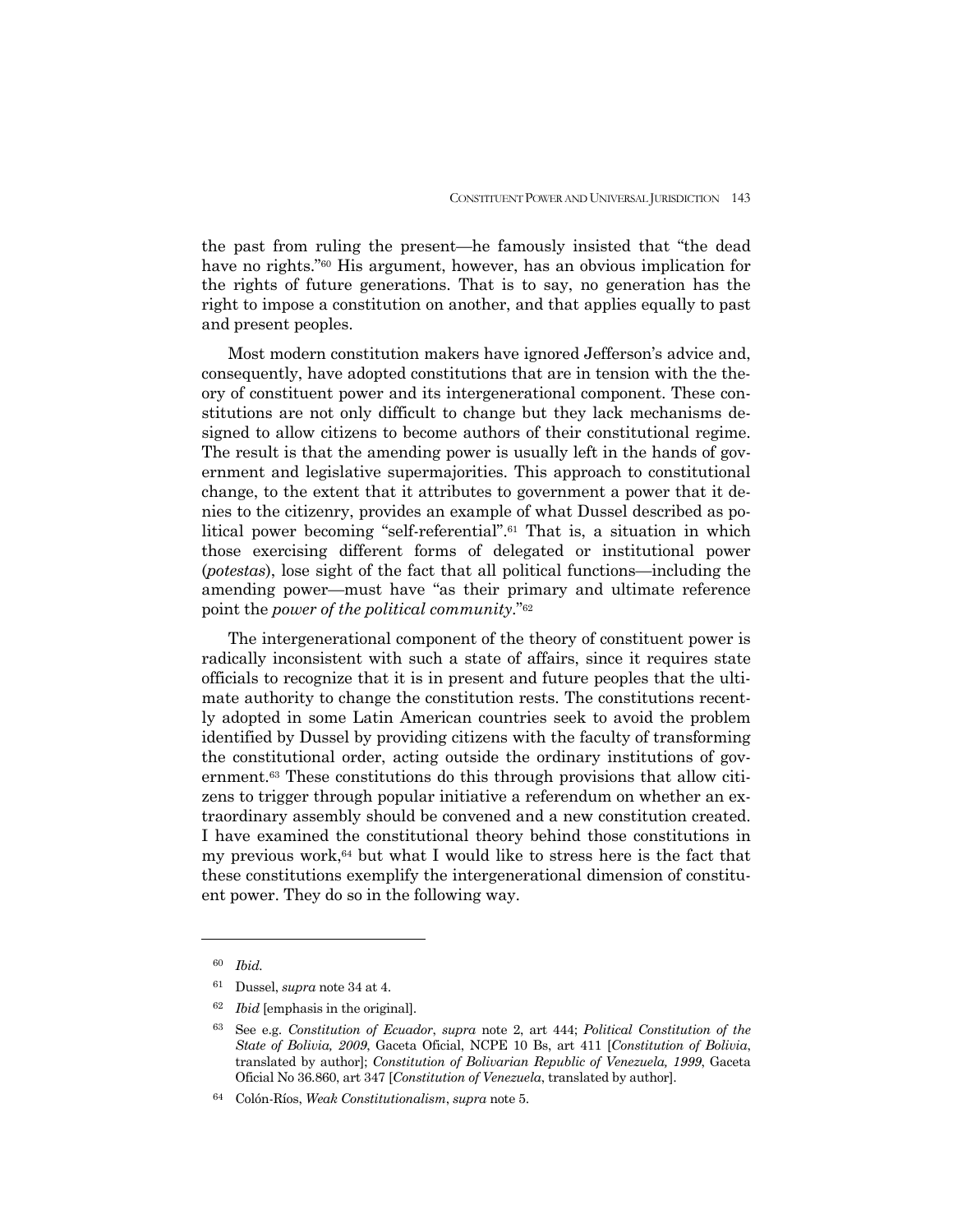These are constitutions that recognize generous catalogues of political, individual, social, and economic rights. These rights, as we have seen, are connected in fundamental ways to democracy and constituent power. At the same time, they allow citizens to create a new constitutional order without being bound by any form of positive law. They reflect constituent power's intergenerational component because they assume that, regardless of how "progressive" or "advanced" a constitution might be, its content should never be put out of the scope of the decisions of present and future generations, who always retain the faculty of triggering new constitution-making episodes. These constitutions can thus be seen as resulting from the implicit self-imposition on the part of the constituent subject of two intergenerational obligations.

 First, one must not exercise constituent power in a way that prevents future generations from becoming authors of a new constitution. Second, one must exercise constituent power in a way that facilitates the occurrence of future constituent episodes. Or, as crisply put by Dennis Thompson, "present sovereigns should act to protect popular sovereignty itself over time."65 The constitutional implications of this approach are easily grasped if one examines the *Constitution of Ecuador*, adopted in 2008. The *Constitution of Ecuador* was drafted by a Constituent Assembly triggered by referendum and composed of elected delegates. Moreover, before the constitution came into force, it was ratified by the citizenry in an additional referendum. Even though this constitution-making process was not by any means perfect, Latin American constitutions have not been traditionally drafted with these levels of popular involvement. Rather, in the best of cases, and with only some exceptions, they were drafted by legislative assemblies that assumed constituent functions.<sup>66</sup>

 The *Constitution of Ecuador* recognizes traditional political rights, such as the right to vote and to be a candidate for office, $67$  as well as individual rights, such as the rights to privacy and non-discrimination.68 It also recognizes different social and economic rights, including the right to education,<sup>69</sup> and the right to food and water.<sup>70</sup> Moreover, it establishes a

<sup>65</sup> Dennis F Thompson, "Democracy in Time: Popular Sovereignty and Temporal Representation" (2005) 12:2 Constellations 245 at 248. See also Dennis F Thompson, "Representing Future Generations: Political Presentism and Democratic Trusteeship" (2010) 13:1 Critical Review of International Social and Political Philosophy 17.

<sup>66</sup> See generally Gabriel Negretto, *Making Constitutions, Presidents, Parties, and Institional Choice in Latin America* (Cambridge, UK: Cambridge University Press, 2014).

<sup>67</sup> *Constitution of Ecuador*, *supra* note 2, arts 61, 62.

<sup>68</sup> *Ibid*, art 66.

<sup>69</sup> *Ibid*, art 26.

<sup>70</sup> *Ibid*, art 12.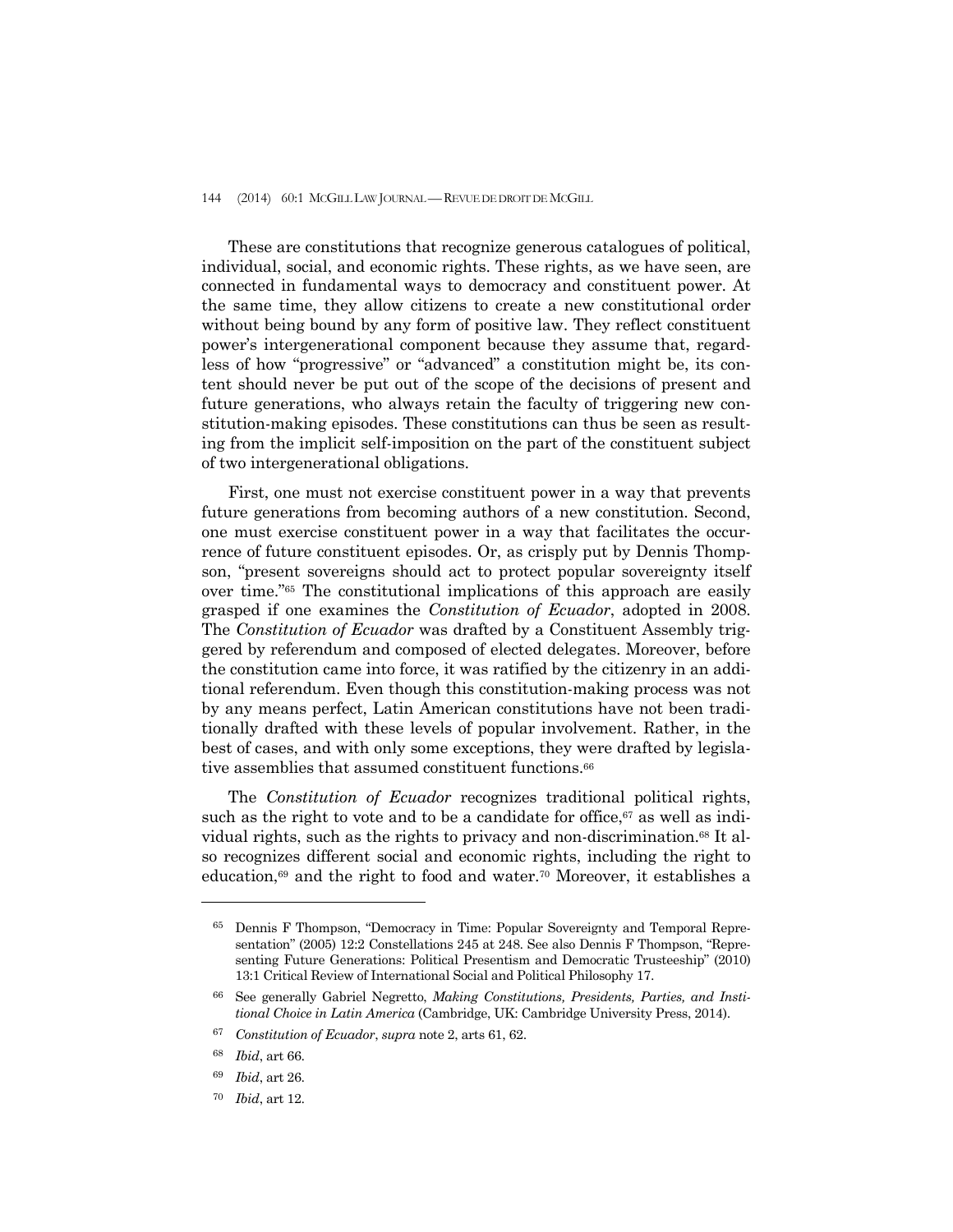number of mechanisms for the enforcement of those rights,71 and grants a Constitutional Court the power to strike down unconstitutional legislation.72 Nevertheless, this constitution also includes a mechanism that could be used to abolish all of these rights and to create a constitutional order based on a totally different set of values.

 Such a result could be achieved not through the ordinary legislative process or through a constitutional amendment, but through an extraordinary assembly—a Constituent Assembly—that can be convened by a referendum triggered through a popular initiative in accordance with Article 444. The assembly would be composed of elected delegates, which are given the mandate to draft a new constitution that only becomes valid if ratified by a majority of the electorate. Article 444 thus attempts to make available, for present and future generations, a constitution-making mechanism as participatory as the one used when the constitution was originally adopted.

 Despite its apparent democratic features, it might be argued that this approach, which is also present in the constitutions of Bolivia and Venezuela,73 is built on a fundamental and dangerous contradiction. That is to say, it gives the maximum protection possible to political, individual, social, and economic rights, but it also provides an avenue for their destruction.

 But that would miss the point. These constitutions are better understood as attempting to reconcile the idea that there are some rights without which democracy would not be possible, with the view that in a truly democratic society, a society in which citizens govern themselves, present and future peoples should be able to adopt any constitution they want. Rights may, therefore, serve as limits to ordinary political power, but those limits do not apply to the people. Even if unlikely, the mechanisms that facilitate the exercise of constituent power could be used to produce an undemocratic constitution. For example, a constitution could deny the very rights that make democracy possible, thereby making future exercises of democratic constitution-making impossible. Such a constitution, however, would be inconsistent with the intergenerational component of the theory of constituent power—the idea that all peoples have the right to become authors of the constitutional order under which they live. And in that respect, it would be a democratically illegitimate constitution.

<sup>71</sup> See e.g. *ibid*, arts 86, 88 (allowing any person, community or nationality to ask a court for their enforcement).

<sup>72</sup> *Ibid*, art 436.

<sup>73</sup> *Constitution of Bolivia*, *supra* note 63, art 411; *Constitution of Venezuela*, *supra* note 63, art 347.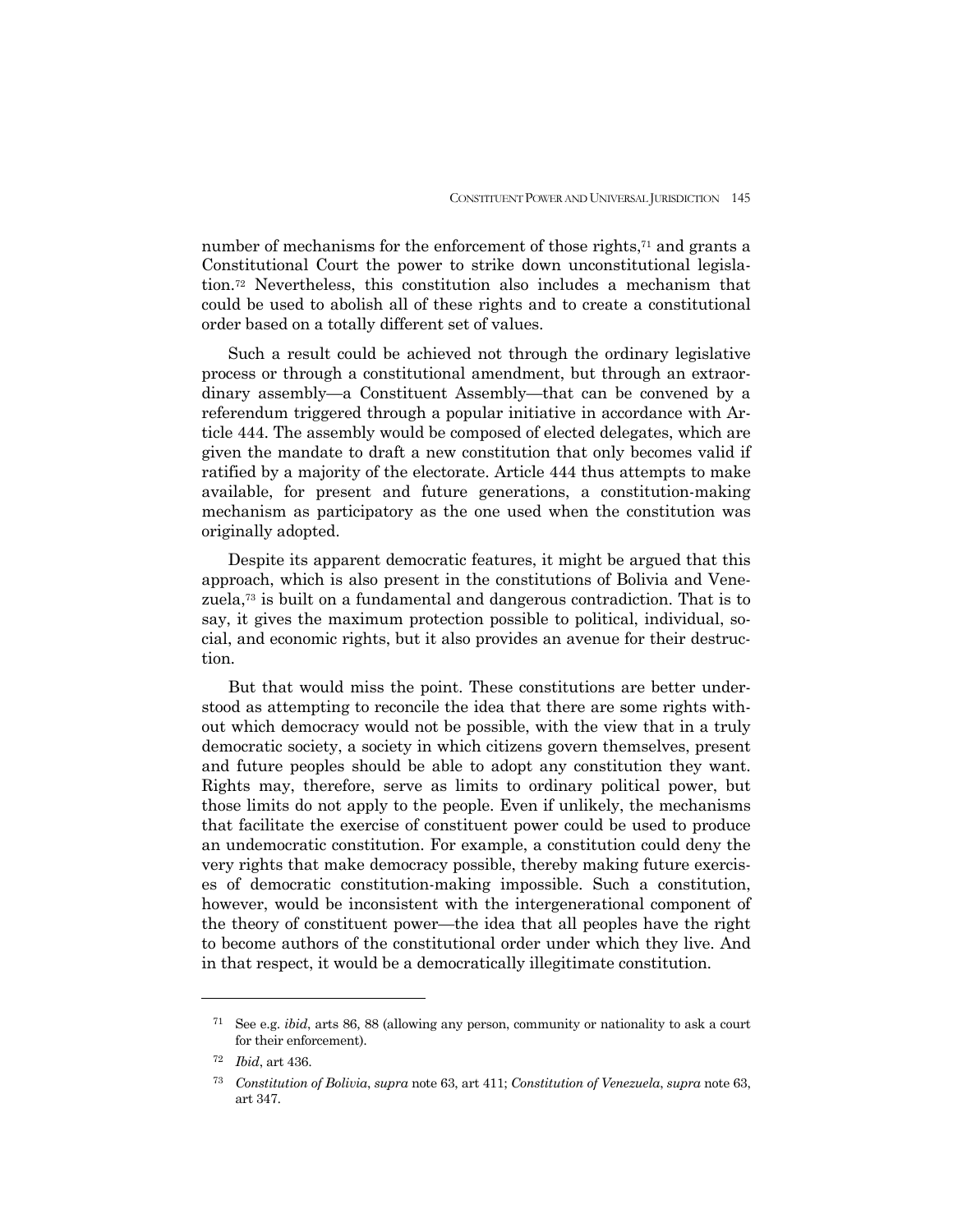#### D. The Democratic Legitimacy of the Rights of Nature

 The rights that we normally have in mind as imposing limits on government are *human* rights, the rights of the people alive now and perhaps the rights of the descendants of today's people. The *Constitution of Ecuador*, however, also attributes rights to *nature*. Article 71 defines nature or *Pachamama*74—as the place "where life is reproduced and occurs" and attributes to it the "right to integral respect for its existence and for the maintenance and regeneration of its life cycles, structure, functions and evolutionary processes." It also states that "all persons, communities, peoples and nations can call upon public authorities to enforce the rights of nature."75

 There is an interesting body of literature that examines the very coherence of the idea that nature may have rights of its own and whether nature has an intrinsic value separate from any benefits it may provide to human beings.76 What interests me here is not to engage in that debate but rather to consider whether the attribution of rights to nature can be justified from a democratic perspective.<sup>77</sup>

 One possibility is to say that the decision-making power of democratically elected officials should be limited by the rights of *humans*, and quite another to say that it should also be limited by the rights of *nature*. In the first scenario, political power is limited in order to satisfy what is taken to be a higher human interest, namely, the protection of human rights. In the second scenario political power is limited in order to protect the envi-

<sup>74</sup>Article 71 of the *Constitution of Ecuador* makes the terms nature and Pachamama equivalent, but the latter term can be understood as being much broader. The official Spanish text of the relevant part of Article 71 reads as follows: "La naturaleza o Pacha Mama, donde se reproduce y realiza la vida, tiene derecho a que se respete integralmente su existencia y el mantenimiento y regeneración de sus ciclos vitales, estructura, funciones y procesos evolutivos." For a linguistic analysis of the term Pachamama, see Rosaleen Howard-Malverde, "'Pachamama Is a Spanish Word': Linguistic Tension between Aymara, Quechua, and Spanish in Northern Potosí (Bolivia)" (1995) 37:2 Anthropological Linguistics 141.

<sup>75</sup> *Constitution of Ecuador*, *supra* note 2, art 71.

<sup>76</sup> See e.g. Joel Feinberg, *Rights, Justice, and the Bounds of Liberty* (Princeton: Princeton University Press, 1980); Alberto Acosta & Esperanza Martinez, eds, *La Naturaleza con Derechos: De la Filosofía a la Política* (Quito: Abyayala, 2011); Christopher D Stone, *Should Trees Have Standing?: Law, Morality and the Environment*, 3rd ed (Oxford: Oxford University Press, 2010).

<sup>77</sup> It is worth noting that, at the time of writing, the legislature of Ecuador passed a revised Criminal Code (*Código Orgánico Integral Penal*) that includes a chapter on "Crimes against the Environment and Nature or Pacha Mama". See *Código Orgánico Integral Penal* (2014), Registro Oficial Suplemento 180 (Ecuador).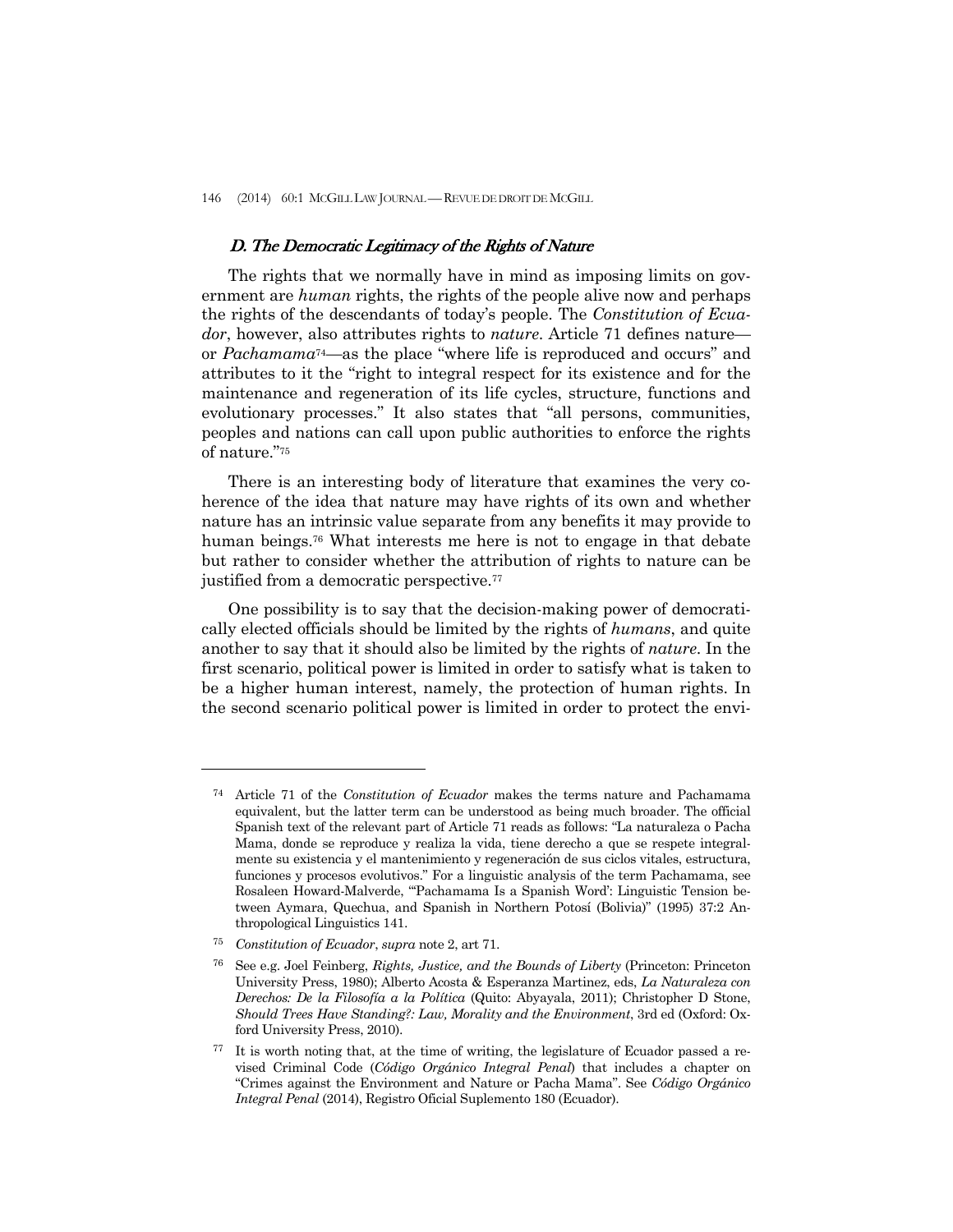ronment, even if that limit runs contrary to activities that may at least result in short-term benefits to society.78

 It is worth noting an obvious fact at this stage: No human rights could be exercised in the absence of a natural environment capable of sustaining human life. As stated by Alberto Acosta, one of the drafters of the 2008 *Constitution of Ecuador*: "[T]he destruction of nature eliminates the conditions required for the existence of the human species and therefore violates all human rights."79

 The International Court of Justice has also emphasized the close relationship between human rights and the protection of nature. For example, in *Hungary v. Slovakia*, then Vice-President Weeramantry stated, in a separate opinion, that "the protection of the environment is likewise a vital part of contemporary human rights doctrine, for it is a *sine qua non* for numerous human rights such as the right to health and the right to life itself."80 Justice Weeramantry added that it was not necessary to elaborate on that point because it was clear that "damage to the environment can impair and undermine all the human rights spoken of in the Universal Declaration and other human rights instruments."81 Under this seemingly uncontroversial line of reasoning, the attribution of rights to nature can be understood as a means of indirectly protecting the possibility of the enjoyment of human rights. As noted earlier, some of these rights are necessary for democracy to exist. Thus, when the rights of nature act as limits to the decisions of the ordinary institutions of government, such limits are no more democratically objectionable than those posed by freedom of speech or freedom of conscience.

 A similar result is reached if one considers the most likely purpose behind the constitutionalization of nature's rights. The attribution of rights to nature would normally be, in the last instance, an attempt to protect what may be called "nature as we know it". By this, I mean a natural environment which provides for the basic conditions for human life, such as clean water, relative abundance of food, and land. It is also, therefore, an environment in which persons are able to engage in practices such as cul-

<sup>78</sup> Economic development through the destruction of a forest is one example. Moreover, there is always the possibility that the rights of nature will collide with human rights, as in, for example, a case in which upholding the "rights of a forest" would result in a negation of a community's right to housing.

<sup>79</sup> Alberto Acosta, "Los Derechos de la Naturaleza: Una Lectura sobre el Derecho a la Existencia" in Alberto Acosta & Esperanza Martínez, eds, *La Naturaleza con Derechos: De la Filosofía a la Política* (Quito: Abya-Yala, 2011) at 355 [translated by author].

<sup>80</sup> *Case concerning the Gabčíkovo-Nagymaros (Hungary v Slovakia)*, Separate Opinion of Vice-President Weeramantry, [1997] ICJ Rep 88 at 91.

<sup>81</sup> *Ibid* at 91–92.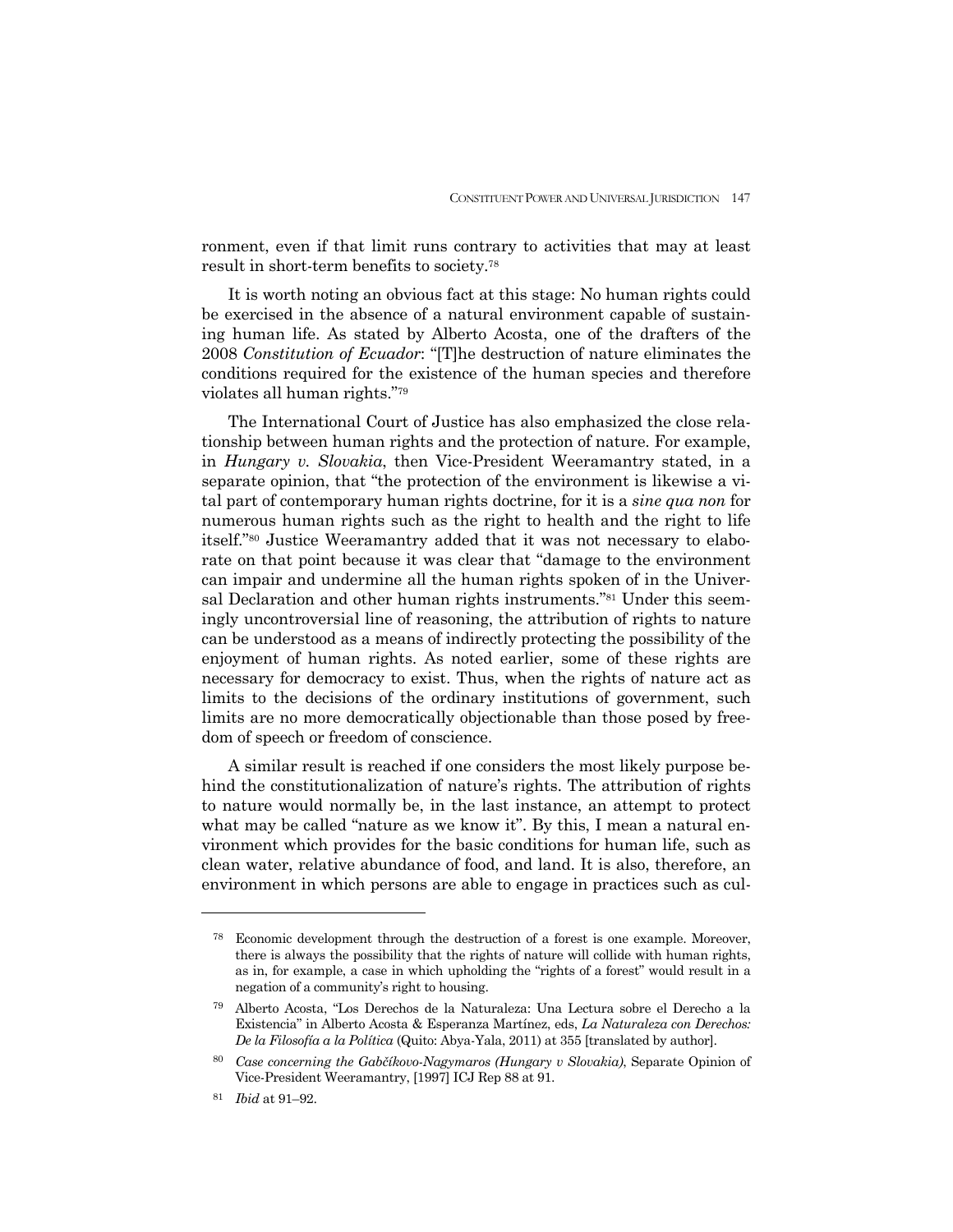tural or artistic activities, that go beyond mere physical survival and are considered valuable by human populations.

 In other words, when seen from a *human* perspective, the constitutionalization of the rights of nature is a means to ensure that those subject to a constitutional order will live, in the present and in the future, in an adequate context for the realization and enjoyment of life. It seems trite to say that if those conditions did not exist, any meaningful deliberation in a democratic process would be impossible. In this sense, the movement toward the constitutionalization of the rights of nature, instead of being seen "as a serious threat to democratic freedom,"82 should in fact be understood as seeking to promote the existence of democracy in the future.

 This view is clearly reflected in UNESCO's 1997 *Declaration on the Responsibilities of the Present Generations towards Future Generations*.83 "Each generation inheriting Earth temporarily", the document states, "should take care to use natural resources reasonably and ensure that life is not prejudiced by harmful modifications of the ecosystems,"84 so that "future as well as present generations enjoy full freedom of choice as to their political, economic and social systems and are able to preserve their cultural and religious diversity."85

 This idea has also been advanced by various academics. Robyn Eckersley, for example, has maintained that "there are certain basic ecological conditions essential to human survival," which "provide the very preconditions ... for present and future generations of humans to practice democracy."86 Accordingly, adds Eckersley, environmental rights "might be seen as even more fundamental than the human political rights that form the ground rules of democracy."87

 Some authors have challenged this approach. It has been argued, for instance, that if these environmental provisions are imposed on the people

<sup>82</sup> For a discussion of these criticisms in the context of profound ecology, see Eugenio Raúl Zaffaroni, "La Pachamama y el Humano" in Alberto Acosta & Esperanza Mart*í*nez, eds, *La Naturaleza con Derechos: De la Filosofía a la Política* (Quito: Abya-Yala, 2011) at 85.

<sup>83</sup> UNESCOR, 29th Sess, UN Doc C/RES/31/44, online: UNESCO <www.unesco.org/cpp/ uk/declarations/generations.pdf>.

<sup>84</sup> *Ibid*, art 4.

<sup>85</sup> *Ibid*, art 2.

<sup>86</sup> Robyn Eckersley, "Greening Liberal Democracy: The Rights Discourse Revisited" in Brian Doherty and Marius de Geus, eds, *Democracy and Green Political: Sustainability, Rights and Citizenship Thought* (London: Routledge, 1996) 212 at 224.

<sup>87</sup> *Ibid.*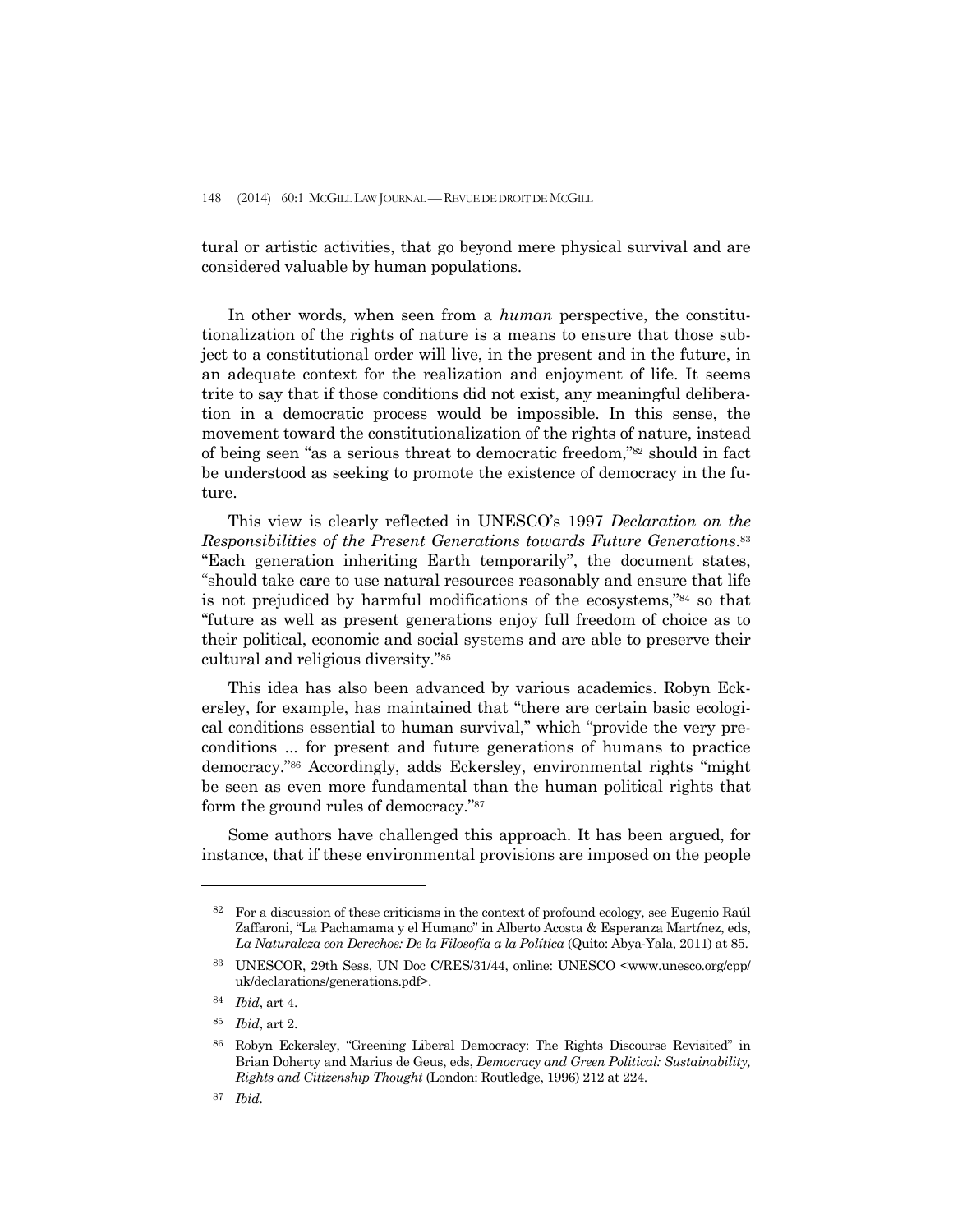by a well-intentioned, but undemocratic, constitution maker, their allegedly democracy-promoting character would be put into question.<sup>88</sup> In fact, even if they are adopted by a democratic constitution maker, seeking to protect nature through *constitutional* means deprives present and future majorities of the opportunity of deciding whether environmental concerns should act as limits to the policy choices made by their elected representatives.<sup>89</sup>

 These, however, are problems that apply to the constitutionalization of different forms of environmental rights in a typical liberal constitution for example, a constitution that can only be amended by legislative supermajorities. In the context of constitutions that facilitate the exercise of constituent power through participatory mechanisms of constitutional change, such as the ones discussed above, those concerns would be misplaced. In those systems, the constitution itself can be altered by democratic means, even if those means are not accessible to the ordinary institutions of government.

 Of course, attributing rights to nature might not be necessary to protect the ecological conditions that make democratic decision making possible. A constitutional order may achieve the protection of nature by recognizing the human right to a healthy environment.90 For example, Article 33 of the Bolivian Constitution states that: "People have a right to a healthy, protected, balanced environment. The exercise of this right allows individuals and communities of present and future generations, as well as other living things, to develop in a normal and permanent manner."91

It is of course possible to defend the constitutionalization of different forms of environmental rights from the perspective of intergenerational justice, and without any reference to democracy. See Edith Brown Weiss, *In Fairness to Future Generations: International Law, Common Patrimony, and Intergenerational Equity* (Tokyo: The United Nations University, 1989). For general discussions about moral obligations to future generations, see RI Sikora & Brian Barry, eds, *Obligations to Future Generations* (Philadelphia: Temple University Press, 1978); Tim Mulgan, *Future People: A Moderate Consequentialist Account of our Obligations to Future Generations* (Oxford: Clarendon, 2006). *Cf* Richard P Hiskes, *The Human Right to a Green Future* (Cambridge, UK: Cambridge University Press, 2009).

<sup>89</sup> Tim Hayward, *Constitutional Environmental Rights* (Oxford: Oxford University Press, 2005) at 147–48.

<sup>90</sup>For a discussion, see David R Boyd, *The Environmental Rights Revolution: A Global Study of Constitutions, Human Rights, and the Environment* (Vancouver: UBC Press, 2012).

<sup>91</sup> *Constitution of Bolivia*, *supra* note 63, art 33. Moreover, Article 34 states that: "Any person, as an individual or as part of a collective group, is empowered to take legal action in defence of the right to the environment, without prejudice to the obligation of public institutions to act against environmental attack". In 2010, Bolivia adopted the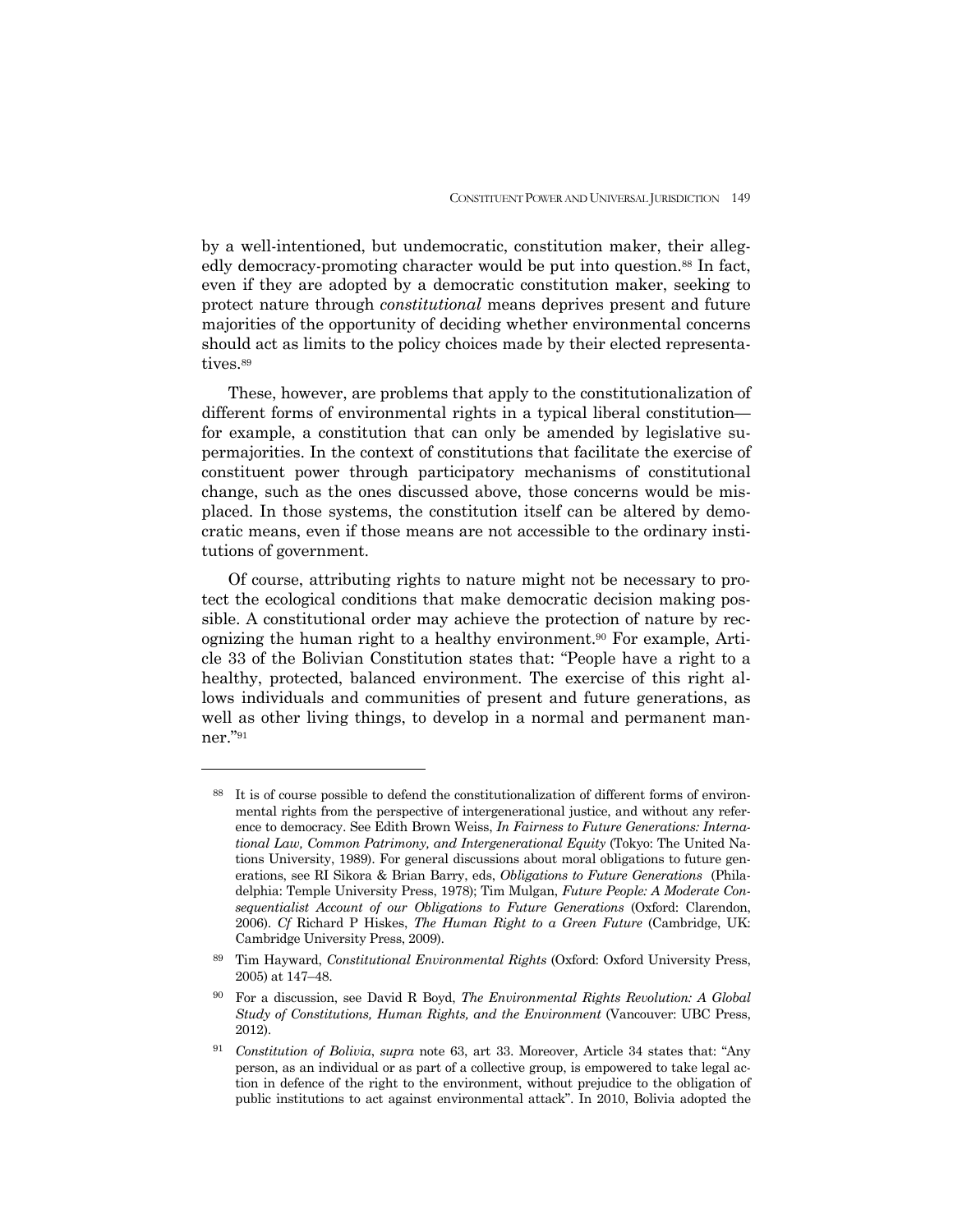In fact, "nature as we know it" may be protected in a particular territory without the formal recognition of any type of environmental right. For example, this would be the case in a society in which respect for nature is a deeply embedded value or in a society that has not developed the technological capabilities to cause significant ecological damage. It is the continuing existence of nature as we know it that is a precondition for democracy, not the existence of any particular constitutional forms directed at protecting the environment.

 In certain contexts, however, the attribution of rights to nature may be seen as an effective means of achieving that goal (that is, protecting what above I called "nature as we know it"). In such a situation, the constitutionalization of the rights of nature can be justified as *a* constitutional form that—just as the right to vote or the freedom of assembly—will tend to promote a state of things in which different forms of democratic decision making, including the exercise of constituent power, will be possible. The relationship between nature and the exercise of constituent power is in fact recognized in the preamble of the Bolivian Constitution, which states: "We found Bolivia anew, fulfilling the mandate of our peoples, *with the strength of our Pachamama* and with gratefulness to God."92 Without the strength given by nature, which always forms an integral part of the many meanings that can be attributed to the concept of *Pachamama*, this preamble suggests, it would not have been possible for the Bolivian people to adopt a new constitution.

 The continuing existence of nature as we know it, I have argued, is a necessary precondition for the future exercise of constituent power as well as for any form of political action. If that is correct, then the fact that the rights of nature may limit the decision-making power of elected officials which would be more clearly exemplified when judges are authorized to invalidate exercises of ordinary political power that violate those rights does not create a problem, at least not from a democratic perspective. This approach assumes, of course, that the constitution itself will always remain open to future episodes of popular constitutional change, an assumption that can only be made in a handful of constitutional systems around the world. Interestingly, the idea of the rights of nature has only achieved legal recognition in the context of those very systems, such as those of Bolivia and Ecuador, which operate under constitutions that contain provisions designed to facilitate future constituent episodes.

*Law of the Rights of Mother Earth* (*Ley de Derechos de la Madre Tierra* (2010), Ley No 071 (Bolivia)), which also attributed rights to nature.

<sup>92</sup> *Ibid*, Preamble [emphasis added]. The official Spanish text reads as follows: "Cumpliendo el mandato de nuestros pueblos, con la fortaleza de nuestra Pachamama y gracias a Dios, refundamos Bolivia."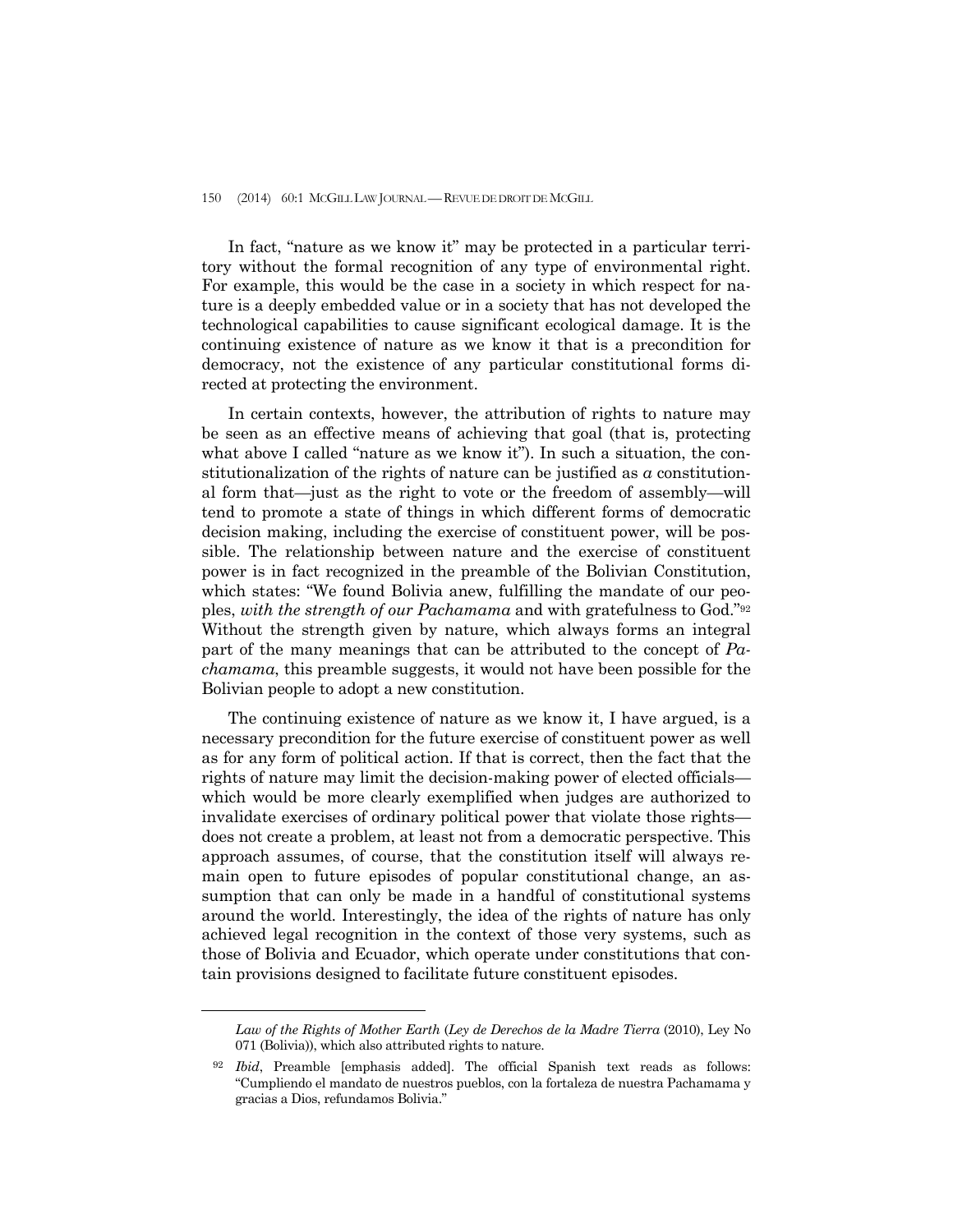## II. Justifying the Protection of the Rights of Nature through Universal Jurisdiction in Cases of Serious Environmental Damage

## A. International Law and Constituent Power

 There is, however, another question I promised to address: Would a constitutional court be justified in exercising jurisdiction and enforcing the rights of nature in cases involving acts by foreigners occurring outside the state's territory? By considering the principle of universal jurisdiction, this part of the article directly engages with international law and indirectly attributes to it the potential of protecting a transnational constituent power. Some comments are accordingly necessary before moving further. Despite numerous attempts at promoting democracy and human rights through international law, international norms are not always on the side of basic democratic principles. One of the most salient examples is the international investment rules regime, protected by hundreds of bilateral investment treaties (BITs) that typically allow investors to enforce their provisions against states before international investment tribunals.93

 The effect, according to David Schneiderman, is a system that sets legal limits on democratic decision making, and that "bind[s] states to a version of economic liberalism" by "assigning to investment interests the highest possible protection."94 In a similar way, Stephen Gill has argued that this framework amounts to a new form of constitutionalism which has at its objective not the protection of human rights or the separation of powers, but the insulation of "key aspects of the economy from the influence of politicians or the mass of citizens by imposing, internally and externally, 'binding constraints' on the conduct of fiscal, monetary and trade and investment policies."95

 It should, therefore, not come as a surprise that some states, particularly states which have adopted constitutions that rest in important ways on the theory of constituent power and that provide means for its exercise,

<sup>93</sup> David Schneiderman, *Constitutionalizing Economic Globalization: Investments Rules and Democracy's Promise* (Cambridge, UK: Cambridge University Press, 2008) at 2 [Schneiderman, *Constitutionalizing Economic Globalization*]. See also Robert Howse, "How to Begin to Think About the 'Democratic Deficit' at the WTO" in Stefan Griller, ed, *International Economic Governance and Non-economic Concerns* ((New York: Springer, 2003); Gus Van Harten, "Investment Rules and the Denial of Change" (2010) 60:3 UTJL 893; Stephen Clarkson, *Uncle Sam and Us: Globalization, Neoconservatism, and the Canadian State* (Toronto: University of Toronto Press, 2002).

<sup>94</sup>Schneiderman, *Constitutionalizing Economic Globalization*, *supra* note 93 at 206, 4.

<sup>95</sup> Stephen Gill, *Power and Resistance in the New World Order* (Basingstoke: Palgrave Macmillan, 2003) at 132.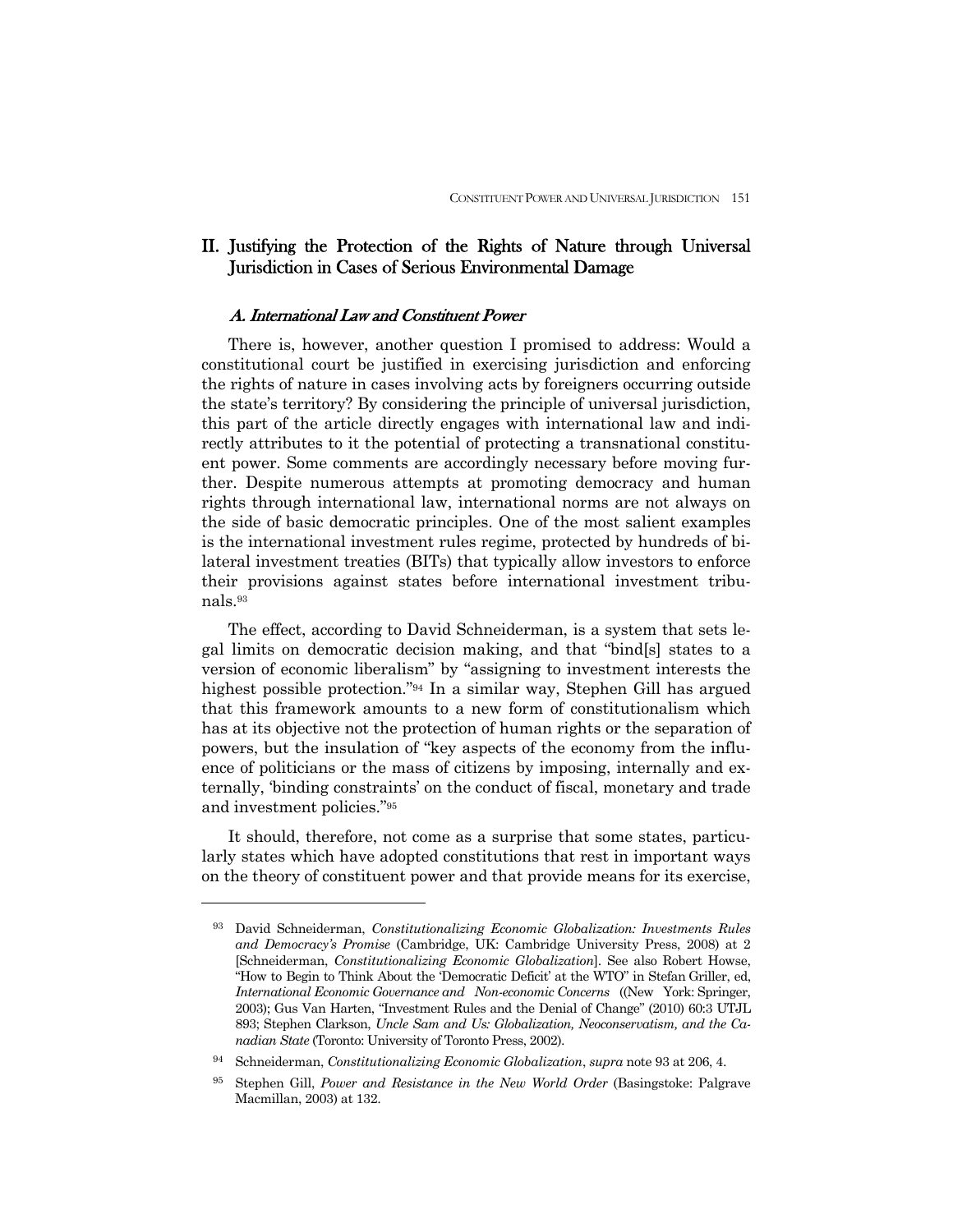such as Bolivia, Ecuador, and Venezuela, have resisted these international arrangements in different ways. In fact, David Schneiderman has noted that "[b]y any number of indicators, Latin America has become the principal site of resistance to the rules and institutions of international investment law."96

 This resistance is reflected, for instance, by Bolivia, Ecuador, and Venezuela's recent decisions to withdraw their consent to the International Centre for the Settlement of Investment Disputes, as well as to terminate a number of BITs.97 Moreover, some of the new Latin American constitutions contain provisions that seek to limit the power of the state to enter into agreements that recognize a foreign arbitration tribunal's jurisdiction over its acts—at least in certain contexts. For example, Article 422 of the *Constitution of Ecuador* prohibits the adoption of international treaties in which the government cedes "sovereign jurisdiction" to international arbitration tribunals in commercial or contractual disputes.98 The Constitutional Court of Ecuador recently declared that article inconsistent with thirteen BITs made with states such as Germany, the United States, France, and the United Kingdom.99 Stressing the tensions between constituent power and international norms, Article 73 of the *Constitution of Venezuela*, allows the electorate, by popular initiative, to trigger a referendum on any treaty that may "compromise national sovereignty or that transfers competences to supranational organs."100

 Even outside the context of international investment law, the countries mentioned above have voiced opposition to other international ar-

<sup>96</sup> David Schneiderman, *Resisting Economic Globalization: Critical Theory and International Investment Law* (Toronto: Palgrave Macmillan, 2013) at 150 [Schneiderman, *Resisting Economic Globalization*].

<sup>97</sup> See Federico M Lavopa, Lucas E Barreiros & M Victoria Bruno, "How to Kill a BIT and not Die Trying: Legal and Political Challenges of Denouncing or Renegotiating Bilateral Investment Treaties" (2013) 16:4 JIEL 869; Katia Fach Gómez, "Latin America and ICSID: David versus Goliath" (2011) 17 Law & Bus Rev Americas 197.

<sup>98</sup> *Constitution of Ecuador*, *supra* note 2, art 422. The text in Spanish reads: "No se podrá celebrar tratados o instrumentos internacionales en los que el Estado ecuatoriano ceda jurisdicción soberana a instancias de arbitraje internacional, en controversias contractuales o de índole comercial, entre el Estado y personas naturales o jurídicas privadas." See also *Constitution of Bolivia*, *supra* note 63, art 466.

<sup>99</sup> See Schneiderman, *Resisting Economic Globalization, supra* note 96, at 151–52.

<sup>100</sup> *Constitution of Venezuela*, *supra* note 63. The official text of the relevant part of Article 73 reads as follows: "Los tratados, convenios o acuerdos internacionales que pudieren comprometer la soberanía nacional o transferir competencias a órganos supranacionales, podrán ser sometidos a referendo por iniciativa del Presidente o Presidenta de la República en Consejo de Ministros; por el voto de las dos terceras partes de los o las integrantes de la Asamblea; o por el quince por ciento de los electores o electoras inscritos e inscritas en el Registro Civil y Electoral."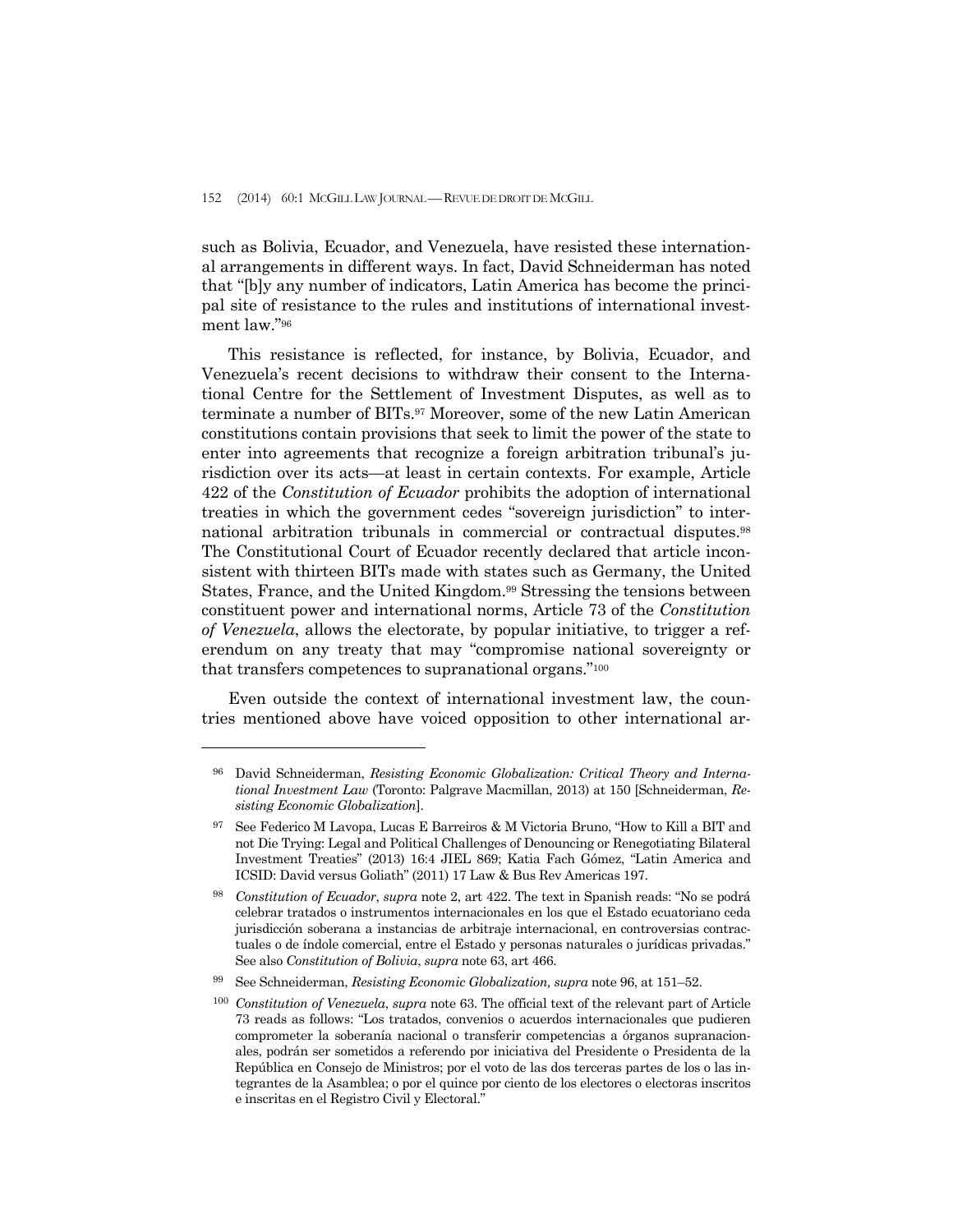rangements. A good example is Bolivia's denunciation of the UN Single Convention on Narcotic Drugs in 2011, which states that "coca leaf chewing must be abolished."101 This is a particularly telling example. It shows the extent to which international agreements, which are voluntarily ratified by governments of different ideological persuasions, can sometimes clash with local practices. Such agreements can therefore significantly limit the ability of some communities to govern themselves in a culturally appropriate manner. Similarly, but more controversially, Venezuela recently denounced the Inter-American Convention on Human Rights, and, in addition to Venezuela, the governments of Bolivia, Ecuador, and Nicaragua have engaged in strong criticisms of the Inter-American human rights system.102 In both cases, the claims were not against international human rights law but were based on the allegation that institutions created for the protection of human rights were being used to advance an imperialist project.103

 This resistance, however, does not extend to international law as a whole. Even countries that place their people's constituent power above international norms are often prepared to engage with international law in profound ways. For example, the *Constitution of Ecuador*, while clearly establishing its supremacy over international treaties,104 states in Article 424 that "international human right treaties ratified by the state that recognize rights more favourable to those contained in the Constitution will prevail over any other juridical norm or act of public power."<sup>105</sup> Simi-

<sup>101</sup> *Single Convention on Narcotic Drugs*, 30 March 1961, 520 UNTS 151, 30 TIAS 6298 art 49 (entered into force 13 December 1964). Bolivia returned to the *Convention* in 2012, with a reservation allowing for traditional uses of the coca leaf. See Sven Pfeiffer, "Rights of Indigenous Peoples and the International Drug Control Regime: The Case of Traditional Coca Leaf Chewing" (2013) 5:1 Goettingen Journal of International Law 287 at 303–305.

<sup>102</sup>Mónica Pinto, "The Crisis of the Inter-American System" in *Proceedings of the 101st Annual Meeting of the American Society of International Law, vol 107 (Washington, DC: American Society of International Law,* 2013) 127 at 128; Johan Karlsson Schaffer, Andreas Føllesdal & Geir Ulfstein, "International Human Rights and the Challenge of Legitimacy" in Andreas Føllesdal, Johan Karlsson Schaffer & Geir Ulfstein, eds, *The Legitimacy of International Human Rights Regimes: Legal, Political and Philosophical Perspectives* (Cambridge, UK: Cambridge University Press, 2007) 1 at 7.

<sup>103</sup> Pinto, *supra* note 102 at 127–28. See also Schaffer, Føllesdal & Ulfstein, *supra* note 102 at 7.

<sup>104</sup> *Constitution of Ecuador*, *supra* note 2, art 425.

<sup>105</sup> *Ibid*, art 424. The full text of Article 424 reads as follows: "La Constitución es la norma suprema y prevalece sobre cualquier otra del ordenamiento jurídico. Las normas y los actos del poder público deberán mantener conformidad con las disposiciones constitucionales; en caso contrario carecerán de eficacia jurídica. La Constitución y los tratados internacionales de derechos humanos ratificados por el Estado que reconozcan derechos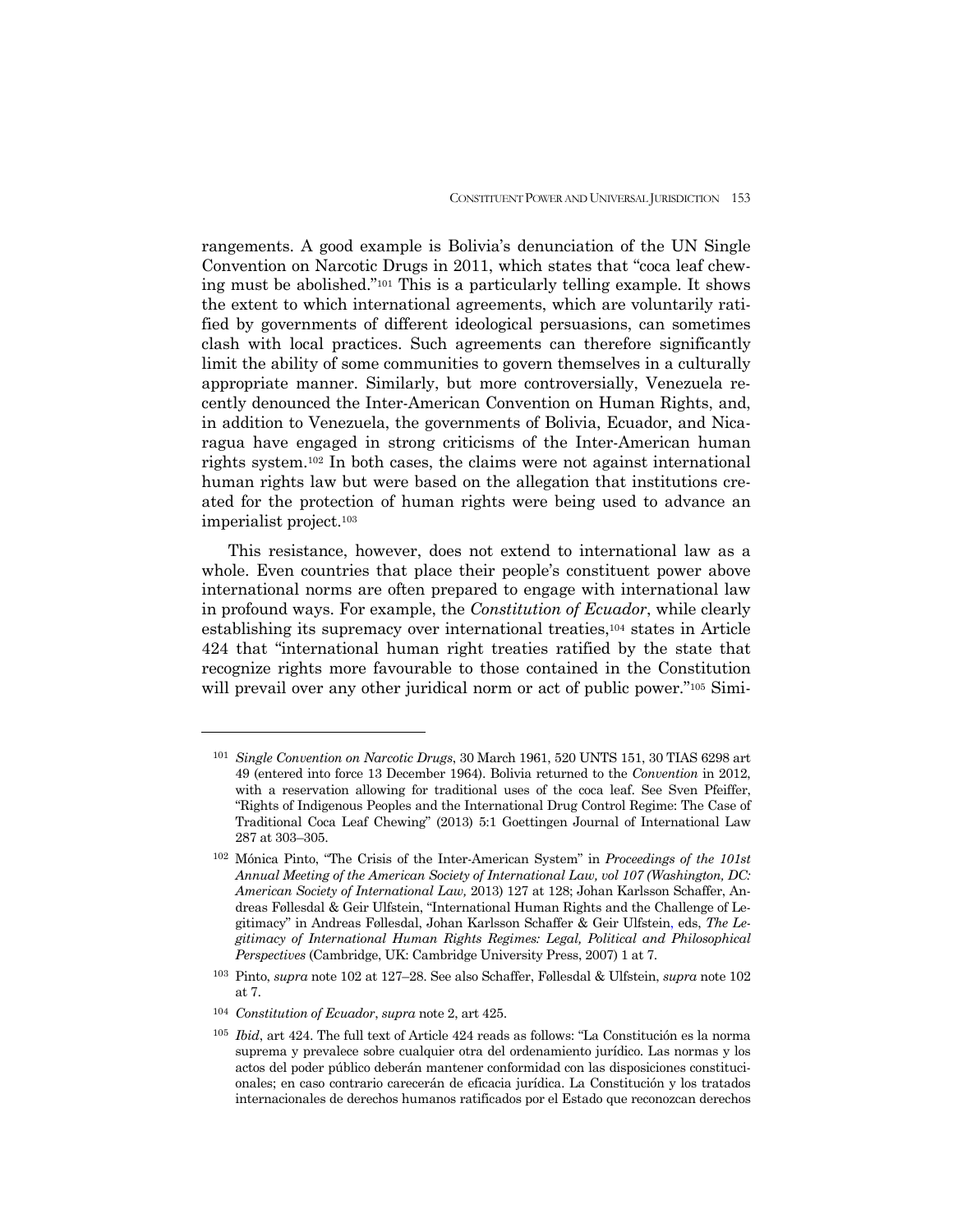larly, Article 13 of the *Constitution of Bolivia* states that "[t]he rights and duties protected by this constitution will be interpreted in conformity with international human rights treaties ratified by Bolivia."106 Perhaps most tellingly, Article 74 of the *Constitution of Venezuela* explicitly disallows referenda for the abrogation of laws that "protect, guarantee, or develop human rights or ratify international treaties."107

 These provisions suggest that these countries' resistance to international norms is directly connected to instances in which international law establishes limits that constrain the government's ability to pursue certain policies favoured by their populations independently of the wishes of other states. These are the types of limits presented by international investment law, or by international human rights organizations when they are perceived—perhaps wrongly—as agents of foreign domination. As exemplified by the constitutional provisions quoted above, the limits established by the human rights recognized in different international treaties, when properly applied, are different. They may limit the political power of government but at the same time promote the people's ability to govern themselves and to engage in diverse forms of democratic political action.

 In other words, since respect for human rights is a necessary condition for the future exercise of constituent power, these countries' embrace of ratified international human rights treaties as an essential part of their constitutional order should not come as a surprise. The same applies to other forms of engagement with international law that are perceived to be consistent with popular self-government. For instance, outside the context of human rights, these countries are engaged in different international initiatives, like the Bolivarian Alliance for the Peoples of Our America (ALBA) and the Peoples' Trade Treaty. These initiatives involve the use of international law to reach new levels of regional integration and have the "declared objective of constructing a more democratic multi-polar world order."108 Put differently, just as Haitian slaves embraced the French Dec-

más favorables a los contenidos en la Constitución, prevalecerán sobre cualquier otra norma jurídica o acto del poder público."

<sup>106</sup> *Constitution of Bolivia*, *supra* note 63, art 13. The relevant text in Spanish reads: "Los derechos y deberes consagrados en esta Constitución se interpretarán de conformidad con los Tratados internacionales de derechos humanos ratificados por Bolivia."

<sup>107</sup> *Constitution of Venezuela*, *supra* note 63. This does not mean, of course, that those laws can never be repealed through other participatory mechanisms, but that the "referendum for the abrogation of laws" cannot be used for those purposes. The official text of the relevant part of Article 74 of the *Constitution of Venezuela* reads as follows: "No podrán ser sometidas a referendo abrogatorio las leyes ... que protejan, garanticen o desarrollen los derechos humanos y las que aprueben tratados internacionales."

<sup>108</sup> Thomas Muhr, "Conceptualising the ALBA-TCP: Third Generation Regionalism and Political Economy" (2011) 3:2 International Journal of Cuban Studies 98 at 105. It is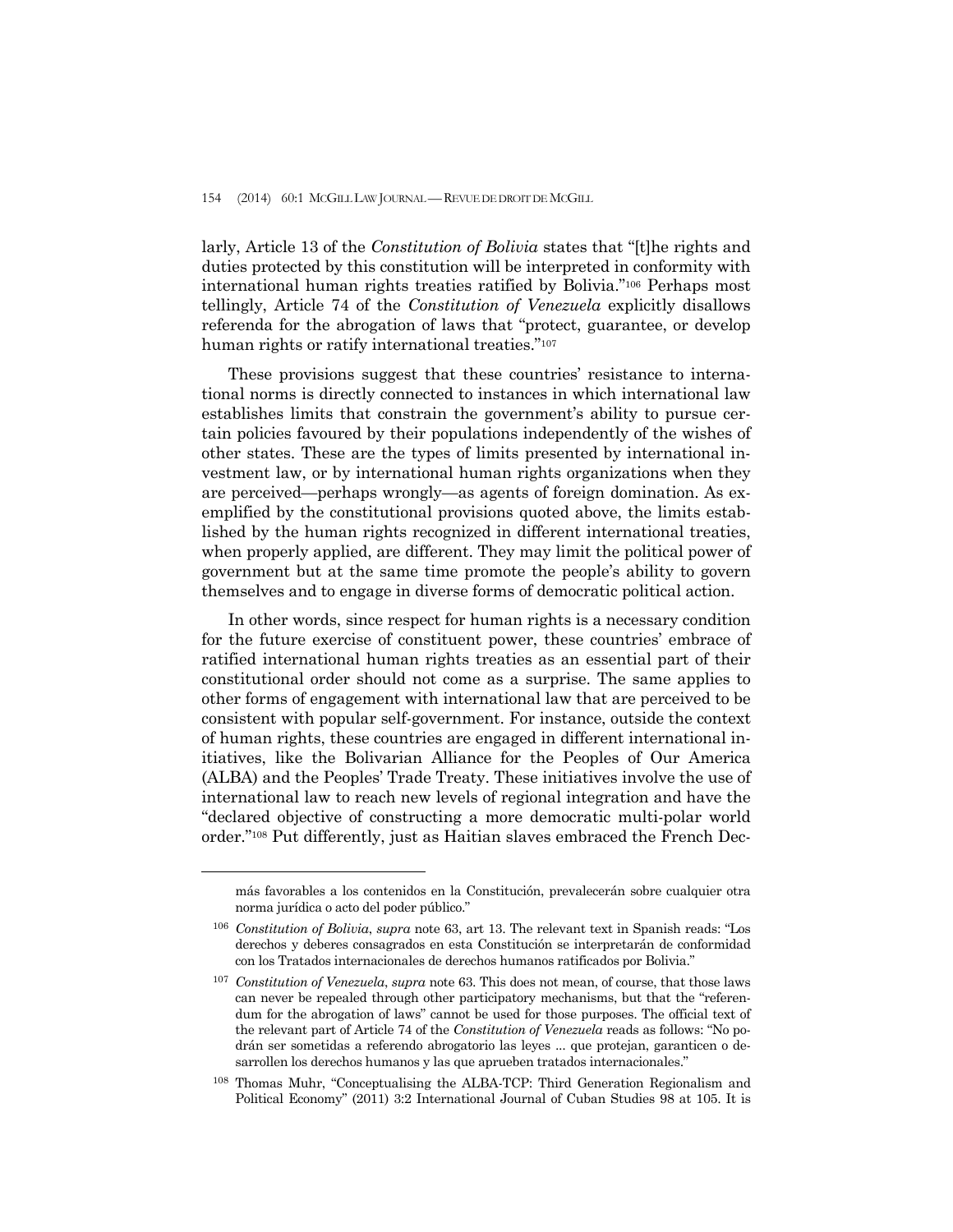laration of the Rights of Man and the Citizen because it supported their demands for freedom, despite knowing that the declaration was not intended to apply to them,109 these countries are willing to engage with international law as long as it does not place constraints on their selfgovernment capacities.

 As we will see shortly, the exercise of universal jurisdiction in cases of serious environmental damage strengthens, rather than limits, constituent power. It does so, however, by recognizing humanity as the bearer of a transnational constituent power that serves as the basis for the extraterritorial exercise of jurisdiction. Extraterritorial jurisdiction may appear inconsistent with the localized model of constituent power under which states such as Ecuador and Bolivia operate, since this model rejects any form of foreign interference with national self-government. Nevertheless, the existence of a transnational constituent power does not diminish in any way the ability of peoples to govern themselves and engage in exercises of constituent power within their constitutional orders. On the contrary, it enlarges their capacity to do so, in the present and in the future, by protecting some of the conditions necessary for popular political action to take place. As we will see, this goes a long way in justifying the democratic credentials of the exercise of universal jurisdiction in cases of serious environmental damage. In those cases, the exercise of universal jurisdiction on behalf of humanity can have radical democracy-enhancing effects.

## B. Universal Jurisdiction: A Brief Introduction

 In this Part, I use the term "pure" universal jurisdiction to refer to non-subsidiary jurisdiction that is exercised in the absence of a treaty and by a state with no connections whatsoever to the acts in question. Pure universal jurisdiction, even in the case of genocide, is far from being uncontroversial. This is why the President of the International Court of Justice, Justice Gilbert Guillaume, in a separate opinion in *Democratic Republic of the Congo v. Belgium*, insisted that "international law knows only one true case of universal jurisdiction: piracy."110

worth noting that Article 423 of the *Constitution of Ecuador* requires the state to promote the integration of the countries of Latin America and the Caribbean through the consolidation of supranational organizations and the adoption of international treaties.

<sup>109</sup> For a discussion, see Wall, *supra* note 23 at 17.

<sup>110</sup> *Arrest Warrant of 11 April 2000 (Democratic Republic of the Congo v Belgium)*, Separate Opinion of President Guillaume, [2002] ICJ Rep 3 at 42 [*Democratic Republic of the Congo v Belgium*]. It has been argued that most judges in this case understated the prevalence of universal jurisdiction. See Paul R Dubinsky, "Human Rights Meets Private Law Harmonization: The Coming Conflict" (2006) 30 Yale J Int L 211 at 278; Rog-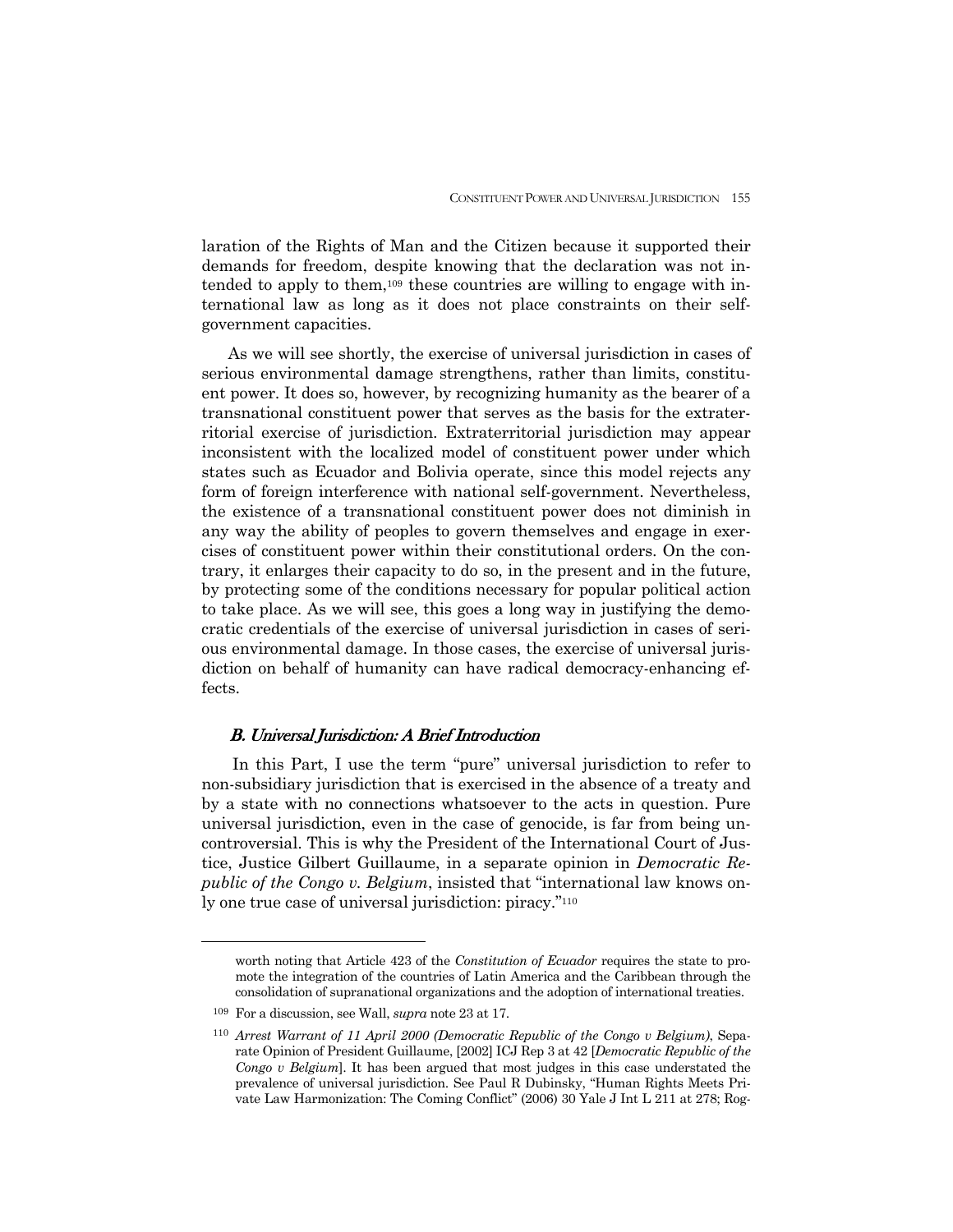It is not my purpose to provide a legal argument for the validity of universal jurisdiction under international law or to produce anything resembling a full treatment of the topic.111 What I intend to do in these last three Parts is to show that if the external or international implications of the theory of constituent power are taken seriously, the justification of the exercise of universal jurisdiction in cases of serious environmental damage is at least as compelling as the justification for its exercise with respect to piracy, genocide, and crimes against humanity. But, as will be seen, in order to reach that conclusion, it is necessary to adopt a different understanding of the relationship between universal jurisdiction and state sovereignty.

 The *Charter of the United Nations* provides that that organization "is based on the principle of the sovereign equality of all its members."112 In the last few years, a number of academics, generally associated with cosmopolitanism, have suggested that the classical notion of state sovereignty should be abandoned in favour of a conception that puts human rights at its centre.113 At the same time, the emergence of supranational decision-making bodies and the increasing inability of states to act as autonomous agents, have led some scholars to suggest that the age of sovereign states is over.<sup>114</sup> Despite those challenges, however, state sovereignty remains one of the basic principles of international law. It is normally understood as resting on the following rules. First, each state possesses exclusive jurisdiction over its territory and over the human beings found there, as well as over actions that have an impact in the national territory.<sup>115</sup> Second, each state has a duty of non-intervention in matters that fall under the jurisdiction of other states.<sup>116</sup>

er O'Keefe, "Universal Jurisdiction: Clarifying the Basic Concept" (2004) 2 Journal of International Criminal Law 735.

<sup>111</sup> There are many academic works discussing this issue. See e.g. Stephen Macedo, ed, *Universal Jurisdiction: National Courts and the Prosecution of Serious Crimes under International Law* (Philadelphia: University of Pennsylvania Press, 2006).

<sup>112</sup> *Charter of the United Nations*, 26 June 1945, Can TS 1945 No 7, art 2(1).

<sup>113</sup> See e.g. Anne Peters, "Humanity as the Alpha and Omega of Sovereignty" (2009) 20:3 Eur J Int L 513–44.

<sup>114</sup> Most of this literature deals with developments in Europe. See e.g. Neil MacCormick, *Questioning Sovereignty: Law, State, and Nation in the European Commonwealth* (Oxford: Oxford University Press, 1999).

<sup>&</sup>lt;sup>115</sup> The term jurisdiction may be used to describe the ability of a state to adopt legislation applicable to certain events or entities, to conduct legal proceedings, and to use its coercive power to enforce its laws and judicial determinations. Kenneth C Randall, "Universal Jurisdiction under International Law" (1988) 66 Tex L Rev 785 at 786.

<sup>116</sup> Ian Brownlie, *Principles of International Law* (Oxford: Oxford University Press, 1990) at 285. Further, state sovereignty implies that state obligations arising under customary law and international treaties must be based on consent.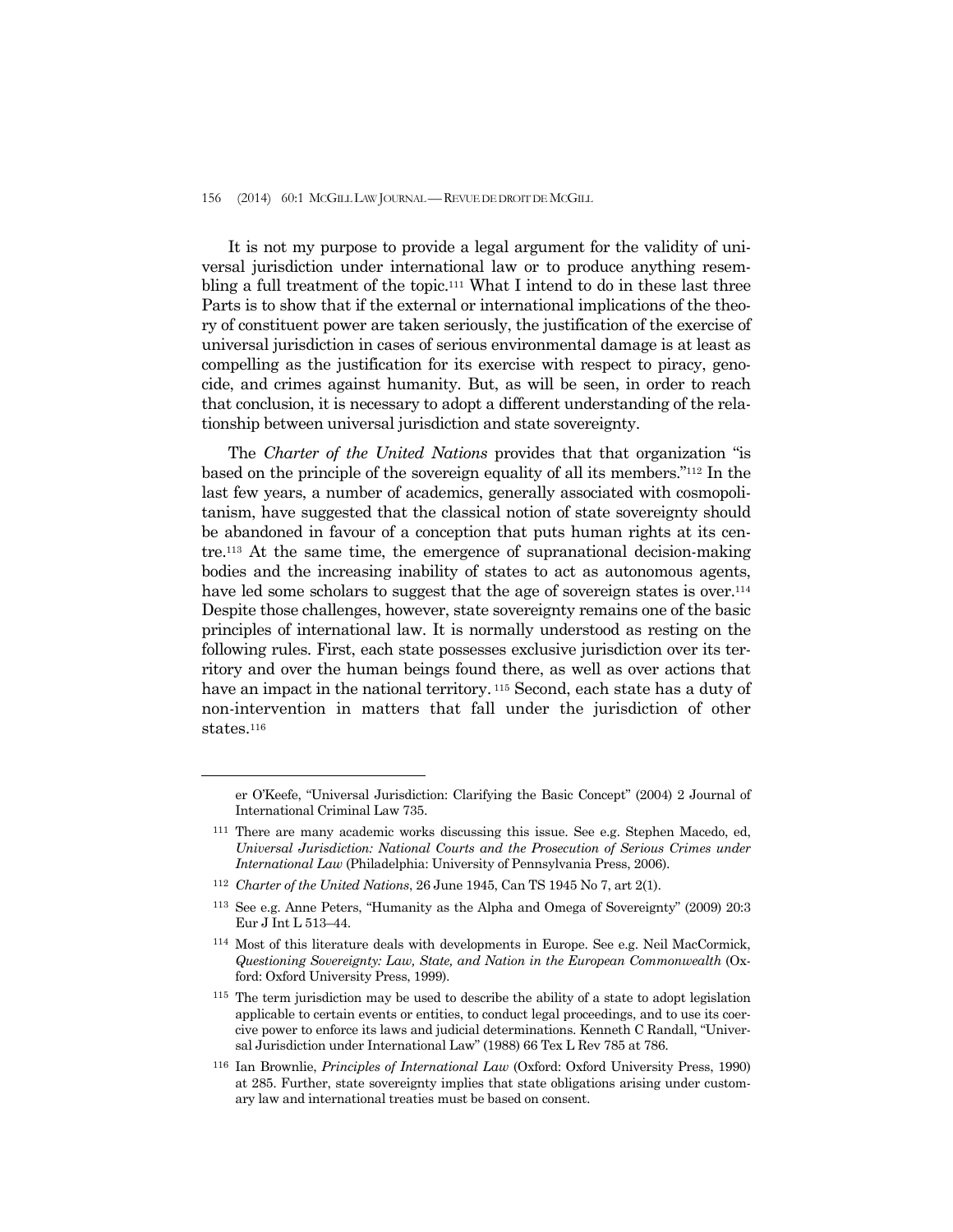These two rules were economically formulated by the Permanent Court of International Justice in *Lotus*, in which it was held that a state "may not exercise its power in any form in the territory of another State."117 However, the court in *Lotus* also stated that the exercise of jurisdiction by a state outside its territory could be allowed "by virtue of a permissive rule derived from international custom or from a convention."118 In fact, a set of exceptions has developed which justifies the exercise of extraterritorial jurisdiction in a number of scenarios. For example, under the principle of nationality, a state may exercise jurisdiction over its nationals for criminal conduct that occurred in the territory of another state.119 The principle of protection permits a state to punish acts committed in foreign territory, regardless of the nationality of the suspect, "provided that they adversely affect its interests, security, or the exercise of the prerogatives of public power."120 Under the passive personality principle, the state has the power to prosecute and punish acts committed by non-nationals in foreign territory when the victims are its nationals.121

 These three principles assume that there is some link between the state that is authorized to exercise jurisdiction and the victim or the perpetrator. In the case of the principle of protection, the acts in question put the interests of the state at risk—for example, planning a *coup d'état* from

<sup>117</sup> *SS Lotus (France v Turkey)* (1927), PCIJ (Ser A) No 10 at 18 [*Lotus*].

<sup>118</sup> *Ibid* at 19*.* Those statements referred specifically to enforcement jurisdiction. With respect to prescriptive jurisdiction, the court expressed:

Far from laying down a general prohibition to the effect that States may not extend the application of their laws and the jurisdiction of their courts to persons, property and acts outside their territory, [international law] leaves them in this respect a wide measure of discretion, which is only limited in certain cases by prohibitive rules; as regards other cases, every State remains free to adopt the principles which it regards as best and most suitable. This discretion left to States by international law explains the great variety of rules which they have been able to adopt without objections or complaints on the part of other States; it is in order to remedy the difficulties resulting from such variety that efforts have been made for many years past, both in Europe and America, to prepare conventions the effect of which would be precisely to limit the discretion at present left to States in this respect by international law, thus making good the existing lacunæ in respect of jurisdiction or removing the conflicting jurisdictions arising from the diversity of the principles adopted by the various States. In these circumstances all that can be required of a State is that it should not overstep the limits which international law places upon its jurisdiction; within these limits, its title to exercise jurisdiction rests in its sovereignty (*ibid* at 19).

<sup>119</sup> Jan-Michael Simon, "Jurisdicción Universal: La Perspectiva del Derecho Internacional Público" (2002) 4 Revista Electrónica de Estudios Internacionales at 21.

<sup>120</sup> *Ibid* at 22.

<sup>121</sup> *Ibid.*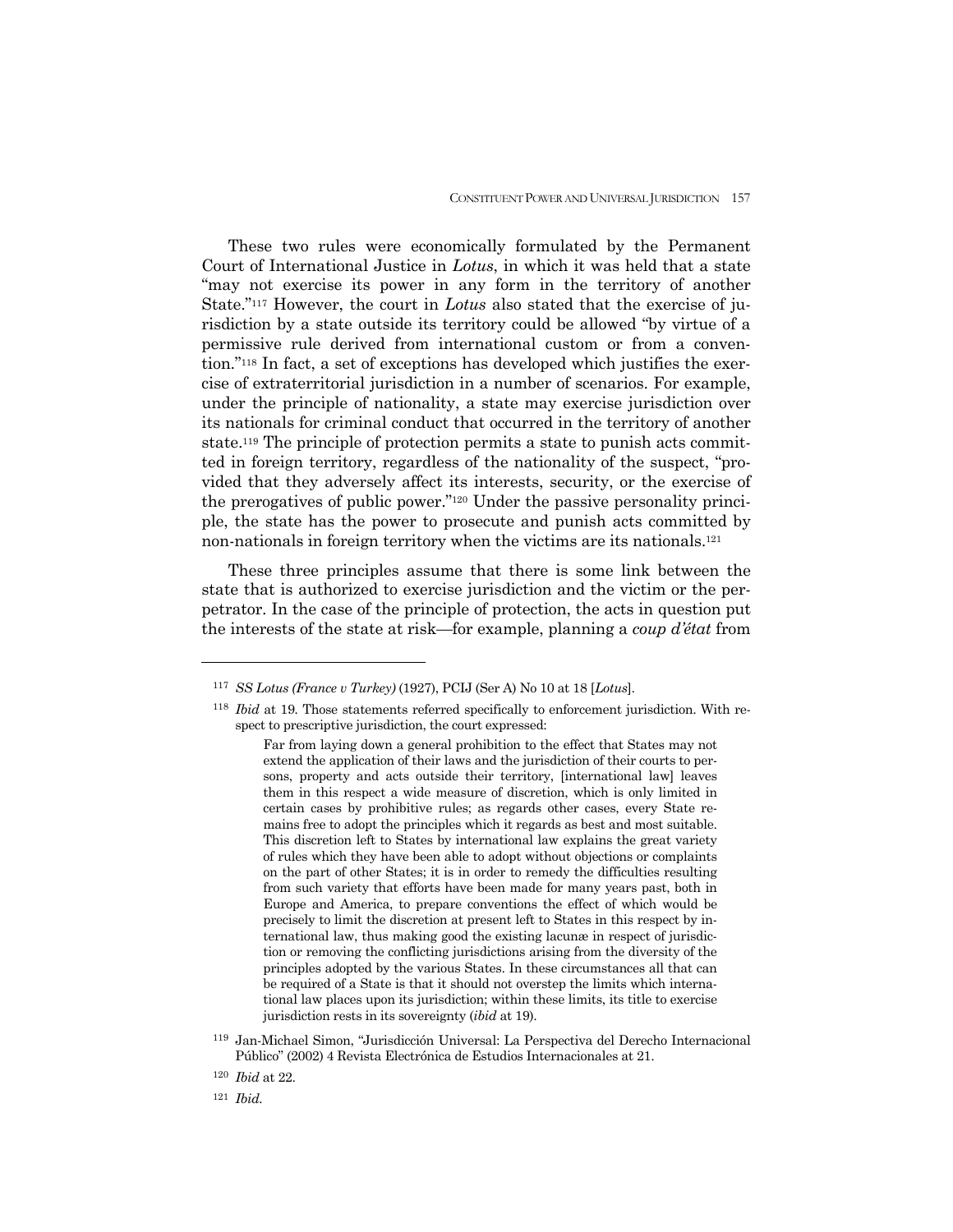a foreign territory. In contrast, universal jurisdiction is based solely in the nature of the relevant act, regardless of the place in which it occurred, of the nationality of the victim or perpetrator, or of the existence of any special connections with the state exercising it.122 The doctrine is a reflection of the idea that there are interests that are common to all states and to the international community as a whole and that these interests are sometimes not sufficiently protected by territorial jurisdiction and its traditional exceptions. As noted by Bassiouni, universal jurisdiction relies on the view that by exercising it, a state "acts on behalf of the international community because it has an interest in the preservation of the world order as a member of that community."123

Or, in the words of the Spanish Constitutional Tribunal:

International, cross-border prosecution that attempts to impose the principle of universal jurisdiction is based exclusively on the particular characteristics of the crimes subject to it, whose harmfulness (paradigmatically in the case of genocide) transcends the specific victims and affects the international community as a whole.<sup>124</sup>

Put differently, by exercising universal jurisdiction, a state conducts an *actio popularis*—an action in the name of the people—against an individual for committing an act (for example, piracy, slavery, war crimes, genocide, and torture) that renders him an *hostis humani generis*—an enemy of the human race.125

 The oldest case of universal jurisdiction is piracy, and there are two main reasons for this:126 first, the gravity of the crime; and, second, the absence of a state with territorial jurisdiction over the relevant act, because it occurs at the high seas.127 For most of the twentieth century, in cases of crimes other than piracy, universal jurisdiction, if recognized, was viewed as strictly subsidiary. That is to say, it would exist only when states that would normally have jurisdiction were not in a position to ex-

 $122$  See "Principle I – Fundamentals of Universal Jurisdiction" of "The Princeton Principles on Universal Jurisdiction" in Stephen Macedo, ed, *Universal Jurisdiction: National Courts and the Prosecution of Serious Crimes under International Law* (Philadelphia: University of Pennsylvania Press, 2006) 18 at 21.

<sup>123</sup> M Cherif Bassiouni, "Universal Jurisdiction for International Crimes: Historical Perspectives and Contemporary Practice" (2001) 42 Va J Int L 81 at 88.

<sup>124</sup> Constitutional Tribunal (Second Chamber), Judgment No 237/2005, 258 BOE 45 at 57 (Spain).

<sup>125</sup> Bassiouni, *supra* note 123 at 88.

<sup>126</sup> International law clearly recognizes universal jurisdiction over piracy. See e.g. the *Convention on the High Seas*, 29 April 1958, 450 UNTS 11, art 19 (entered into force 30 September 1962).

<sup>127</sup> Bassiouni, *supra* note 123 at 88.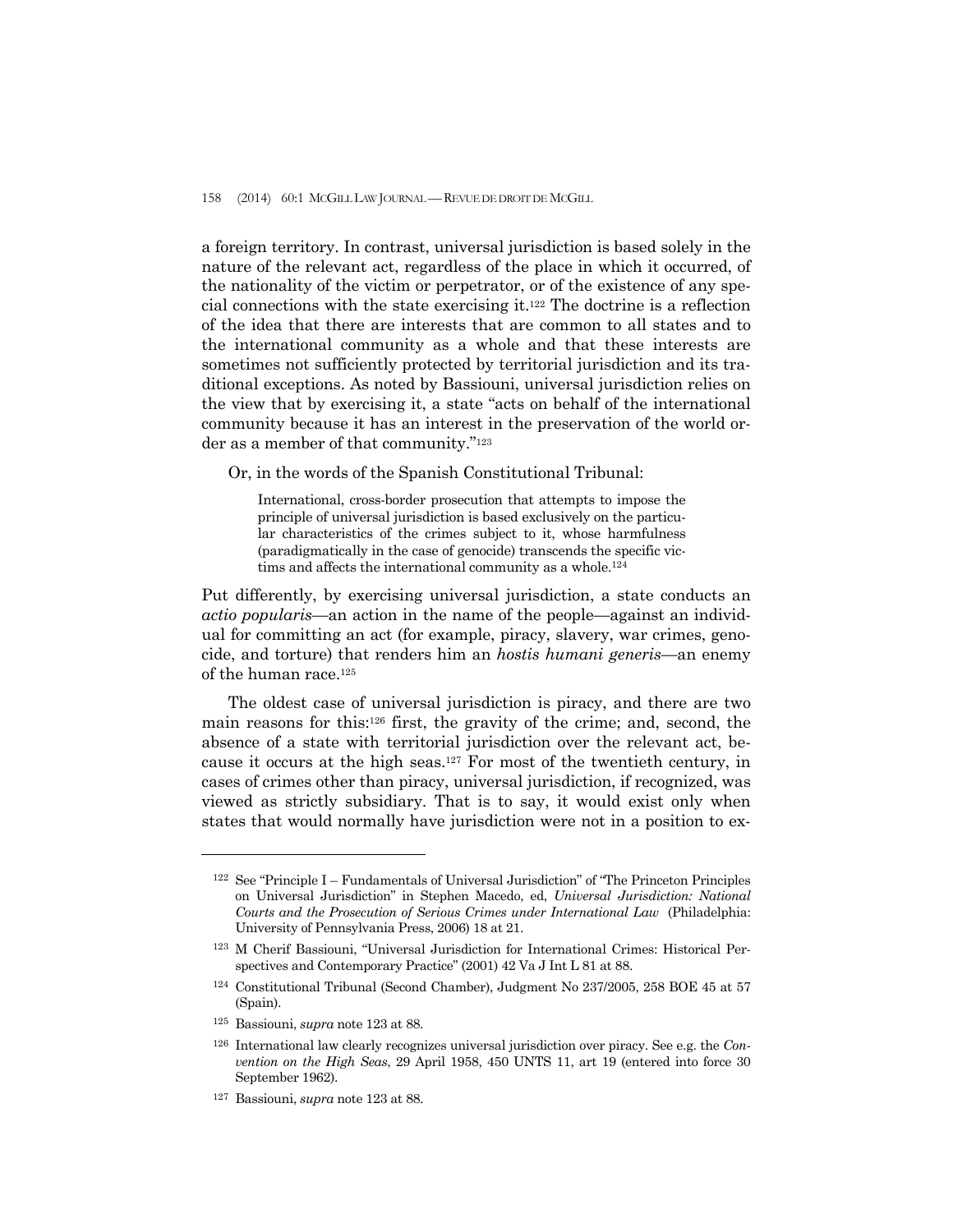ercise it or in cases in which extradition to the state with territorial jurisdiction was not possible.<sup>128</sup>

 The most important developments of the principle of universal jurisdiction, however, took place after the Second World War. These developments were the result of the consensus that the most egregious violations of human rights concerned the entire international community, as they involved the denial of fundamental values and threatened international peace and security.129 Naturally, a large part of these discussions have revolved around the crime of genocide.130 Other important developments are related to the adoption in 1998 of the *Rome Statute* of the International Criminal Court.131 Although the *Rome Statute* did not explicitly recognize universal jurisdiction, it indirectly resulted in its exercise by some states. Spain's extradition request against Augusto Pinochet is one of the most important examples.132 Moreover, various states expanded their criminal jurisdiction in preparation for the ratification of the *Rome Statute*.133 Bel-

-

131 *Rome Statute of the International Criminal Court*, 17 July 1998, 2187 UNTS 3, 37 ILM 999 (entered into force 1 July 2002) [*Rome Statute*].

<sup>128</sup> One example of this is the inclusion in some treaties of dispositions that give effect to the principle of *aut dedere aut judicare* (extradite or prosecute). See e.g. the *Convention against Torture and Other Cruel, Inhuman or Degrading Treatment or Punishment*, 10 December 1984, 1465 UNTS 85, art 5(2) (entered into force 26 June 1987) [*Convention against Torture*]: "Each State Party shall likewise take such measures as maybe necessary to establish its jurisdiction over such offences in cases where the alleged offender is present in any territory under its jurisdiction and it does not extradite him pursuant to article 8 to any of the States mentioned in paragraph 1 of this article."

<sup>129</sup> This consensus is exemplified in *The Crime of Genocide*, GA Res 96, UNGAOR, 1st Sess, UN Doc A/RES/1/96 (1946) 187, in which the parties undertook to prevent and punish those who commit the crime of genocide. See Mitsue Inazumi, *Universal Jurisdiction in Modern International Law: Expansion of National Jurisdiction for Prosecuting Serious Crimes under International Law* (Antwerp: Intersentia, 2005) at 21.

<sup>130</sup> This does not necessarily mean that international law recognizes the existence of (pure) universal jurisdiction over the crime of genocide. In fact, the *Convention on the Prevention and Punishment of the Crime of Genocide*, 9 December 1948, 78 UNTS 277, 288 ILM 761, art VI (entered into force 21 January 1951) [*Convention on Genocide*] states: "Persons charged with genocide or any of the other acts enumerated in article III shall be tried by a competent tribunal of the State in the territory of which the act was committed, or by such international penal tribunal as may have jurisdiction with respect to those Contracting Parties which shall have accepted its jurisdiction."

<sup>132</sup> Inazumi, supra note 129 at 83. In the context of the Pinochet case, Judge Baltasar Garzón's extradition request was based on the principle of universal jurisdiction, but the decision of the House of Lords revolved mainly around the obligations of the United Kingdom and Spain under the *Convention against Torture* (see *R v Bow Street Stipendiary Magistrate ex parte Pinochet Ugarte (No 3)* (1999), [2000] 1 AC 47, [1999] 2 WLR 827).

<sup>133</sup> Canada amended its legislation in order to implement the *Rome Statute*. See *Crimes Against Humanity and War Crimes Act*, SC 2000, c 24.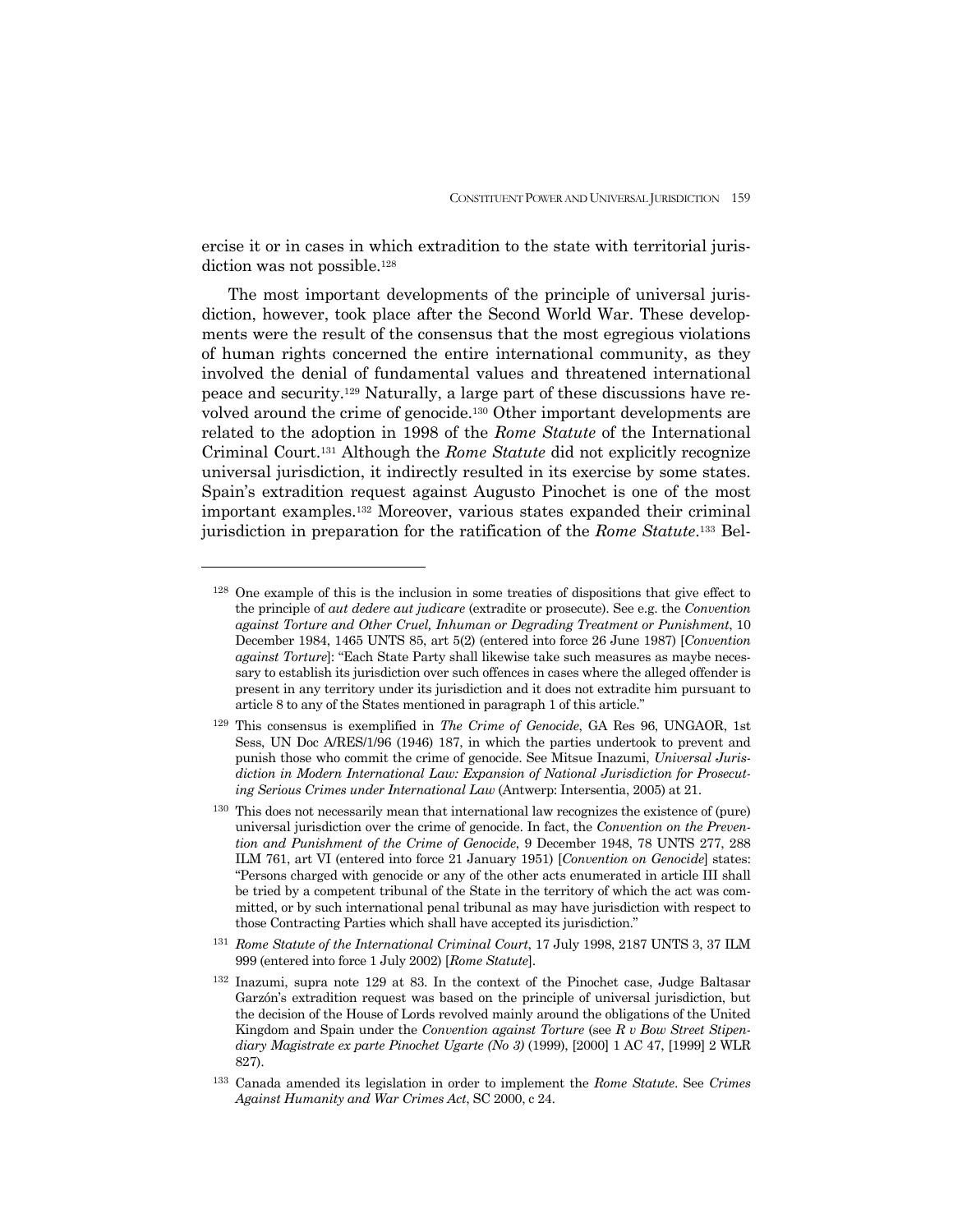gium, for example, amended its national legislation to recognize universal jurisdiction over genocide and crimes against humanity.134 The Belgian legislation is particularly interesting because it authorized courts to exercise universal jurisdiction *in absentia*—even if the suspect has not, is not, and will not be present in the state's territory—for some international crimes.135

 In 2000, as a result of an arrest warrant issued in Belgium against the Minister of Foreign Affairs of the Democratic Republic of the Congo at the time, the International Court of Justice examined the consistency of the Belgian approach with international legality. Although the case was not decided on the principle of universal jurisdiction but on the doctrine of the absolute jurisdictional immunity of a sitting foreign minister, some judges spoke strongly against it. For example, then President of the court, Justice Gilbert Guillaume, noted that with the exception of piracy and subsidiary universal jurisdiction as recognized in certain treaties, "international law does not accept universal jurisdiction; still less does it accept universal jurisdiction *in absentia*."136 Not all judges agreed with that approach. Some, for example, argued that there is no rule of customary international law or any treaty prohibiting the exercise of universal jurisdiction in the absence of the suspect. In 2003, and under heavy pressure from the United States,137 Belgium amended its national legislation in order to replace universal jurisdiction with other forms of extraterritorial jurisdiction, such as extraterritorial jurisdiction based on the passive personality

<sup>134</sup> In 1993, Belgium adopted the *Act concerning the Punishment of Grave Breaches of the Geneva Conventions of 12 August 1949 and their Additional Protocols I and II of 18 June 1977*, JO, 5 August 1993, 17751 as part of efforts to implement Protocols I and II of the Geneva Conventions. This law was amended in 1999 to include genocide and crimes against humanity in order to incorporate the *Convention on Genocide* and the *Rome Statute*, respectively. In February 2003, the Belgian Supreme Court overturned a determination by the Court of Appeal which held that universal jurisdiction could be exercised only in cases where the defendant was present in Belgium Cass 2e ch, 12 February 2003, [2003] No 98 Pasicrisie Belge 307 at 317–18. For further discussion, see Wolfgang Kaleck, "From Pinochet to Rumsfeld: Universal Jurisdiction in Europe 1998- 2008" (2009) 30 Mich J Int L 927 at 934.

<sup>135</sup> Roger O'Keefe has challenged the idea that universal jurisdiction *in absentia* is a distinct type of universal jurisdiction to which certain special considerations apply (O'Keefe, *supra* note 110 at 750).

<sup>136</sup> *Democratic Republic of the Congo v Belgium*, *supra* note 110 at 44.

<sup>137</sup> Naomi Roht-Arraiza, "Universal Jurisdiction: Steps Forward, Steps Back" (2004) 17 Leiden J Int L 375 at 387.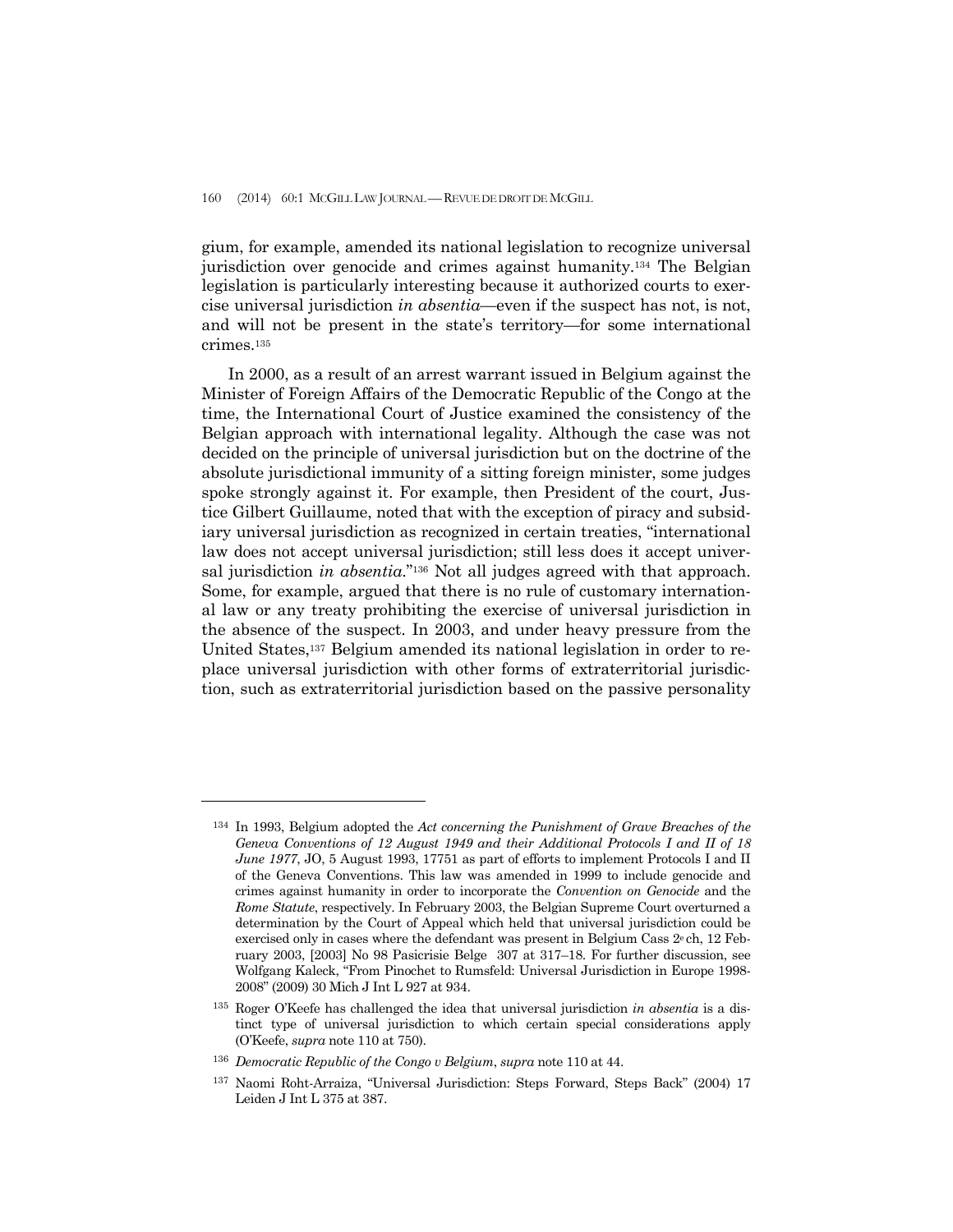principle.138 Spain introduced similar amendments to its national legislation in 2009.139

## C. Universal Jurisdiction and State Sovereignty

 One of the main reasons for international law's resistance to recognizing universal jurisdiction is that its exercise might directly negate state sovereignty. An important aspect of the problem was reflected in a recent discussion in the Sixth Committee of the United Nations General Assembly. There, the delegate from Argentina expressed that although universal jurisdiction is an important element of the international justice system, its unlimited use could "be perceived as a tool for interference in the internal affairs of other States or as a hegemonic jurisdiction exercised by developed countries against nationals of developing countries."140 Similarly, the delegate from Venezuela maintained that the principle of universal jurisdiction "must be exercised in accordance with the general principles of international law, especially non-interference in internal affairs and respect for the sovereignty of states."141 When one considers the principle of universal jurisdiction from the perspective of the *states*, it is not difficult to see why it has been met with high degrees of resistance.

 It is no coincidence that universal jurisdiction achieved its greatest advances in the context of piracy. In addition to occurring in the high seas, piracy is a direct affront to the commercial interests of states and the economic security of the international community. Moreover, from the point of view of the due process of law, it seems preferable that the court of the territory where an act occurs exercise jurisdiction over it. That court will be better positioned to understand the social context of the crime, and there will be a greater chance that evidence and witnesses will be available.142 In cases where universal jurisdiction is to be exercised *in absentia*, the accused's right to be present at trial and to defend herself would be directly infringed.143 It is important to note, however, that leav-

<sup>138</sup> *Act concerning the Punishment of Grave Breaches of International Humanitarian Law*, JO, 23 March 1999, 9286.

<sup>139</sup> See *Organic Law 1/2009*, 266 BOE 92089 at 92091.

<sup>140</sup> UNGAOR, 66th Sess, 12th & 13th Mtgs, UN Doc A/C.6/66SR.12 (2011).

<sup>141</sup> In cases in which the suspects are officials of foreign governments, the tension between universal jurisdiction and state sovereignty is accentuated even more.

<sup>142</sup> Hernán Salinas Burgos, "El Principio de Jurisdicción Internacional: ¿*Lex Lata* o *Lex Desiderata*?" (2007) 34 Revista Chilena de Derecho 107–34.

<sup>143</sup> In *AG v Yeung Sun-chun*, [1987] HKLR 997*,* for example, Lord Diplock expressed that the territoriality principle is rooted in jury trials where the accused is tried by his peers, that is, by the citizens of the locality where the crime occurred. See M Sornarajah, "Ex-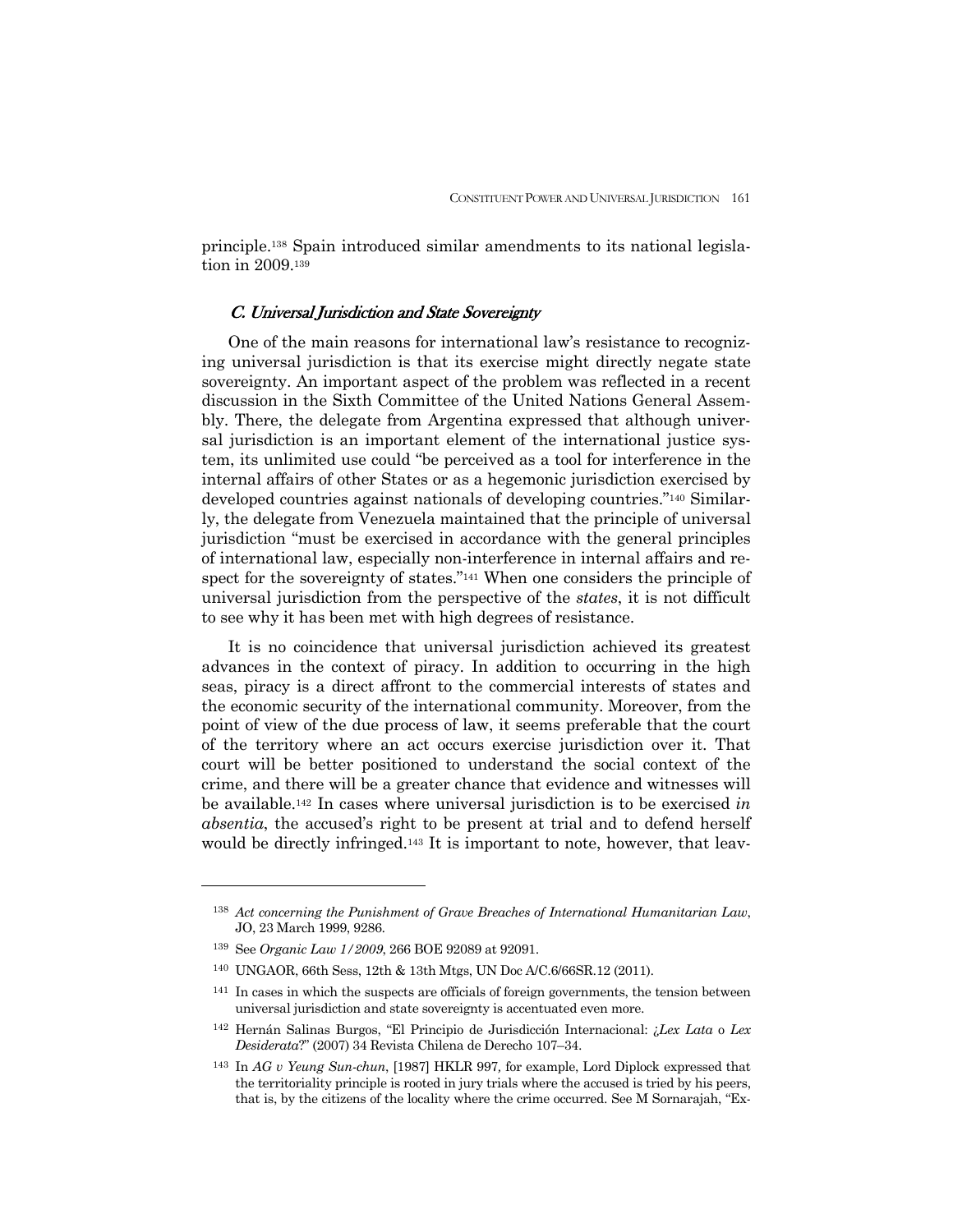ing aside the enforcement of judgments—which would not normally occur without the consent of the state where the relevant persons or things are located—universal jurisdiction does not involve a literal exercise of a state's power in the physical territory of another.

 That is to say, the exercise of universal jurisdiction takes place in the state that is adjudicating the issue, $144$  not in the territory of the state where the acts to be judged occurred.<sup>145</sup> In this sense, hearing a case and issuing a judgment over acts occurring outside a state's territory and involving nationals of other states does not necessarily violate the principle of non-intervention or the rule in *Lotus* that a state "may not exercise its power in any form in the territory of another State."146 This is particularly relevant in the context of universal jurisdiction in civil cases, where the remedy sought is not a suspect's arrest but some reparative actions on the part of the defendant, as in the Ecuadorian case mentioned in the Introduction.147 In such situations, one might expect more tolerance from the

145 Inazumi, *supra* note 129 at 135. García Arán has stated:

[D]eclarations of the extra-territoriality of criminal law made by a State [from a formal point of view] present an unproblematic interference with the sovereignty of others. States may not perform acts of sovereignty in the territory of another, but their sovereignty enables them to declare the ambit of their own punitive power. The degree of effectiveness of such statements depends, in turn, on the degree of international legitimisation that they receive, especially if the prosecuted subject is in the territory of another state and extradition must be requested (García Arán & López Garrido, ed, *Crimen Internacional y Jurisdicción Universal: El Caso Pinochet* (Valencia: Tirant lo Blanch, 2000).

<sup>146</sup> *Lotus*, *supra* note 117 at 18.

traterritorial Criminal Jurisdiction: British, American and Commonwealth Perspectives" (1998) 2 Sing JICL 1 at 15.

<sup>144</sup> I am referring here to what is sometimes termed "adjudicatory" universal jurisdiction (as opposed to "enforcement" universal jurisdiction). The same argument would apply, however, to prescriptive jurisdiction (i.e. the adoption of a domestic law that seeks to regulate activities occurring in foreign territory). For a discussion, see Huang Yao, "Universal Jurisdiction over Piracy and East Asian Practice" (2012) 11:4 Chinese Journal of International Law 623 at 626.

 $147$  This does not mean that the exercise of universal civil jurisdiction is not controversial. In fact, it is much less established than its criminal counterpart. See e.g. Donald Francis Donovan & Anthea Roberts, "The Emerging Recognition of Universal Civil Jurisdiction" (2006) 100 *American Journal of International Law* 142. For a judicial statement in favour of the existence of universal civil jurisdiction (in cases in which the victim has also been subject to a crime against humanity and she wishes to bring a civil suit), see *Prosecutor v Furundzija*, IT-95-17/1-T, Judgment (10 December 1998) (International Criminal Tribunal for the Former Yugoslavia), 38 ILM 317. The most famous example of national legislation conferring (civil) universal jurisdiction is the US *Alien Tort Claims Act*, 28 USC § 1350 (2012). In the famous case of *Filartiga v Pena-Irala,* 630 F (2d) 876 (2d Cir 1980), the U.S. Court of Appeals for the Second Circuit stated that: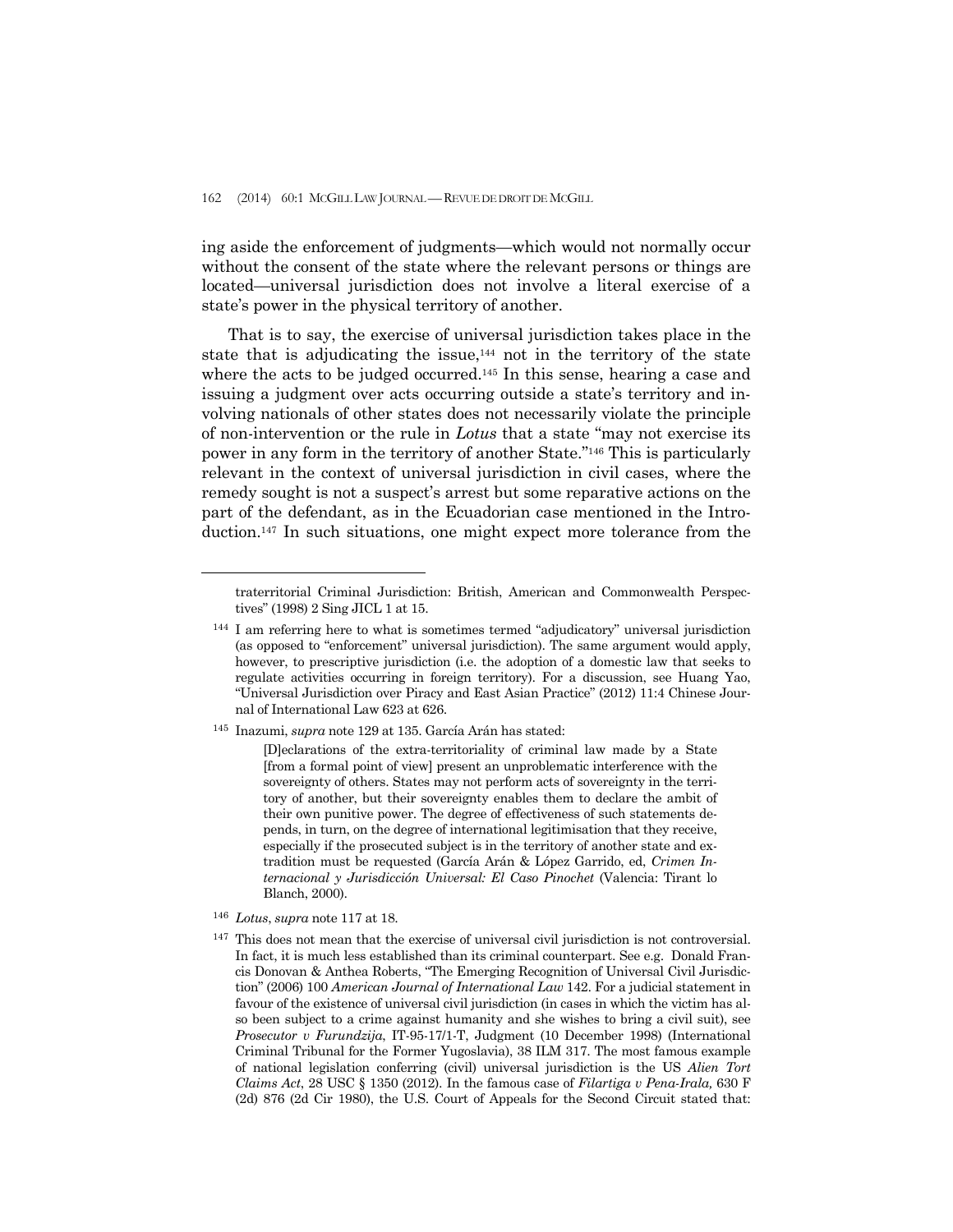states in whose territory the relevant acts took place or from the states from which the perpetrators are nationals. If the defendant is not a state official, as would occur in many environmental cases where the damage would be caused by a private individual or corporation, state sovereignty would arguably be less threatened by the exercise of universal jurisdiction.

 The case of enforcing a judgment issued in the exercise of universal jurisdiction is different, because in the absence of an express agreement, the arrest of a person in the territory of another state or the freezing of assets located abroad, would clearly be inconsistent with the sovereignty of one of the states involved. Nevertheless, even leaving aside the execution of judgments, it is undeniable that the unilateral and extraterritorial exercise of sovereignty may have an impact on the interests of other states and therefore may create friction between them.148 Precisely for that reason, any exercise of extraterritorial jurisdiction must be justified by the state in question. States would usually attempt to frame any extraterritorial exercise of power within one of the recognized exceptions to the principle of territorial jurisdiction—that is, without having to resort to a claim of universal jurisdiction. But when there is no other option than the exercise of universal jurisdiction in the context of international crimes like genocide, torture, and slavery, the justification would typically take the following form:

> Consensus exists within the international community that certain acts involve such egregious violations of human rights that they should be punished irrespective of where they occur. In those cases, any state should be allowed to exercise universal jurisdiction on behalf of *all states* for the purpose of protecting an international order committed to the prevention and punishment of those acts.

 In some cases, this justification could be enough. However, in the case of the exercise of universal jurisdiction to protect the rights of nature, this justification is insufficient. There is obviously a lack of consensus among the international community not only around recognizing the rights of nature, but also around whether acts which endanger the environment should be subject to jurisdictional rules similar to those that may apply to

<sup>&</sup>quot;Among the rights universally proclaimed by all nations, as we have noted, is the right to be free of physical torture. Indeed, for purposes of civil liability, the torturer has become like the pirate and slave trader before him hostis humani generis, an enemy of all mankind" (at XXX). See Ruti Teitel, "The Alien Tort and the Global Rule of Law" (2005) 57:185 International Social Science Journal 551–60.

<sup>148</sup> See Daniel Bodansky, "What's So Bad about Unilateral Action to Protect the Environment?" (2000) 11:2 Eur J Int L 339 at 341.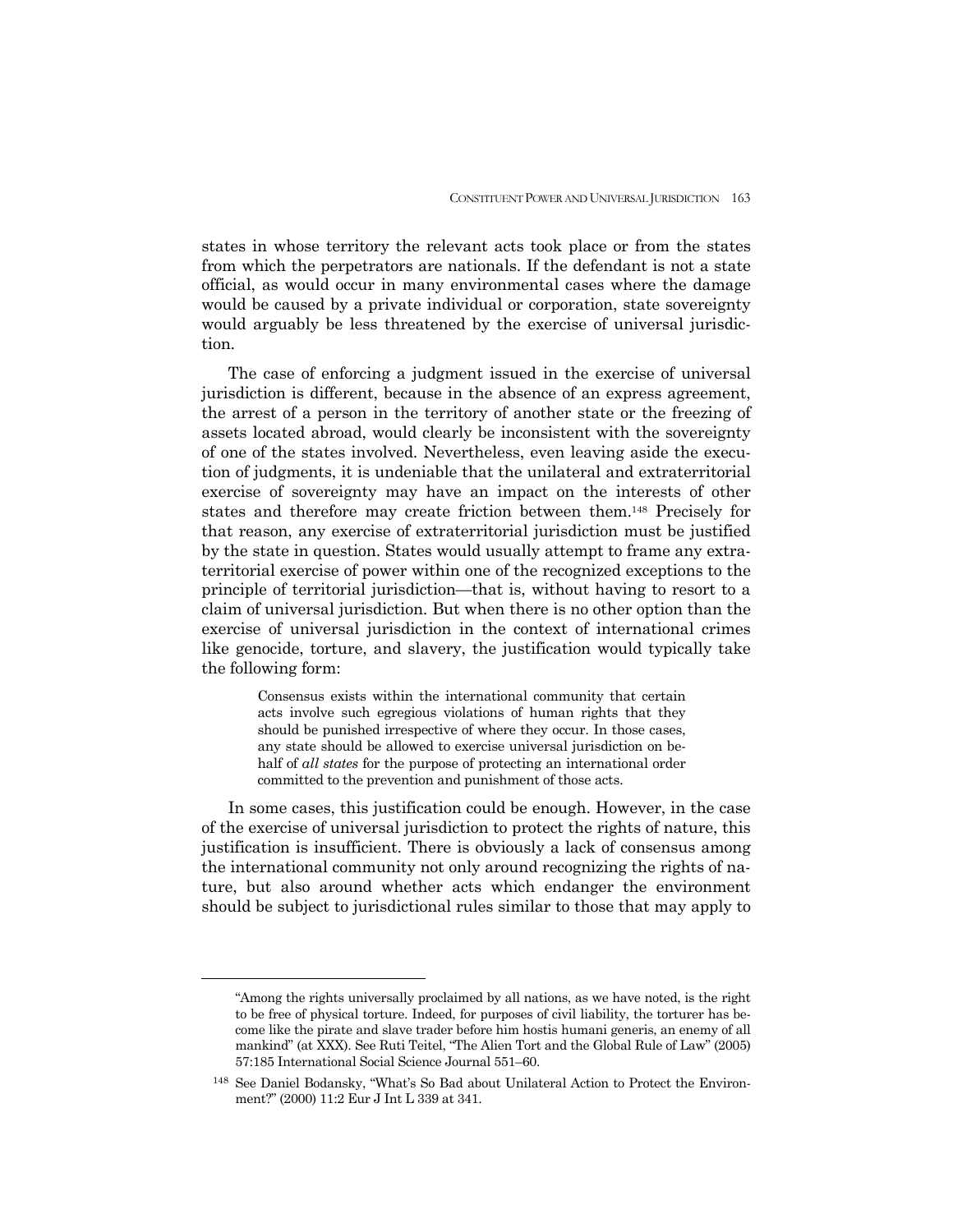international crimes such as piracy and genocide.149 Accordingly, if a state is determined to exercise universal jurisdiction over acts that resulted in serious environmental damage in the absence of a treaty or customary rule of international law authorizing it to do so, it must provide a special justification.

 Such a justification, by itself, would not automatically make the exercise of universal jurisdiction "legal". It is nevertheless necessary to provide it because it is the only way that a state can attempt to show to the international community that it has engaged in a legitimate extraterritorial exercise of power. But to the extent that it refers to serious environmental harms—as opposed to, for instance, piracy or genocide—it must be a justification that does not rely on the premise that universal jurisdiction can only be exercised in respect of acts that *states* have determined that threaten international order. Rather than focusing on the states or on the international community, the justification must point toward the need to protect the ability of present and future generations, anywhere in the world, to govern themselves, to carry out acts of constituent power. As there is a fundamental connection between state sovereignty and the constituent power of the people, this justification does not require us to abandon the principle of state sovereignty. On the contrary, it makes it necessary to approach it from a different perspective.

## D. The Extraterritorial Protection of the Rights of Nature

-

We must begin by asking why it is that the principle of state sovereignty still occupies such a privileged place in international law. The most powerful reason for respecting state sovereignty lies in its connection to the right of peoples to self-determination. Enshrined in Article 1 of the United Nations Charter, the right to self-determination is one of the pillars of international law, and respect for this right indirectly requires respect for the sovereignty of states. In other words, even though international law identifies the state as the entity that has sovereignty at an international level, it is the fact that states are presumed to have been created by self-determining peoples which provides the basis for state sovereignty.150 As Jean Cohen has stated, "[i]n the aftermath of decolonization",

<sup>149</sup> For the development of an international consensus around the protection of the environment, see Walter F Baber & Robert V Bartlett, *Global Democracy and Sustainable Jurisprudence: Deliberative Environmental Law* (Cambridge, Mass: MIT Press, 2009) at 4.

<sup>150</sup> But see *Military and Paramilitary Activities in and against Nicaragua (Nicaragua v United States of America)*, [1986] ICJ Rep 14. This case seems to indicate the opposite, stating that a fundamental part of the principle of state sovereignty is each state's right to determine freely its political, economic, social, and cultural systems (*ibid* at 124).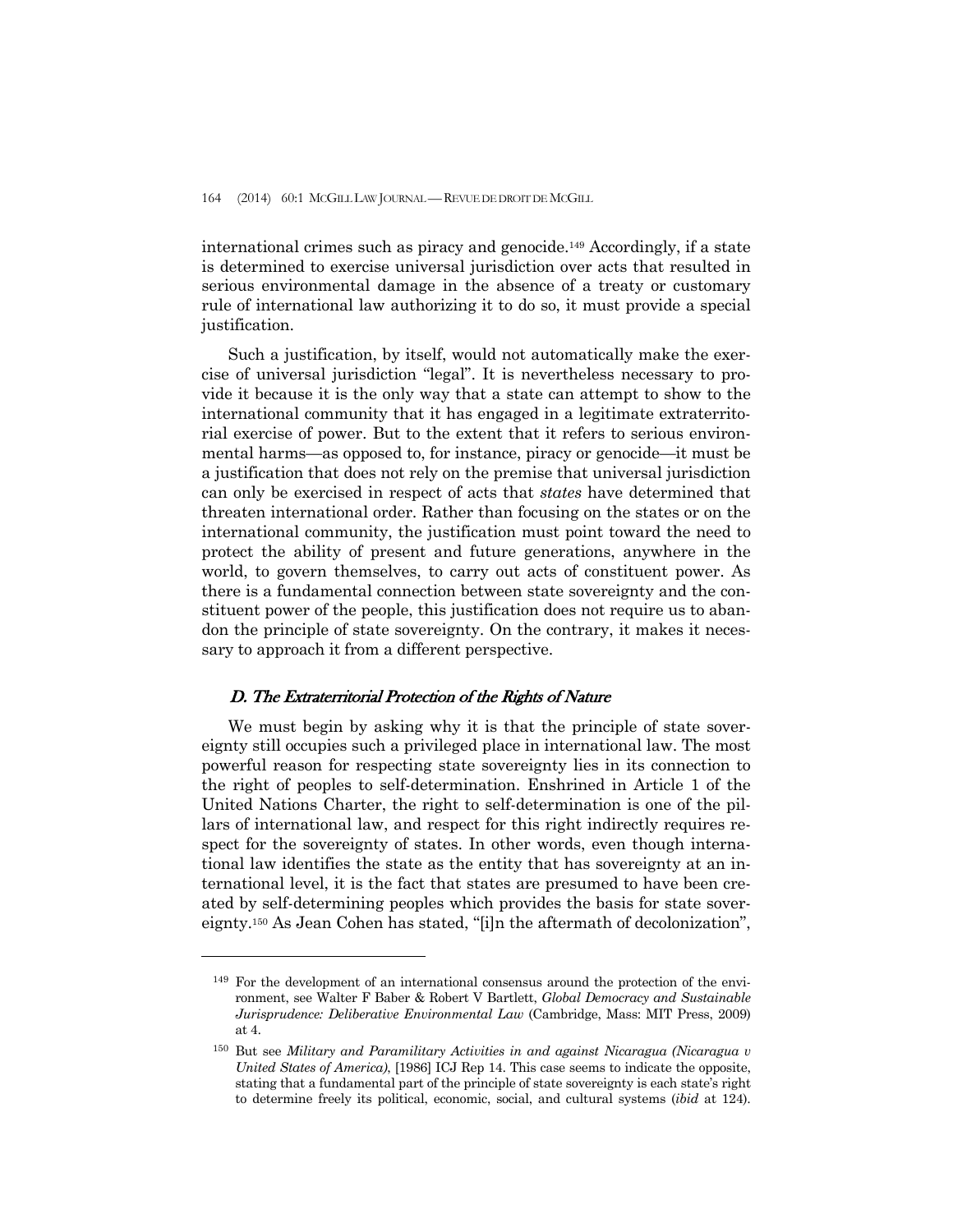sovereign equality "became interpreted in light of the concept of selfdetermination."151 Gillian Triggs has even suggested that, to the extent that the right to self-determination has acquired the status of a *jus cogens*  norm, "states may have a duty not to recognize a state created in violation of the principle of self-determination."152 The self-determination of peoples, which empowers them to freely determine their political status, is nothing more than the external manifestation of *popular sovereignty*, of the people's unlimited constitution-making power.

 That is to say, when a people exercises its right to self-determination and decides to become an independent or freely associated state, or to integrate into another state,153 it is also engaging in an exercise of constituent power, just as it would if it was creating a new constitution under an already existing state. In the act of determining its international political status, a people inevitably produces a new constitutional order domestically. Or, put differently, the exercise of the right of external selfdetermination has internal implications. Looking at state sovereignty from this perspective—from the perspective of the *peoples* in which state sovereignty rests—is especially important for my purposes here. Given the unlikelihood of an interstate consensus about the idea that some acts against nature should be considered at least as serious as some violations of international law, one must look beyond the states to ground a justification for the exercise of universal jurisdiction in cases of serious environmental damage.154

 After all, states have not demonstrated the same level of concern for protecting nature as they have for preventing actions of a different type,

However, the point is that, from a democratic perspective, it is presumed that at the internal state level, it is the people or their representatives who make those determinations.

<sup>151</sup> Jean Cohen, "Sovereign Equality vs. Imperial Right: The Battle over the 'New World Order'" (2006) 13:4 Constellations 485 at 492.

<sup>152</sup> Gillian D Triggs, *International Law: Contemporary Principles and Practices* (Canberra: Lexis Nexis Butterworths, 2006) at 160.

<sup>153</sup> See *Principles which should guide Members in determining whether or not an obligation exists to transmit the information called for under Article 73 e of the Charter*, GA Res 1541, UNGAOR, 15th Sess (1960) 29 [*Resolution 1541*].

<sup>154</sup> Serious environmental damage is understood here, as noted earlier, as damage that is irreversible and that has a potential negative impact in the life and self-governing powers of human populations, harms which would also amount to grave violations of the rights of nature in the context of constitutions that recognize them.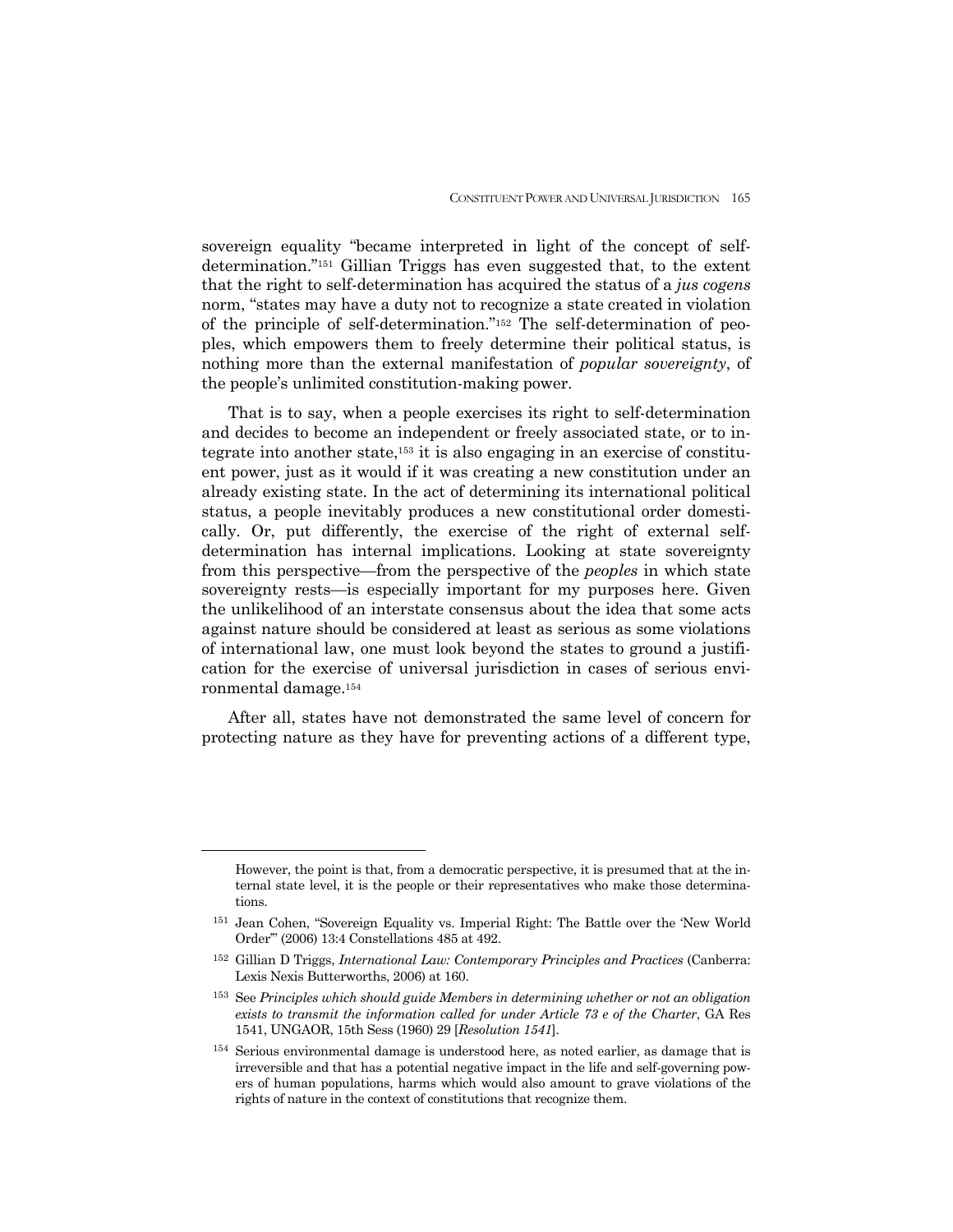often incomparable in terms of gravity with some of the wrongs inflicted on the environment.155

 The clearest case, again, is that of piracy. As suggested by Frédéric Mégret, it is telling that the international crime of piracy does not include harms to aquatic ecosystems. Boarding a boat and appropriating some of the goods stored there is, under the prevailing notion of universal jurisdiction, an act much more serious than using those goods for the intentional contamination of the oceans, which has global effects.156 Serious environmental harms have not been treated in the same way as acts that have been ordinarily associated with claims to universal jurisdiction for several reasons.

 First, unlike actions such as piracy, genocide, and torture, environmental damage at times can result in apparent social and economic benefits.157 Second, harms to the environment frequently have extraterritorial and even worldwide effects, but again unlike acts such as genocide and torture, they usually do not have a particularized impact on specific groups or individuals.158 Third, environmental damage in many cases will only affect future generations. The human victims of serious environmental harms will frequently be people who do not yet exist and who will not live within a determinable jurisdiction.159 While the first reason is, of

158 Mégret, *supra* note 156 at 228.

<sup>155</sup> Interestingly, some of the crimes that are usually thought to be subject to universal jurisdiction, such as genocide, have been associated with violations of the right to (internal) self-determination, since "[t]he goal of such rights violations is always also the political death of a segment of the political community as well as the redefinition of the identity of that community through violence" (Cohen, *supra* note 151 at 501).

<sup>&</sup>lt;sup>156</sup> Frédéric Mégret, "The Problem of an International Criminal Law of the Environment" (2011) 36 Colum J Envtl L 195 at 205–206. It should be noted that the *Protocol Additional to the Geneva Conventions of 12 August 1949, and relating to the Protection of Victims of International Armed Conflicts (Protocol I)*, 8 June 1977, 1125 UNTS 3, 16 ILM 1391 (entered into force 7 December 1978) provides in Article 35(3) that: "It is prohibited to employ methods or means of warfare which are intended, or may be expected, to cause widespread, long-term and severe damage to the environment."

<sup>157</sup> In fact, Ecuador and Bolivia, as well as other Latin American countries with leftleaning governments, have recently authorized activities (such as mining projects) that, while contributing to the state's ability to advance different social objectives, have important negative environmental effects. For a discussion, see Eduardo Gudynas, "Estado Compensador y Nuevos Extractivismos: Las Ambivalencias del Progresismo Sudamericano" (2012) 237 Nueva Sociedad 128.

<sup>159</sup> There are various initiatives directed at the establishment of "crimes against future generations" in international law. Such crimes relate to "acts or conduct undertaken in the present which seriously harm the natural environment, human populations, species or ecosystems in the present and which have consequences for the long-term" (World Future Council, "Crimes against Future Generations", online: WFC <www. worldfuturecouncil.org/crime.html>).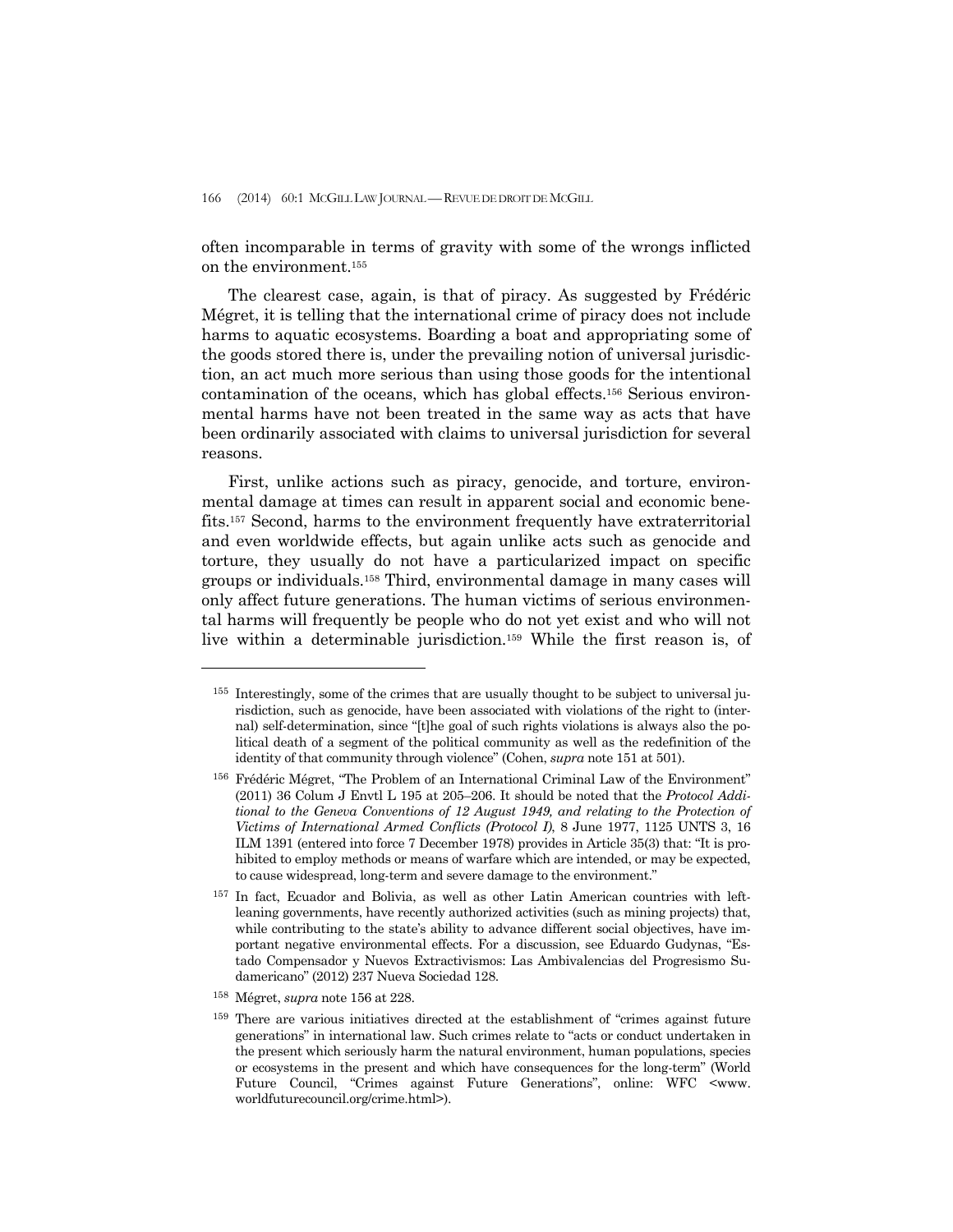course, important, it is more a question of the political will of the members of the international community. Accordingly, I will focus on the second and third of these reasons: the extraterritorial aspects and intergenerational character of environmental damage. These two features are related to the fact that the effects of environmental harms can be global. They can have an impact that goes beyond individuals, states, and particular territories— an impact that reaches future generations.

 It is difficult to deny that some harms to nature threaten the basic conditions that make human life on the planet possible.160 Not surprisingly, one can find many international declarations that support this view, even if they have not been clearly translated into law. For example, after expressing concern that some human activities affect global climate in a way that threatens "present and future generations with potentially severe economic and social consequences," the United Nations General Assembly recognized climate change as a "common concern of mankind, since climate is an essential condition which sustains life on earth."161 Some years earlier, in the Stockholm Declaration, it was proclaimed that "[t]hrough ignorance or indifference we can do massive and irreversible harm to the earthly environment on which our life and well being depend."162 Similarly, in the case of *Hungary v. Slovakia*, mentioned above, the International Court of Justice stated that the protection of the environment is important "not only for States but also for the whole of mankind."163

 Because acts that result in serious environmental harms put at risk the very possibility of human life, the justification for the exercise of universal jurisdiction in those cases should be based on the idea that jurisdiction is being exercised primarily and principally on behalf of *humanity* rather than on behalf of states, on behalf of a particular people, or on behalf of the "international community".<sup>164</sup> That is, the focus should not be on the existence of an international consensus about punishing the perpetrators of acts against nature, which is generally the emphasis when universal jurisdiction is discussed in the context of acts such as genocide or

<sup>160</sup> Mégret, *supra* note 156 at 241, 245.

<sup>161</sup> *Protection of Global Climate for Present and Future Generations*, GA Res 53, UNGAOR, 43rd Sess, UN Doc A/RES/43/53 (6 December 1988).

<sup>162</sup> *Declaration of the United Nations Conference on the Human Environment*, UNCHEOR, 1972, UN Doc A/CONF.48/14, 3 at 3 [*Stockholm Declaration*].

<sup>163</sup> *Case concerning the Gabčíkovo-Nagymaros (Hungary v Slovakia)*, [1997] ICJ Rep 7 at 38.

<sup>164</sup> For a discussion of the concept of humanity in the context of international law, see Antônio Augusto Cançado Trindade, *International Law for Humankind: Towards a New Jus Gentium* (Leiden: Martinus Nijhoff, 2010).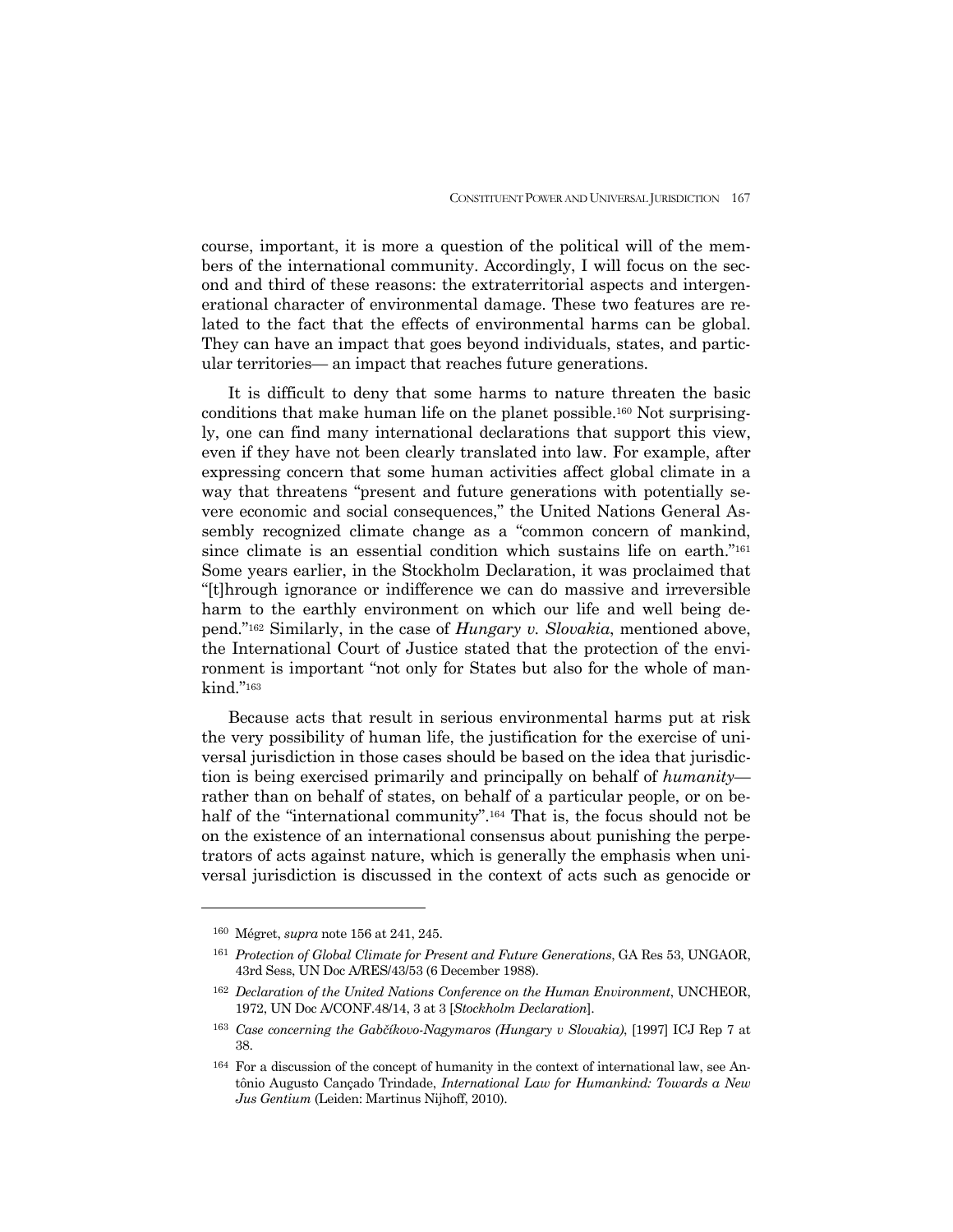slavery. Rather, the objective of the exercise of universal jurisdiction in those cases should be seen as that of protecting the life, and quality of life, of present and future peoples.

 Such a perspective is probably less controversial in the twenty-first century than what it might appear at first sight. And it is not novel. For example, in the 1970s, Richard Bilder identified "a growing awareness that all peoples and nations inevitably share the planet earth and that they have responsibilities to each other and to future generations for preserving its environment."165 The legitimacy of unilateral actions to protect the environment, he suggested, was thus strengthened by the fact that such actions are directed at protecting something which is shared and needed by everyone.166

 Now, what does this have to do with state sovereignty? States, as I suggested in Part II.C., are treated as sovereign because it is presumed that they arose as a result of an exercise of self-determination. Under international law, the right to self-determination is not exhausted by being exercised once, just as under modern constitutional theory constituent power is not exhausted in the adoption of a constitution. On the contrary, it is a right retained at all times by all peoples, even if, as a matter of international law, it can arguably be exercised to create a new state by seceding from an already existing one only in cases in which a group is subject to serious human rights violations, or to a condition that amounts to "subjugation, domination and exploitation."167

 In order for the right to self-determination to be exercised, respect for certain rights is necessary. These are the same rights that serve as a precondition for the exercise of constituent power. Only if those rights are respected, even if they are not recognized in a constitutional document, will a people be in a position to determine its political status and to create or transform a state that will enjoy sovereignty at an international level.168 As any type of democratic political action, an act of self-determination is only possible within a natural environment compatible with the existence and enjoyment of human life. That type on environment is precisely what

<sup>165</sup> Richard B Bilder, "The Role of Unilateral State Action in Preventing International Environmental Injury" (1981) 14 Vand J Transnat'l L 51 at 73. See also, David Takas, "The Public Trust Doctrine, Environmental Human Rights, and the Future of Private Property" (2008) 16 NYU Envtl LJ 711.

<sup>166</sup> *Ibid*.

<sup>167</sup> *Accordance with International Law of the Unilateral Declaration of Independence in Respect of Kosovo*, Advisory Opinion, [2010] ICJ Rep 2010 at 436. See also *Reference re Secession of Quebec*, [1998] 2 SCR 217, 61 DLR (4th) 385; James Crawford, *The Creation of New States in International Law* (Oxford: Oxford University Press, 2006).

<sup>168</sup> This idea is reflected in *Resolution 1541*, *supra* note 153.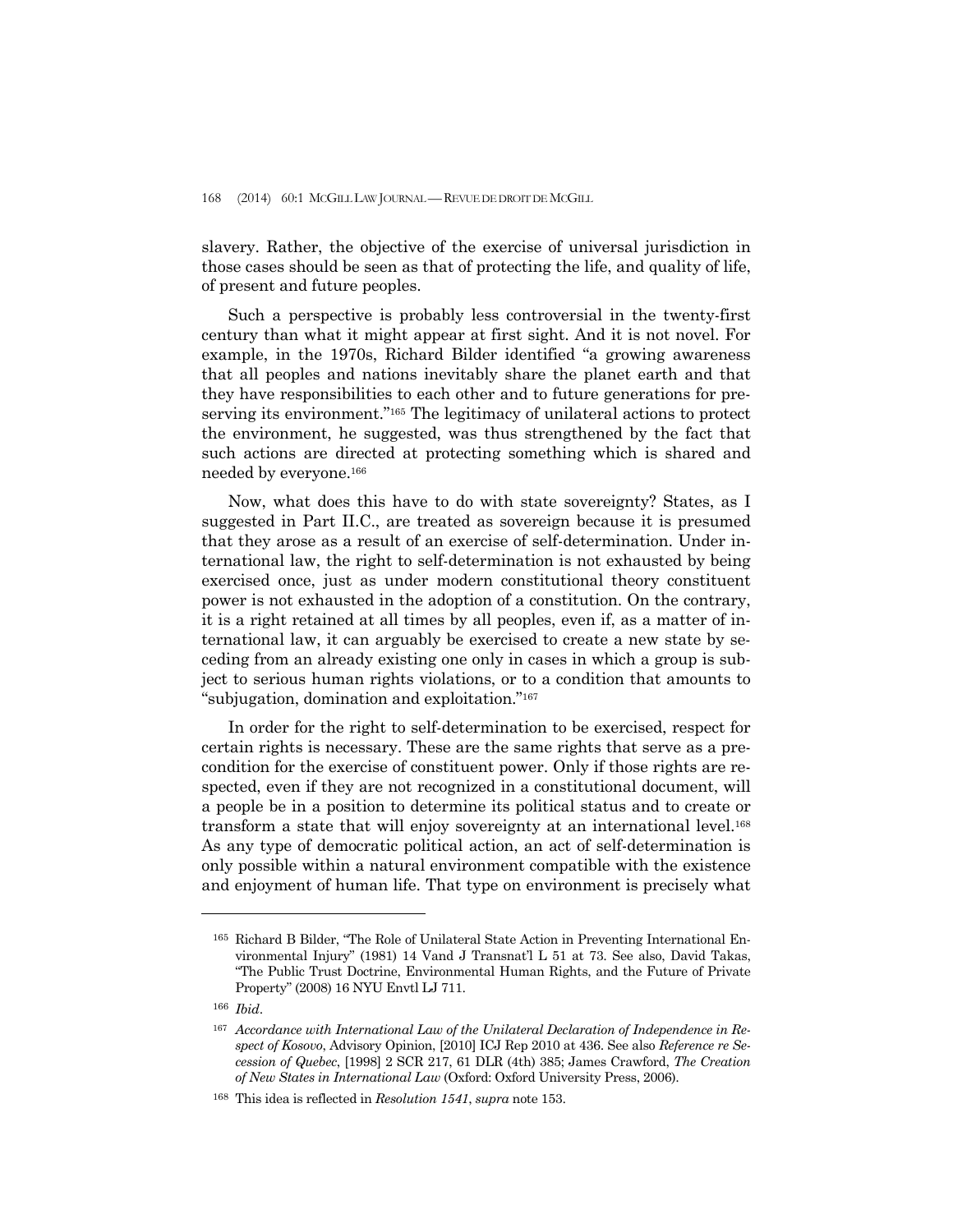the constitutional recognition of the rights of nature seeks to promote. With this line of reasoning as a point of departure, the justification for the exercise of universal jurisdiction in cases that involve serious harms to the environment would be based upon three fundamental principles.

First, these are harms that can potentially impact all parts of the planet.169 As noted by Mégret, the effects of environmental harms "often do not respect territorial borders" and are "increasingly capable of provoking global consequences."170 Second, universal jurisdiction would be exercised not only to prevent acts contrary to the interests of states—that is, the interests of the "international community"—but to protect the political power of the peoples on which state sovereignty rests, which is why the absence of a consensus between states about the existence of universal jurisdiction in the context of environmental damage should not be considered determinative.171 Third, this concept of universal jurisdiction, by emphasizing the rights of all peoples to self-determination, points toward humanity—that is, toward the set of all peoples—as the place where the ultimate political authority over our planet rests. In that sense, in exercising universal jurisdiction over acts that result in serious harms to the environment, national courts would be acting principally in the name of

<sup>&</sup>lt;sup>169</sup> In this sense, it could be argued that there will always be a nexus between the state that exercises jurisdiction and the effect of the acts in question. Richard Bilder (writing in the 1970s) suggested that it is possible that, at some future time, the international community would recognize a right to self-defence which states could rely upon in cases where it was necessary to act unilaterally to prevent serious environmental damage, even if the acts in question occurred in foreign territory or in territory not subject to the jurisdiction of any state. Moreover, he has argued that the principle of protection (briefly discussed in Part II.A. of this paper) could be expanded in order to include certain types of threats to the environment (Bilder, *supra* note 165 at 53). In turn, he noted that territorial jurisdiction, which it is sometimes argued can be invoked by states in respect of acts that, despite occurring in foreign territory produce effects in national territory, could be used in cases of environmental damage, which often has impacts which are extraterritorial and of a global scale (*ibid* at 69, 78). See also Laurence Boisson de Chazournes, "Unilateralism and Environmental Protection: Issues of Perception and Reality of Issues" (2000) 11:2 Eur J Int L 315 at 333–34.

<sup>170</sup> Mégret, *supra* note 156 at 196.

<sup>171</sup> As noted by Mégret, the effects of serious harms to the environment make the idea of waiting for the development of an 'international consensus' problematic. Mégret, *supra*  note 156 at 256. That said, there are a number of international documents that in some ways point toward an awareness within the international community about the need for the protection of nature, some of the most famous examples being the *Stockholm Declaration*, *supra* note 162; the *Rio Declaration on Environment and Development*, UNCHEOR, 1992, UN Doc A/CONF.151/26; and OAS, General Assembly, *Additional Protocol to the American Convention on Human Rights in the Area of Economic, Social and Cultural Rights*, OR OEA/Ser.L.V/II.82/Doc.6, rev.1 (1992).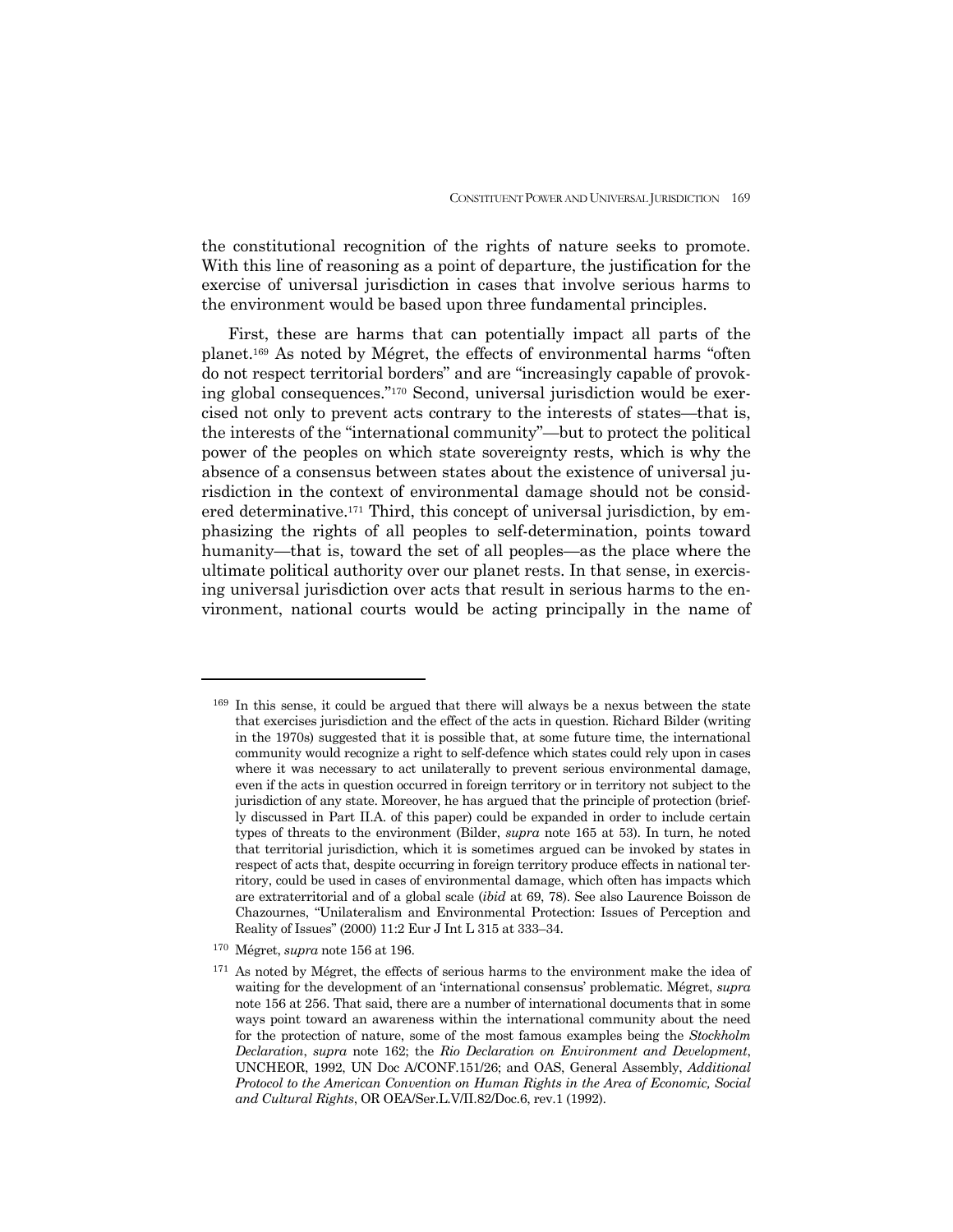humanity, not simply in the name of *a* constituent people, in the name of the international community, or in the name of international law.172

 The idea of humanity as a political subject is, of course, not new. There are, for example, proposals for the creation of a UN Second Assembly composed of delegates called to represent the world's peoples rather than their states,173 and the Council of Social Movements of the ALBA174 has been described as representing the constituent power of the member states' peoples.175 In the specific context of the rights of nature, it is worth remembering the proposal of the President of Bolivia, Evo Morales, for conducting a global referendum about climate change and the protection of "Mother Earth".

 This type of proposal suggests that, during times of globalization, multilateral agreements, and the delegation of political power to supranational institutions, it is necessary to speak of the constituent power of *humanity*, of humanity as the bearer of a transnational constituent power. Serious environmental damage not only threatens the constituent power and the right to self-determination of particular peoples, but the ultimate sovereignty of humanity as a whole. Simply put, the exercise of universal jurisdiction in these cases would be directed at protecting that "originary tendency of all human beings" to remain alive, which Dussel has called

174 The Social Movements Council (CMS) is officially described as

<sup>172</sup> In the context of the debate on universal (criminal) jurisdiction during the first half of the twentieth century, Maurice Travers argued that the only mission of the states was to protect their own interests (e.g. not having a criminal walking free in its territory), and that in the exercise of state sovereignty, a state could never act on behalf of humanity. For a discussion, see Luc Reydams, *Universal Jurisdiction: International and Municipal Legal Perspectives* (Oxford: Oxford University Press, 2003) at 32–35.

<sup>173</sup> See Daniele Archibugi, "The Reform of the UN and Cosmopolitan Democracy: A Critical Review" (1993) 30:3 Journal of Peace Research 301 at 303–309.

the principal mechanism that facilitates integration and direct social participation in the Bolivarian Alliance for the Peoples of Our America / Peoples' Trade Treaty (ALBA-TCP). It is an anti-imperialist space, anti-neoliberal and committed to working in order to achieve, the greatest extent of social security and happiness possible, in harmony with nature, social justice and the real sovereignty of our peoples. Its mission is to articulate the Social Movements of the member countries of the ALBA-TCP and the non-member countries, which identify with this effort, and has the responsibility to contribute to the development and extension of the ALBA-TCP process (Bolivarian Alliance for the Peoples of Our America—Peoples' Trade Treaty, "Social Movements Council of ALBA-TCP", online: ALBA-TCP <alba-tcp.org/en/ contenido/social-movements-council-alba-tcp>).

<sup>175</sup> For a discussion, see Daniele Archibugi, "From the United Nations to Cosmopolitan Democracy" in Daniele Archibugi & David Held, eds, *Cosmopolitan Democracy: An Agenda for a New World Order* (New York: Polity Press, 1995) 121 at 137–38. See also Muhr, *supra* note 108 at 109.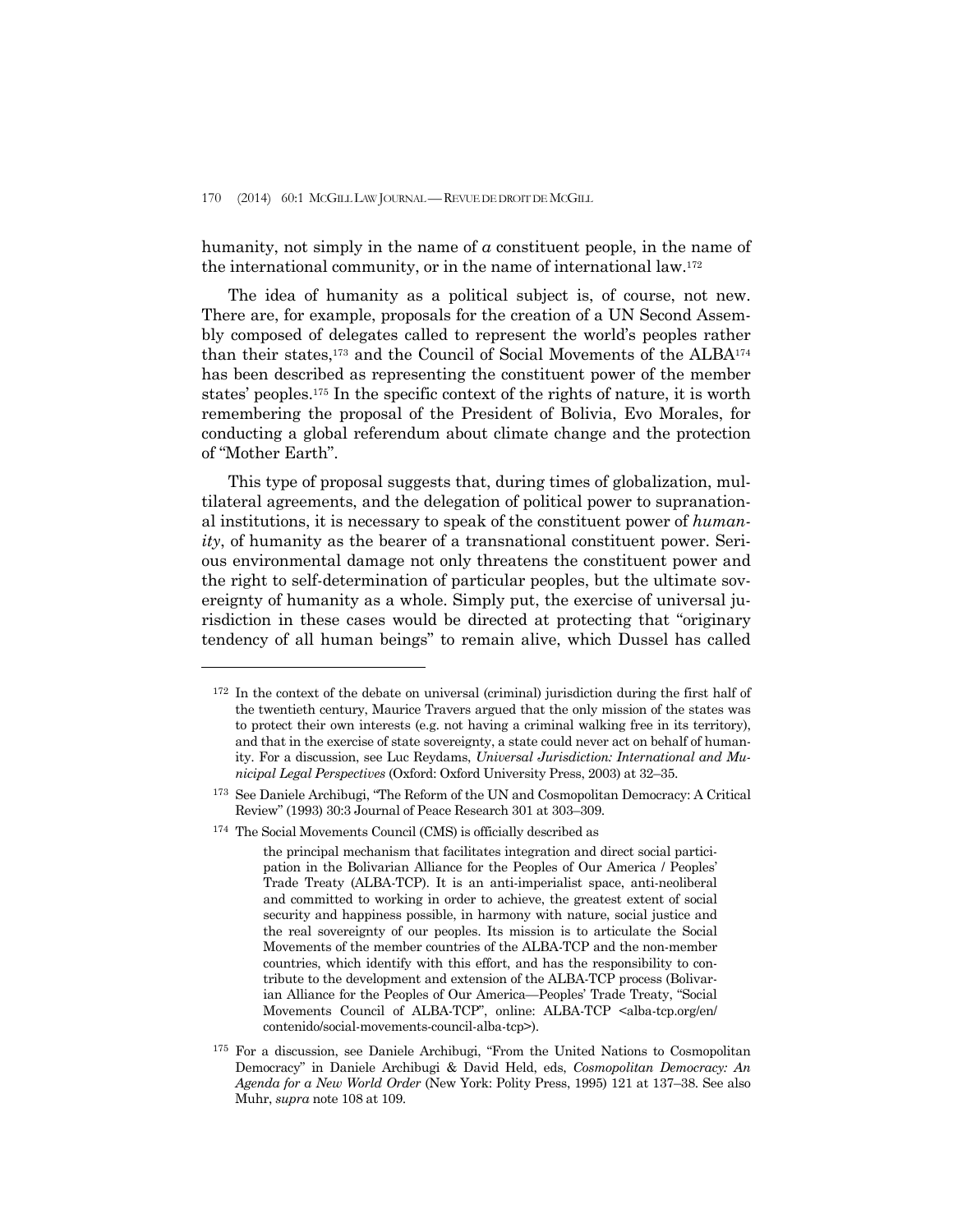the "will-to-live" and that forms the very basis of collective political action.176 Under this approach, the exercise of universal jurisdiction would be justified in cases that threaten the ability of present and future generations to participate in the constitution and reconstitution of the states that make up the international community. Grave violations of the rights of nature, such as those that affect the integrity of large ecosystems, would normally satisfy this criterion.

## **Conclusion**

 This article had two main objectives. The first one was to provide an answer to the question of whether recognizing the rights of nature could be justified from a democratic perspective. I argued that, just as political, individual, social, and economic rights, the rights of nature can serve to protect the conditions that make democracy possible. Without a natural environment that is capable of sustaining acceptable forms of human life, no collective and deliberative decision-making process could take place. We saw that this view is consistent with and supported by the traditional theory of constituent power, which insists that future generations must have the ability of becoming authors of their own constitution. This approach, reflected in the new constitutions of some Latin American countries, stresses constituent power's intergenerational component. By doing so, it agrees with Jefferson's suggestion that the people always retains the right to govern themselves "as they please", but with the caveat that the exercise of that right depends in important ways on the protection of nature.

 The second objective of this article was to provide a justification for the exercise of universal jurisdiction in cases of serious harms to the environment. I argued that while universal jurisdiction is normally seen as posing a direct threat to state sovereignty, when state sovereignty is understood in light of its relationship with the right to self-determination, those threats become less pressing, at least in the context of universal jurisdiction in cases of serious environmental harms. When exercising universal jurisdiction in those cases, courts would be seen as acting not on behalf of states or on behalf of the international community, but on behalf of the peoples that constitute those states. In that sense, one might agree with Esperanza Martinez, an Ecuadorian activist and one of the claimants in the action mentioned in the Introduction, that since some acts against the environment have severe effects on the planet and affect the quality of life of present and future generations, they should be seen "as offence[s] against humanity as a whole, and highlight the need of adapt-

<sup>176</sup> Dussel, *supra* note 34 at 13.